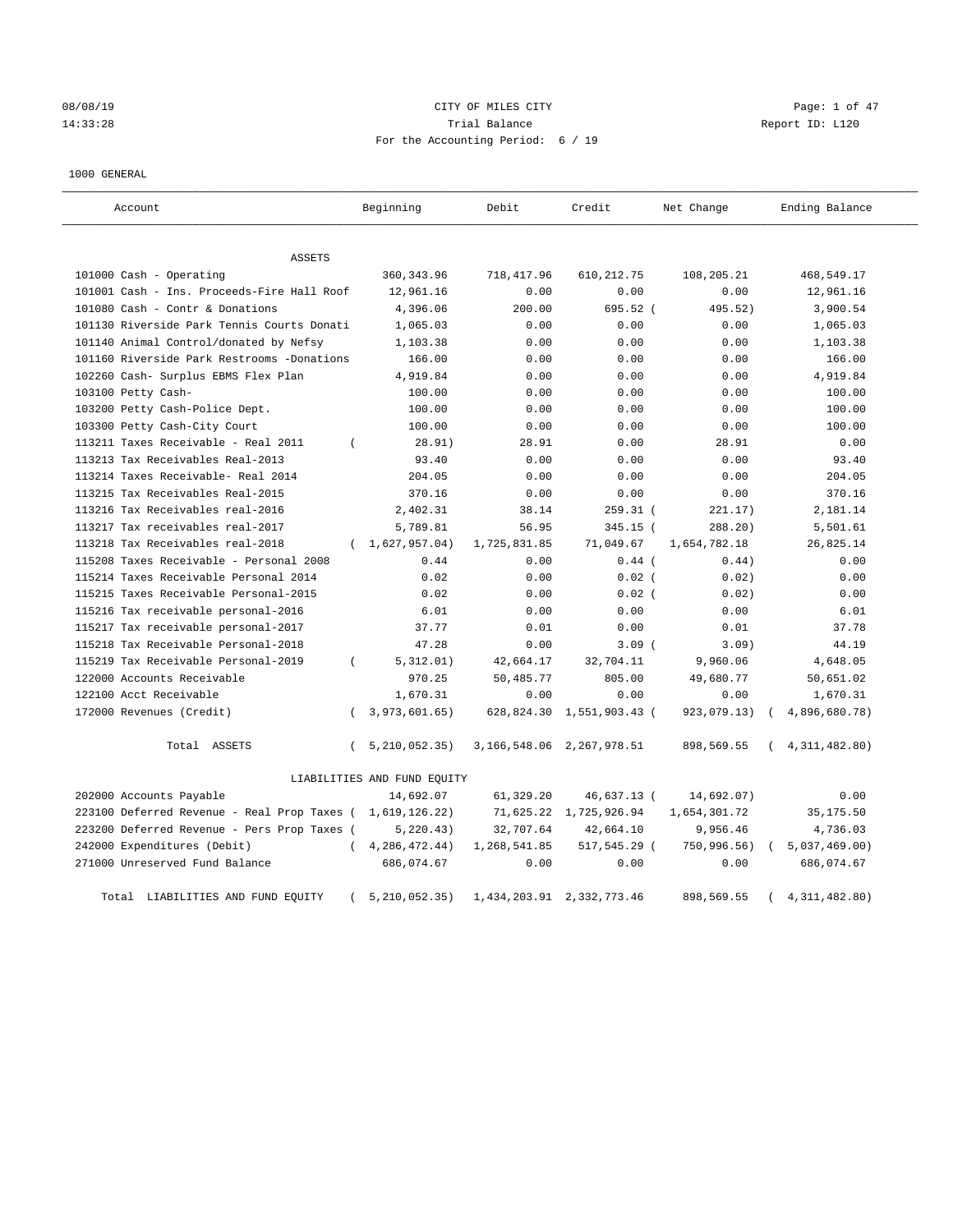# 08/08/19 Page: 2 of 47 14:33:28 Report ID: L120 For the Accounting Period: 6 / 19

## 2220 LIBRARY

| Account                                    | Beginning                   | Debit      | Credit       | Net Change       | Ending Balance |
|--------------------------------------------|-----------------------------|------------|--------------|------------------|----------------|
| ASSETS                                     |                             |            |              |                  |                |
| 101000 Cash - Operating                    | 47,681.49                   | 25, 241.15 | 31,563.03 (  | 6, 321.88)       | 41,359.61      |
| 101032 Cash- Library Board of Trustees Mul | 0.00                        | 137.00     | 0.00         | 137.00           | 137.00         |
| 103000 Petty Cash                          | 75.00                       | 0.00       | 0.00         | 0.00             | 75.00          |
| 172000 Revenues (Credit)                   | 239,520.55)<br>$\left($     | 0.00       | 112,929.12 ( | $112,929.12$ ) ( | 352, 449.67)   |
| Total ASSETS                               | 191,764.06)                 | 25,378.15  | 144,492.15 ( | 119,114.00) (    | 310,878.06)    |
|                                            | LIABILITIES AND FUND EQUITY |            |              |                  |                |
| 202000 Accounts Payable                    | 0.00                        | 4,679.86   | 4,679.86     | 0.00             | 0.00           |
| 242000 Expenditures (Debit)                | 311,150.17)                 | 119,114.00 | 0.00(        | 119,114.00) (    | 430, 264. 17)  |
| 271000 Unreserved Fund Balance             | 119,386.11                  | 0.00       | 0.00         | 0.00             | 119,386.11     |
| LIABILITIES AND FUND EQUITY<br>Total       | 191,764.06)<br>$\sqrt{2}$   | 123,793.86 | 4,679.86 (   | 119,114.00) (    | 310,878.06)    |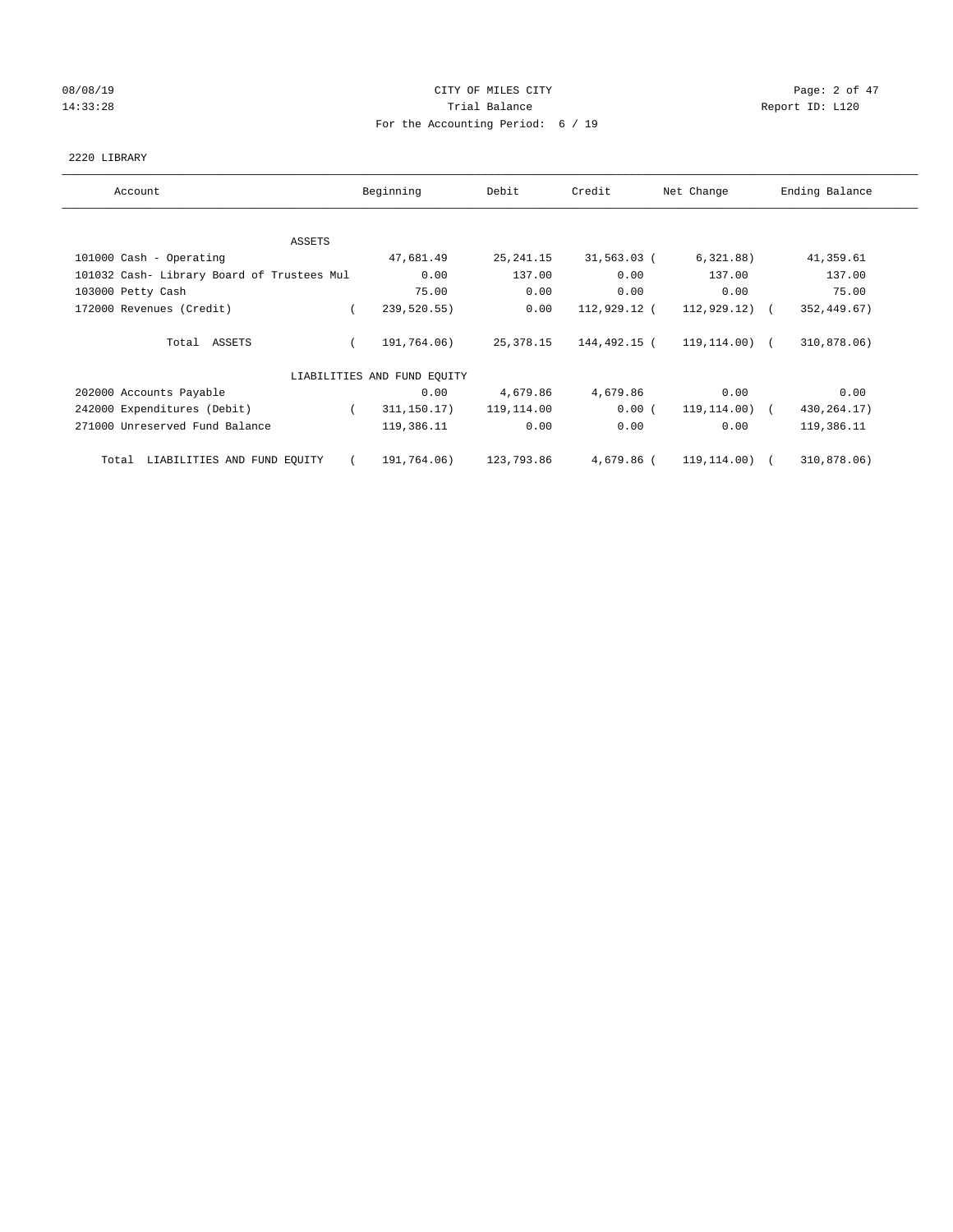# 08/08/19 Page: 3 of 47 14:33:28 Report ID: L120 For the Accounting Period: 6 / 19

### 2260 EMERGENCY DISASTER

| Account                                     | Beginning                   | Debit      | Credit      | Net Change     | Ending Balance |
|---------------------------------------------|-----------------------------|------------|-------------|----------------|----------------|
|                                             |                             |            |             |                |                |
| ASSETS                                      |                             |            |             |                |                |
| 101000 Cash - Operating                     | 17,186.31                   | 995.08     | 18,181.98 ( | $17, 186.90$ ( | 0.59)          |
| 113211 Taxes Receivable - Real 2011         | 3.46                        | 0.00       | $3.46$ (    | 3.46)          | 0.00           |
| 113218 Tax Receivables real-2018            | 17,103.66)                  | 18, 131.98 | 1,027.73    | 17,104.25      | 0.59           |
| 115219 Tax Receivable Personal-2019         | 55.81)                      | 399.39     | 343.58      | 55.81          | 0.00           |
| 172000 Revenues (Credit)                    | 17,186.31)                  | 0.59       | 995.08 (    | $994.49$ $($   | 18,180.80)     |
| Total ASSETS                                | 17,156.01)                  | 19,527.04  | 20,551.83 ( | $1,024.79$ (   | 18,180.80)     |
|                                             | LIABILITIES AND FUND EQUITY |            |             |                |                |
| 223100 Deferred Revenue - Real Prop Taxes ( | 17,100.20)                  | 1,031.19   | 18,131.98   | 17,100.79      | 0.59           |
| 223200 Deferred Revenue - Pers Prop Taxes ( | 55.81)                      | 343.58     | 399.39      | 55.81          | 0.00           |
| 242000 Expenditures (Debit)                 | 0.00                        | 18, 181.39 | 0.00(       | 18,181.39) (   | 18, 181. 39)   |
| LIABILITIES AND FUND EQUITY<br>Total        | 17,156.01)                  | 19,556.16  | 18,531.37 ( | 1,024.79)      | 18,180.80)     |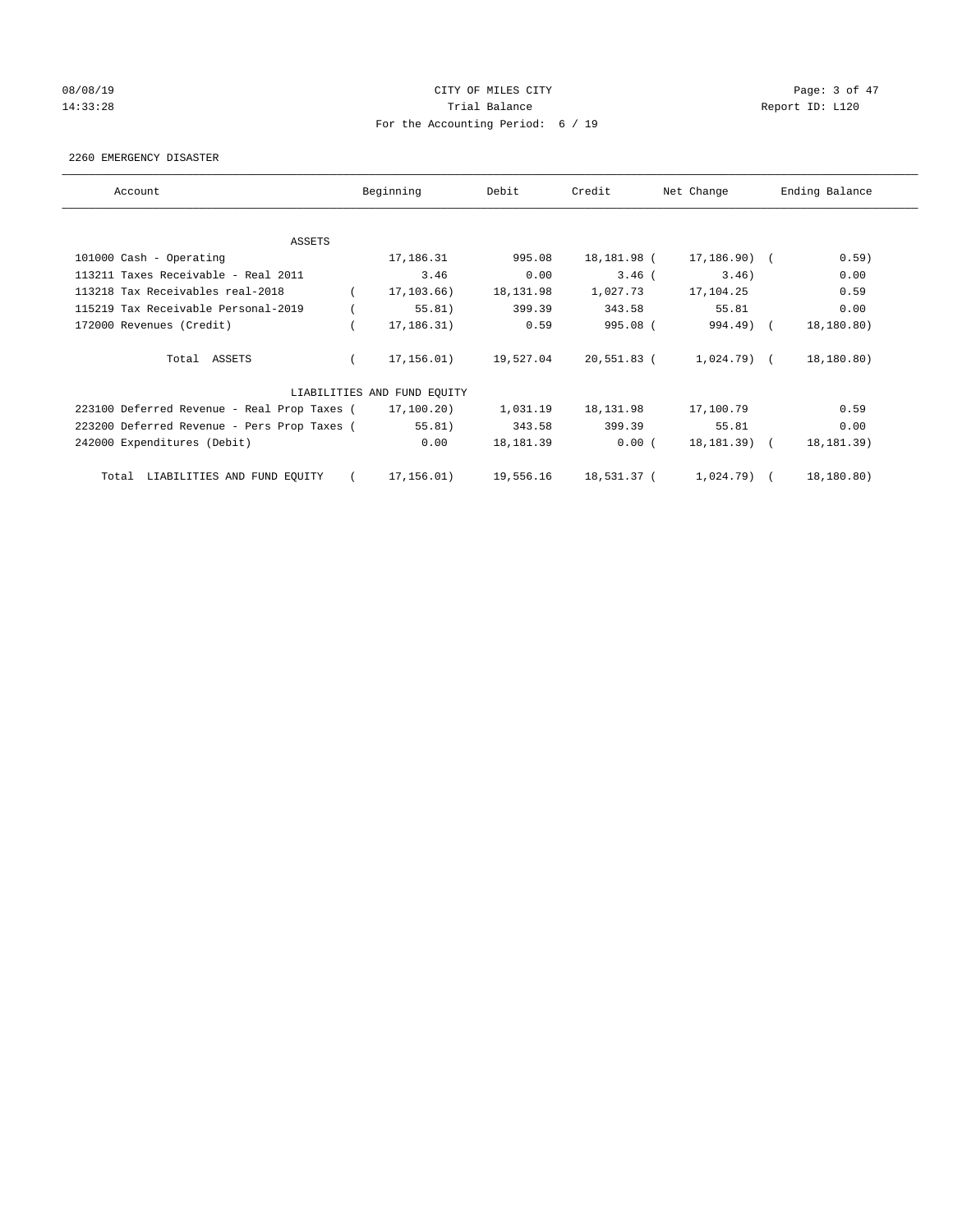## 08/08/19 Page: 4 of 47 14:33:28 Report ID: L120 For the Accounting Period: 6 / 19

## 2270 Health

| Account                              | Beginning                   | Debit     | Credit      | Net Change      | Ending Balance |
|--------------------------------------|-----------------------------|-----------|-------------|-----------------|----------------|
|                                      |                             |           |             |                 |                |
| ASSETS                               |                             |           |             |                 |                |
| 101000 Cash - Operating              | 23,770.63                   | 0.00      | 14,598.75 ( | 14,598.75)      | 9,171.88       |
| 172000 Revenues (Credit)             | 13,700.00)                  | 0.00      | 0.00        | 0.00            | 13,700.00)     |
| Total ASSETS                         | 10,070.63                   | 0.00      | 14,598.75 ( | 14,598.75) (    | 4,528.12)      |
|                                      | LIABILITIES AND FUND EQUITY |           |             |                 |                |
| 202000 Accounts Payable              | 0.00                        | 14,598.75 | 14,598.75   | 0.00            | 0.00           |
| 242000 Expenditures (Debit)          | 0.00                        | 14,598.75 | 0.00(       | $14,598.75$ ) ( | 14,598.75)     |
| 271000 Unreserved Fund Balance       | 10,070.63                   | 0.00      | 0.00        | 0.00            | 10,070.63      |
| LIABILITIES AND FUND EQUITY<br>Total | 10,070.63                   | 29,197.50 | 14,598.75 ( | 14,598.75)      | 4,528.12)      |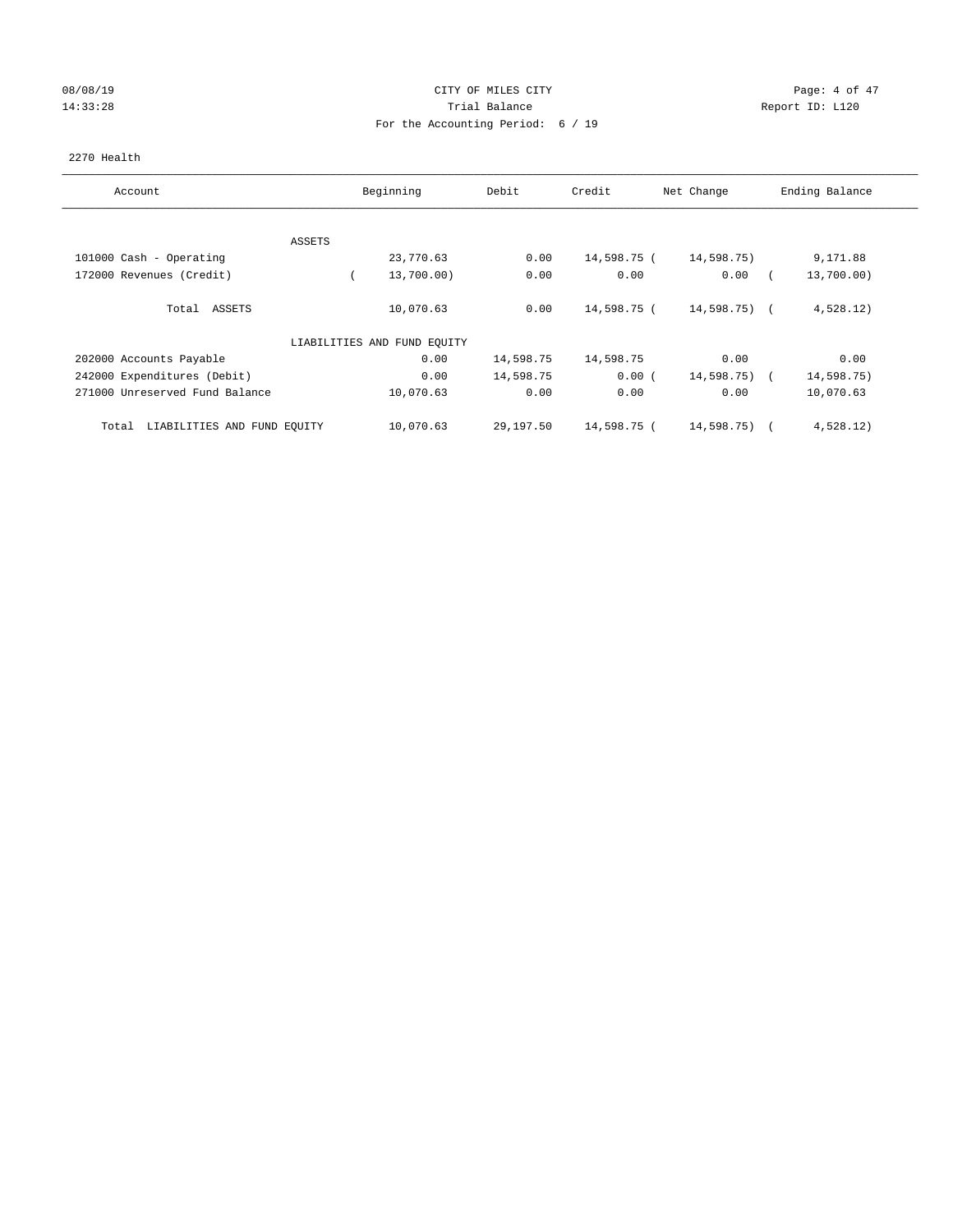## 08/08/19 Page: 5 of 47 14:33:28 Report ID: L120 For the Accounting Period: 6 / 19

#### 2310 TIFD-Downtown

| Account                                   | Beginning                   | Debit    | Credit       | Net Change   | Ending Balance |  |
|-------------------------------------------|-----------------------------|----------|--------------|--------------|----------------|--|
|                                           |                             |          |              |              |                |  |
| <b>ASSETS</b>                             |                             |          |              |              |                |  |
| 101000 Cash - Operating                   | 57,607.67                   | 5,782.30 | 99.52        | 5,682.78     | 63,290.45      |  |
| 113170 Deferred revenue                   | 592.81                      | 0.00     | $427.57$ (   | 427.57)      | 165.24         |  |
| 113218 Tax Receivables real-2018          | 0.00                        | 915.34   | 0.00         | 915.34       | 915.34         |  |
| 115180 Deferred revenue-audit             | 121.85                      | 0.00     | $120.39$ (   | 120.39)      | 1.46           |  |
| 115219 Tax Receivable Personal-2019       | 0.00                        | 209.86   | 0.00         | 209.86       | 209.86         |  |
| 172000 Revenues (Credit)                  | 56, 839.43)                 | 0.00     | $5,782.30$ ( | $5,782.30$ ( | 62,621.73)     |  |
| Total ASSETS                              | 1,482.90                    | 6,907.50 | 6,429.78     | 477.72       | 1,960.62       |  |
|                                           | LIABILITIES AND FUND EQUITY |          |              |              |                |  |
| 202000 Accounts Payable                   | 0.00                        | 99.52    | 99.52        | 0.00         | 0.00           |  |
| 223100 Deferred Revenue - Real Prop Taxes | 592.81                      | 0.00     | 487.77       | 487.77       | 1,080.58       |  |
| 223200 Deferred Revenue - Pers Prop Taxes | 121.85                      | 0.00     | 89.47        | 89.47        | 211.32         |  |
| 242000 Expenditures (Debit)               | 16, 534.06)                 | 99.52    | 0.00(        | $99.52$ (    | 16,633.58)     |  |
| 271000 Unreserved Fund Balance            | 17,302.30                   | 0.00     | 0.00         | 0.00         | 17,302.30      |  |
| Total LIABILITIES AND FUND EQUITY         | 1,482.90                    | 199.04   | 676.76       | 477.72       | 1,960.62       |  |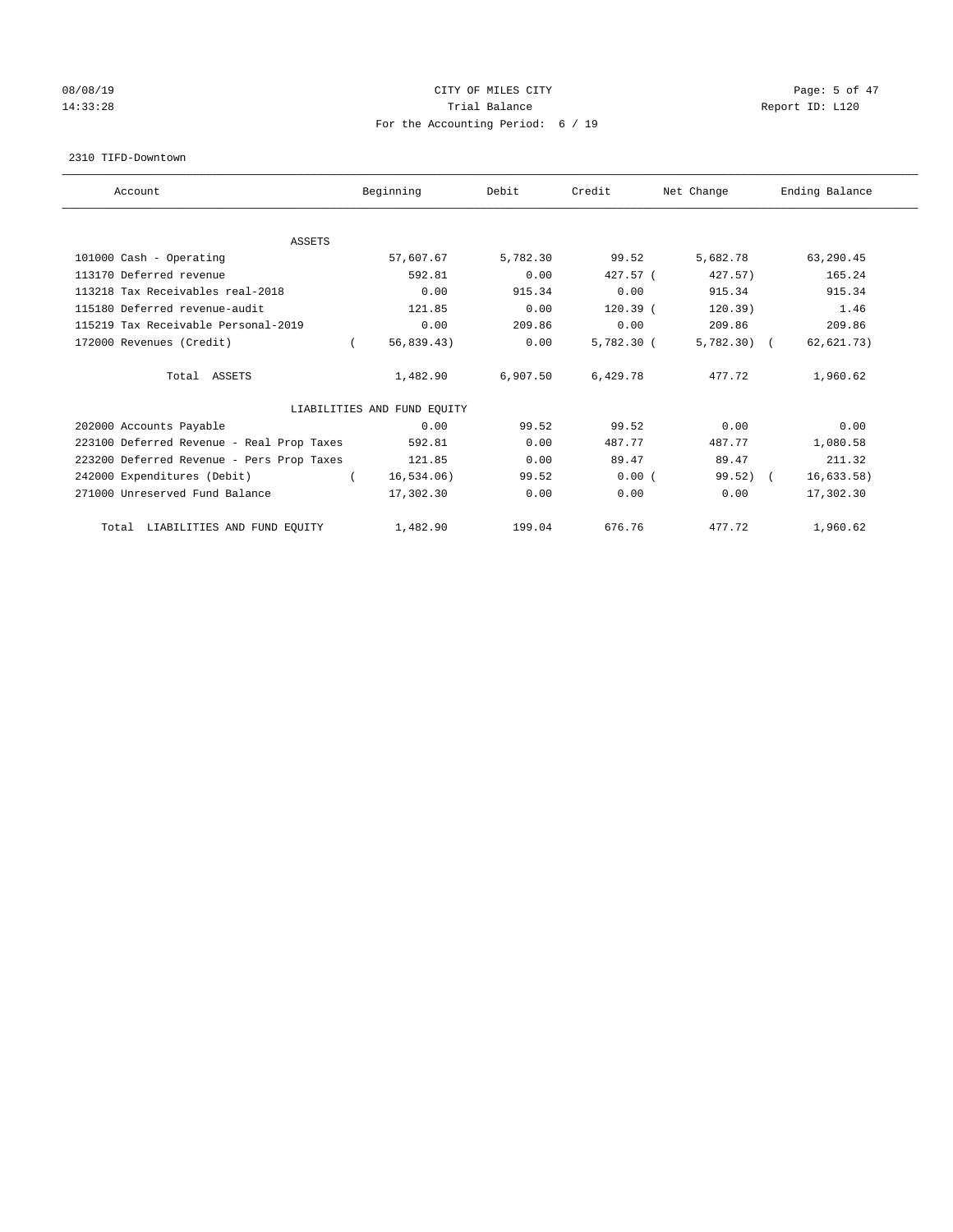# 08/08/19 Page: 6 of 47 14:33:28 Trial Balance Report ID: L120 For the Accounting Period: 6 / 19

## 2350 Local Government/Study Commission

| Account                                   | Beginning                   | Debit | Credit | Net Change | Ending Balance |
|-------------------------------------------|-----------------------------|-------|--------|------------|----------------|
|                                           |                             |       |        |            |                |
| ASSETS                                    |                             |       |        |            |                |
| 113214 Taxes Receivable- Real 2014        | 0.97                        | 0.00  | 0.00   | 0.00       | 0.97           |
| 113215 Tax Receivables Real-2015          | 2.09                        | 0.00  | 0.00   | 0.00       | 2.09           |
| 115215 Taxes Receivable Personal-2015     | 0.01)                       | 0.01  | 0.00   | 0.01       | 0.00           |
| 115216 Tax receivable personal-2016       | 0.02                        | 0.00  | 0.00   | 0.00       | 0.02           |
| Total ASSETS                              | 3.07                        | 0.01  | 0.00   | 0.01       | 3.08           |
|                                           | LIABILITIES AND FUND EQUITY |       |        |            |                |
| 223100 Deferred Revenue - Real Prop Taxes | 3.06                        | 0.00  | 0.00   | 0.00       | 3.06           |
| 223200 Deferred Revenue - Pers Prop Taxes | 0.01                        | 0.00  | 0.01   | 0.01       | 0.02           |
| LIABILITIES AND FUND EQUITY<br>Total      | 3.07                        | 0.00  | 0.01   | 0.01       | 3.08           |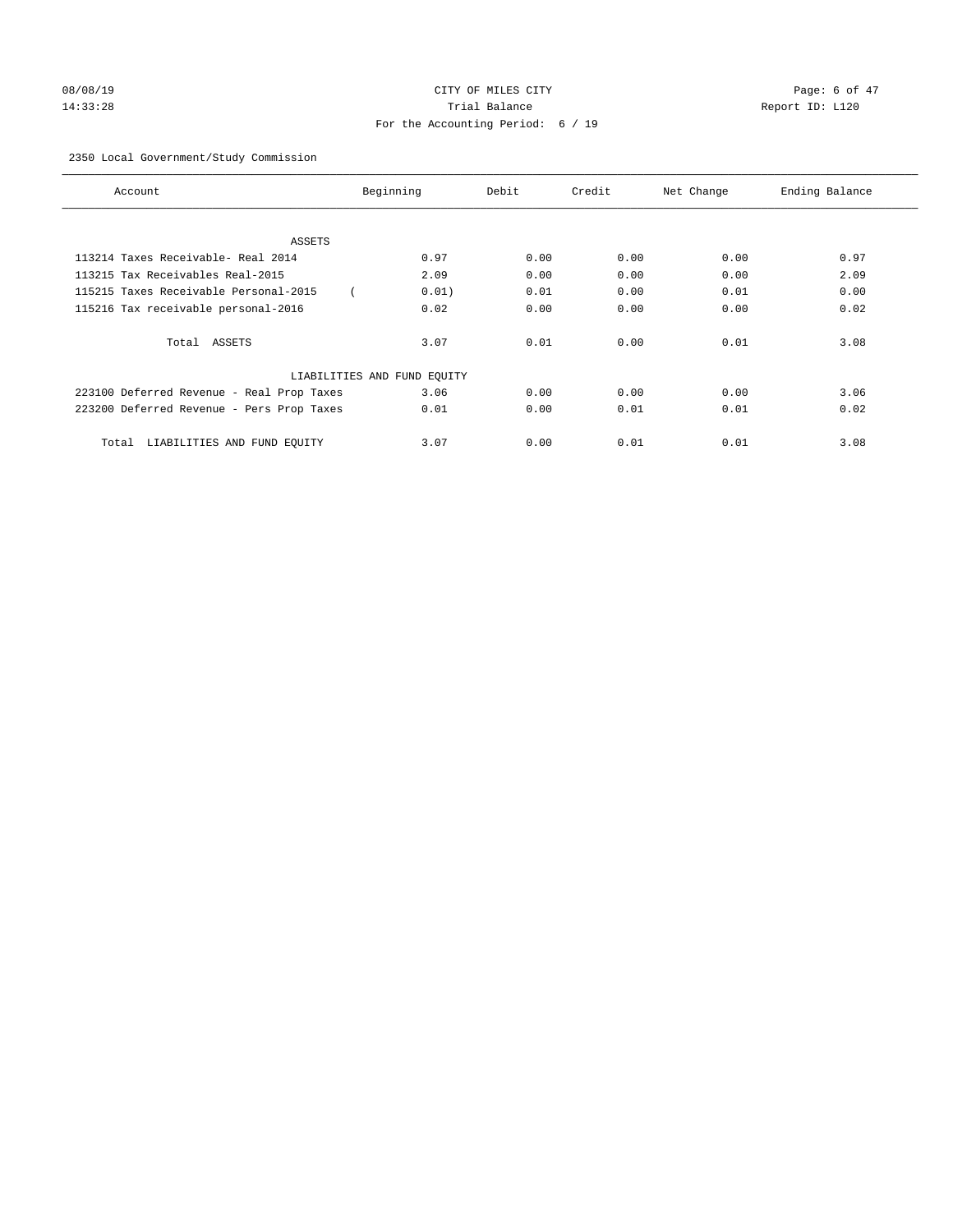# 08/08/19 Page: 7 of 47 14:33:28 Report ID: L120 For the Accounting Period: 6 / 19

2372 Permissive Medical Levy

| Account                                     |          | Beginning                   | Debit       | Credit      | Net Change      | Ending Balance |
|---------------------------------------------|----------|-----------------------------|-------------|-------------|-----------------|----------------|
| <b>ASSETS</b>                               |          |                             |             |             |                 |                |
| 101000 Cash - Operating                     |          | 85,062.18                   | 11,927.43   | 96,989.99 ( | 85,062.56) (    | 0.38)          |
| 113211 Taxes Receivable - Real 2011         |          | 5.80)                       | 5.94        | 0.00        | 5.94            | 0.14           |
| 113213 Tax Receivables Real-2013            |          | 9.28                        | 0.00        | 0.00        | 0.00            | 9.28           |
| 113214 Taxes Receivable- Real 2014          |          | 22.40                       | 0.00        | 0.00        | 0.00            | 22.40          |
| 113215 Tax Receivables Real-2015            |          | 40.67                       | 0.00        | 0.00        | 0.00            | 40.67          |
| 113216 Tax Receivables real-2016            |          | 272.99                      | 4.33        | $29.47$ (   | 25.14)          | 247.85         |
| 113217 Tax receivables real-2017            |          | 678.29                      | 6.67        | $40.44$ (   | 33.77)          | 644.52         |
| 113218 Tax Receivables real-2018            |          | 205,066.46)                 | 217, 395.31 | 8,449.82    | 208,945.49      | 3,879.03       |
| 115214 Taxes Receivable Personal 2014       | $\left($ | 0.01)                       | 0.01        | 0.00        | 0.01            | 0.00           |
| 115215 Taxes Receivable Personal-2015       |          | 0.01)                       | 0.01        | 0.00        | 0.01            | 0.00           |
| 115216 Tax receivable personal-2016         |          | 0.64                        | 0.00        | 0.00        | 0.00            | 0.64           |
| 115217 Tax receivable personal-2017         |          | 4.27                        | 0.00        | 0.00        | 0.00            | 4.27           |
| 115218 Tax Receivable Personal-2018         |          | 5.54                        | 0.00        | 0.36(       | 0.36)           | 5.18           |
| 115219 Tax Receivable Personal-2019         |          | 669.13)                     | 5,374.20    | 4,119.58    | 1,254.62        | 585.49         |
| 172000 Revenues (Credit)                    |          | 209, 265.00)                | 9.68        | 11,927.43 ( | $11,917.75$ ) ( | 221, 182. 75)  |
| Total ASSETS                                |          | 328,910.15)                 | 234,723.58  | 121,557.09  | 113, 166.49     | 215,743.66)    |
|                                             |          | LIABILITIES AND FUND EQUITY |             |             |                 |                |
| 223100 Deferred Revenue - Real Prop Taxes ( |          | 204,048.66)                 | 8,513.76    | 217,406.31  | 208,892.55      | 4,843.89       |
| 223200 Deferred Revenue - Pers Prop Taxes ( |          | 661.30)                     | 4,119.94    | 5,376.82    | 1,256.88        | 595.58         |
| 242000 Expenditures (Debit)                 |          | 124,202.82)                 | 96,982.94   | 0.00(       | 96,982.94) (    | 221, 185. 76)  |
| 271000 Unreserved Fund Balance              |          | 2.63                        | 0.00        | 0.00        | 0.00            | 2.63           |
| Total LIABILITIES AND FUND EQUITY           |          | 328,910.15)                 | 109,616.64  | 222,783.13  | 113, 166.49     | 215,743.66)    |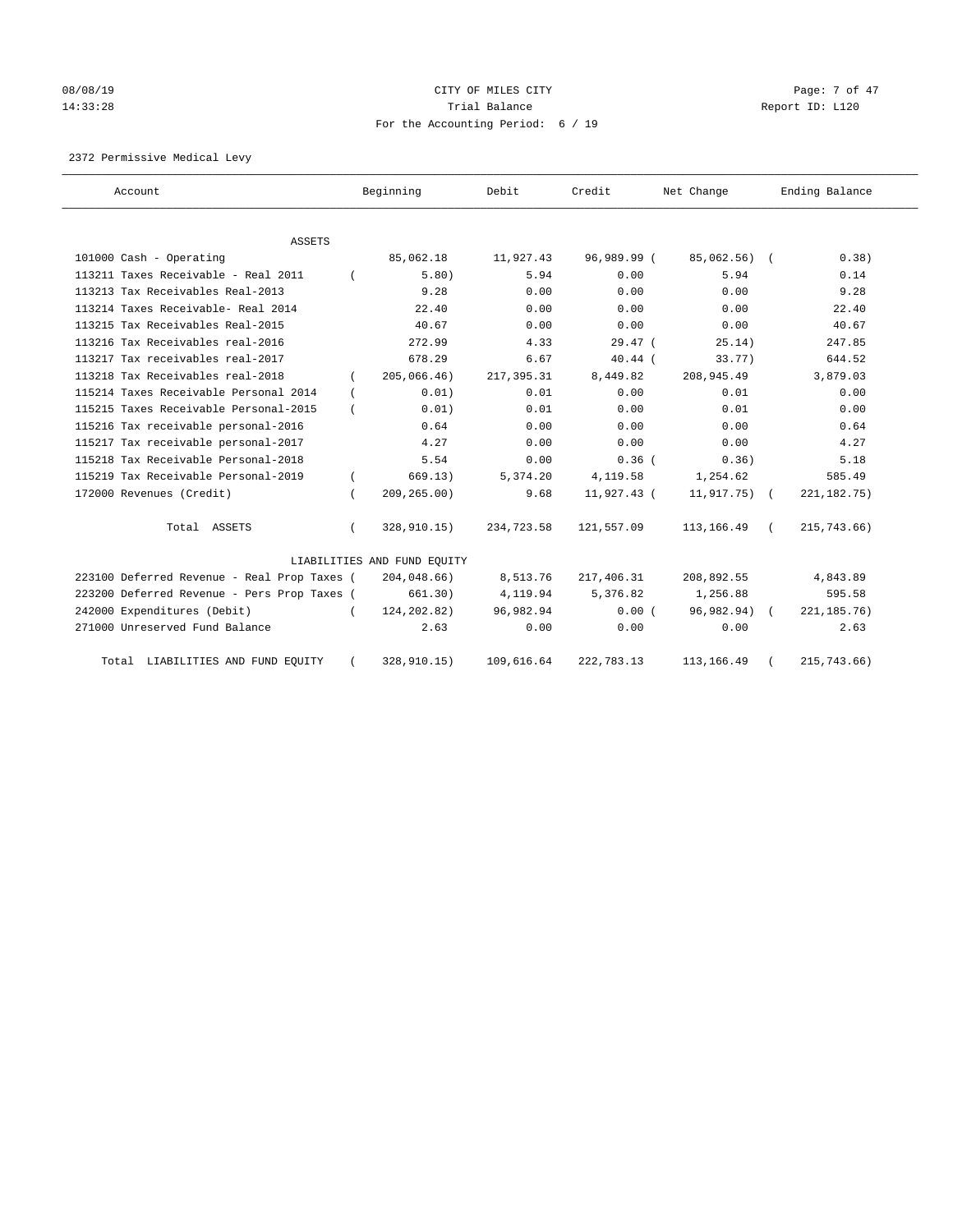## 08/08/19 CITY OF MILES CITY Page: 8 of 47 14:33:28 Trial Balance Report ID: L120 For the Accounting Period: 6 / 19

## 2390 DRUG FORFEITURE

| Account                  |        | Beginning | Debit | Credit | Net Change | Ending Balance |
|--------------------------|--------|-----------|-------|--------|------------|----------------|
|                          | ASSETS |           |       |        |            |                |
| 101000 Cash - Operating  |        | 1,600.00  | 0.00  | 0.00   | 0.00       | 1,600.00       |
| 172000 Revenues (Credit) |        | 1,600.00) | 0.00  | 0.00   | 0.00       | 1,600.00)      |
| Total ASSETS             |        | 0.00      | 0.00  | 0.00   | 0.00       | 0.00           |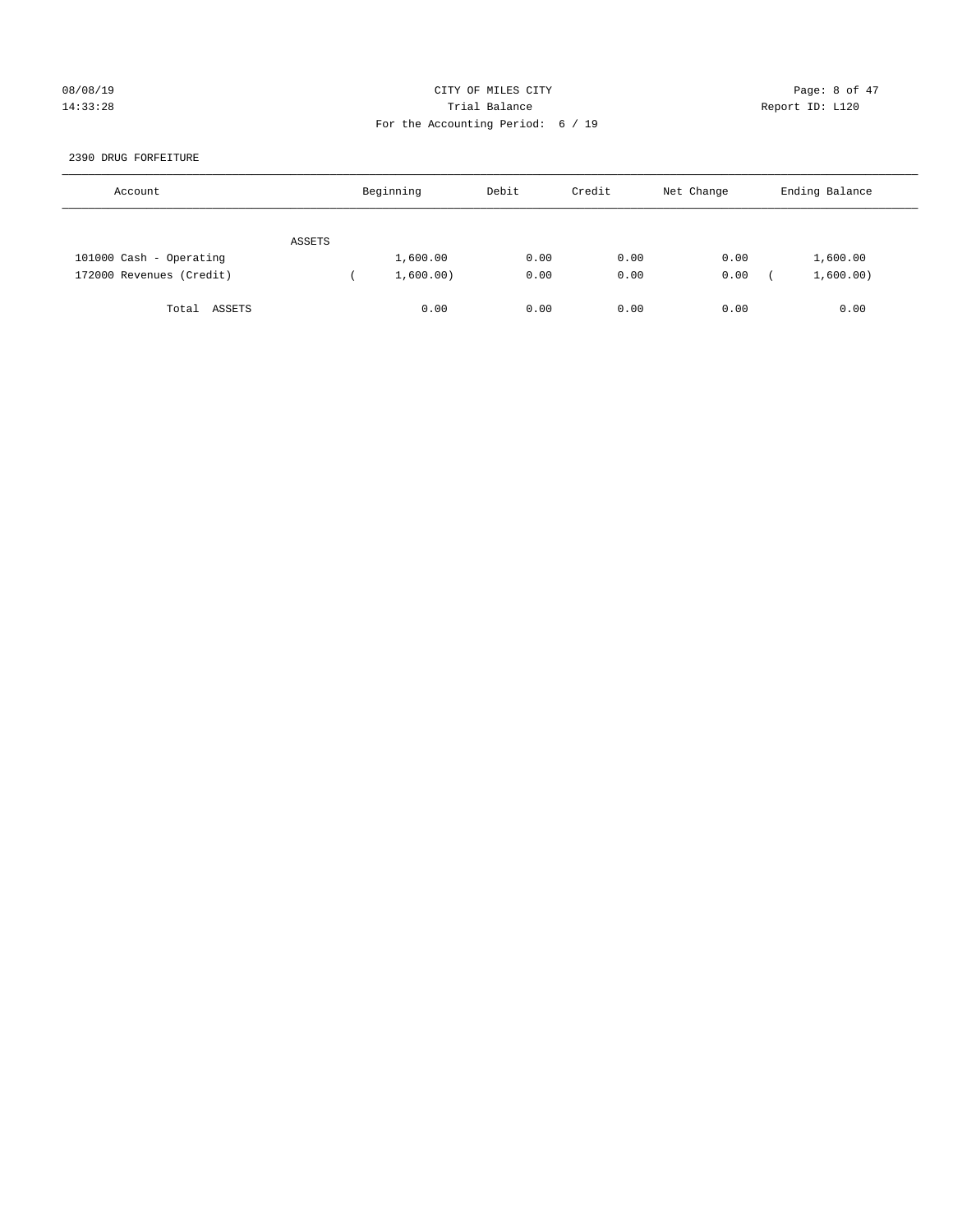# 08/08/19 Page: 9 of 47 14:33:28 Report ID: L120 For the Accounting Period: 6 / 19

## 2394 BUILDING CODE ENFORCEMENT

| Account                              | Beginning |                             | Debit<br>Credit |             | Net Change     | Ending Balance |  |  |
|--------------------------------------|-----------|-----------------------------|-----------------|-------------|----------------|----------------|--|--|
|                                      |           |                             |                 |             |                |                |  |  |
|                                      | ASSETS    |                             |                 |             |                |                |  |  |
| 101000 Cash - Operating              |           | 94,320.19                   | 25,476.40       | 20,525.09   | 4,951.31       | 99,271.50      |  |  |
| 172000 Revenues (Credit)             |           | 115, 479. 12)               | 0.00            | 25,476.40 ( | $25,476.40$ (  | 140,955.52)    |  |  |
| Total ASSETS                         |           | 21, 158.93)                 | 25,476.40       | 46,001.49 ( | $20,525.09$ (  | 41,684.02)     |  |  |
|                                      |           | LIABILITIES AND FUND EQUITY |                 |             |                |                |  |  |
| 202000 Accounts Payable              |           | 0.00                        | 18,043.97       | 18,043.97   | 0.00           | 0.00           |  |  |
| 242000 Expenditures (Debit)          |           | 124, 211.45)                | 20,525.09       | 0.00(       | 20, 525.09     | 144,736.54)    |  |  |
| 271000 Unreserved Fund Balance       |           | 103,052.52                  | 0.00            | 0.00        | 0.00           | 103,052.52     |  |  |
| LIABILITIES AND FUND EQUITY<br>Total |           | 21, 158.93)                 | 38,569.06       | 18,043.97 ( | $20, 525.09$ ) | 41,684.02)     |  |  |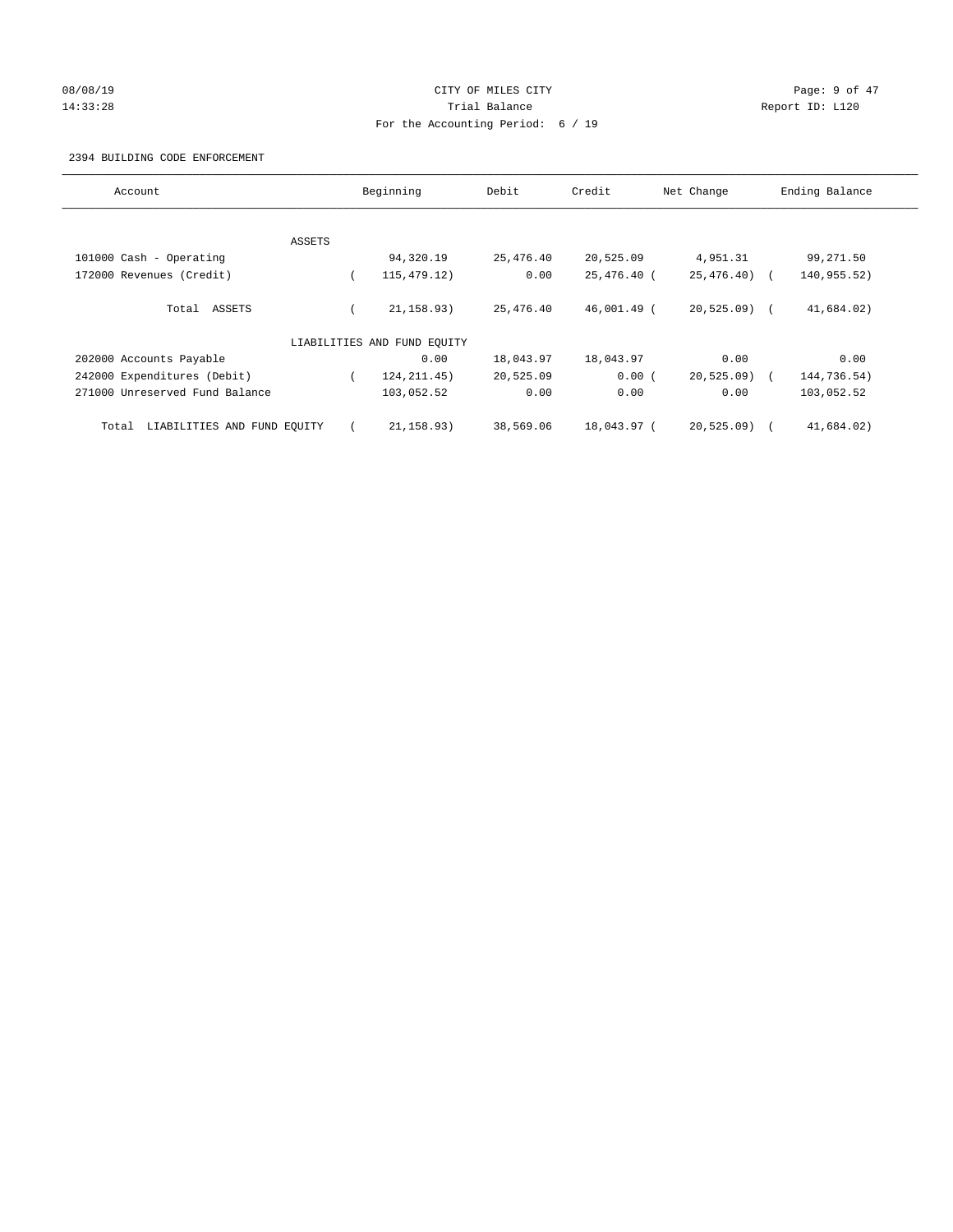# 08/08/19 Page: 10 of 47 14:33:28 Report ID: L120 For the Accounting Period: 6 / 19

2400 LTG M D#165-(Gen City)

| Account                                     | Beginning                   | Debit      | Credit       | Net Change     | Ending Balance |
|---------------------------------------------|-----------------------------|------------|--------------|----------------|----------------|
|                                             |                             |            |              |                |                |
| ASSETS                                      |                             |            |              |                |                |
| 101000 Cash - Operating                     | 80,931.89                   | 7,846.09   | 16,174.99 (  | 8,328.90)      | 72,602.99      |
| 116000 Protested Taxes Receivable - Reals   | 103.98                      | 0.00       | $103.98$ (   | 103.98)        | 0.00           |
| 118130 Special Assessments Receivable 2013( | 26.44)                      | 26.44      | 0.00         | 26.44          | 0.00           |
| 118140 Special Assessments Receivables-201  | 39.03                       | 0.00       | 0.00         | 0.00           | 39.03          |
| 118150 Special Assessments Receivables-201  | 77.78                       | 0.00       | 0.00         | 0.00           | 77.78          |
| 118160 Special Assessments Receivables-201  | 410.20                      | 0.00       | 57.33(       | 57.33)         | 352.87         |
| 118170 Special Assessments Receivables-201  | 1,426.32                    | 0.00       | $93.91$ (    | 93.91)         | 1,332.41       |
| 118180 Special Assessments Received-2018    | 12,799.24                   | 0.00       | $7,020.10$ ( | 7,020.10)      | 5,779.14       |
| 172000 Revenues (Credit)                    | 208,008.91)<br>$\left($     | 0.00       | 7,847.45 (   | $7,847.45$ (   | 215,856.36)    |
| Total ASSETS                                | 112,246.91)<br>$\left($     | 7,872.53   | 31,297.76 (  | $23, 425.23$ ( | 135,672.14)    |
|                                             | LIABILITIES AND FUND EQUITY |            |              |                |                |
| 202000 Accounts Payable                     | 0.00                        | 16, 174.99 | 16,174.99    | 0.00           | 0.00           |
| 223000 Deferred Revenue/Uncollected Taxes   | 14,831.47                   | 7,250.24   | 0.00(        | 7, 250.24)     | 7,581.23       |
| 242000 Expenditures (Debit)                 | 173, 460.30)<br>$\left($    | 16,174.99  | 0.00(        | $16, 174.99$ ( | 189,635.29)    |
| 271000 Unreserved Fund Balance              | 46,381.92                   | 0.00       | 0.00         | 0.00           | 46,381.92      |
| Total LIABILITIES AND FUND EQUITY           | 112,246.91)                 | 39,600.22  | 16,174.99 (  | $23, 425.23$ ( | 135,672.14)    |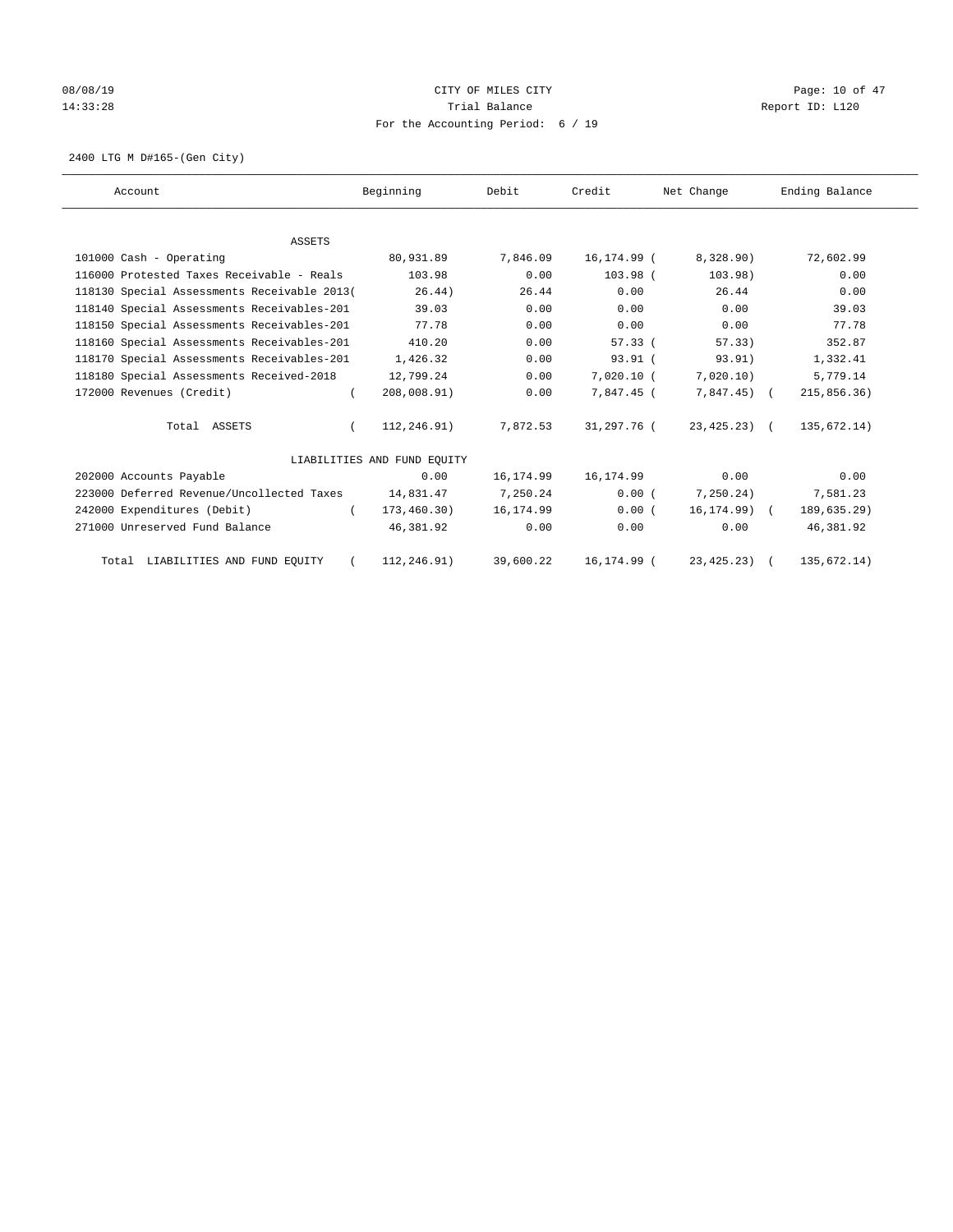# 08/08/19 Page: 11 of 47 14:33:28 Report ID: L120 For the Accounting Period: 6 / 19

## 2420 LTG M D#167-(MilesAddn Etc)

| Account                                    | Beginning                   |            | Debit    | Credit       | Net Change     | Ending Balance |
|--------------------------------------------|-----------------------------|------------|----------|--------------|----------------|----------------|
|                                            |                             |            |          |              |                |                |
| ASSETS                                     |                             |            |          |              |                |                |
| 101000 Cash - Operating                    |                             | 16,759.49  | 2,059.66 | 2,019.35     | 40.31          | 16,799.80      |
| 118160 Special Assessments Receivables-201 |                             | 75.00      | 0.00     | 0.00         | 0.00           | 75.00          |
| 118170 Special Assessments Receivables-201 |                             | 112.95     | 0.00     | 0.00         | 0.00           | 112.95         |
| 118180 Special Assessments Received-2018   |                             | 2,665.57   | 0.00     | 1,918.48 (   | 1,918.48)      | 747.09         |
| 172000 Revenues (Credit)                   |                             | 29,723.48) | 0.00     | 2,059.66 (   | $2,059.66$ (   | 31,783.14)     |
| Total ASSETS                               |                             | 10,110.47) | 2,059.66 | 5,997.49 (   | $3,937.83$ (   | 14,048.30)     |
|                                            | LIABILITIES AND FUND EQUITY |            |          |              |                |                |
| 202000 Accounts Payable                    |                             | 0.00       | 2,019.35 | 2,019.35     | 0.00           | 0.00           |
| 223000 Deferred Revenue/Uncollected Taxes  |                             | 2,853.52   | 1,918.48 | 0.00(        | 1,918.48)      | 935.04         |
| 242000 Expenditures (Debit)                |                             | 22,337.73) | 2,019.35 | 0.00(        | $2,019.35$ (   | 24, 357.08)    |
| 271000 Unreserved Fund Balance             |                             | 9,373.74   | 0.00     | 0.00         | 0.00           | 9,373.74       |
| Total LIABILITIES AND FUND EQUITY          |                             | 10,110.47) | 5,957.18 | $2,019.35$ ( | $3,937.83$ ) ( | 14,048.30)     |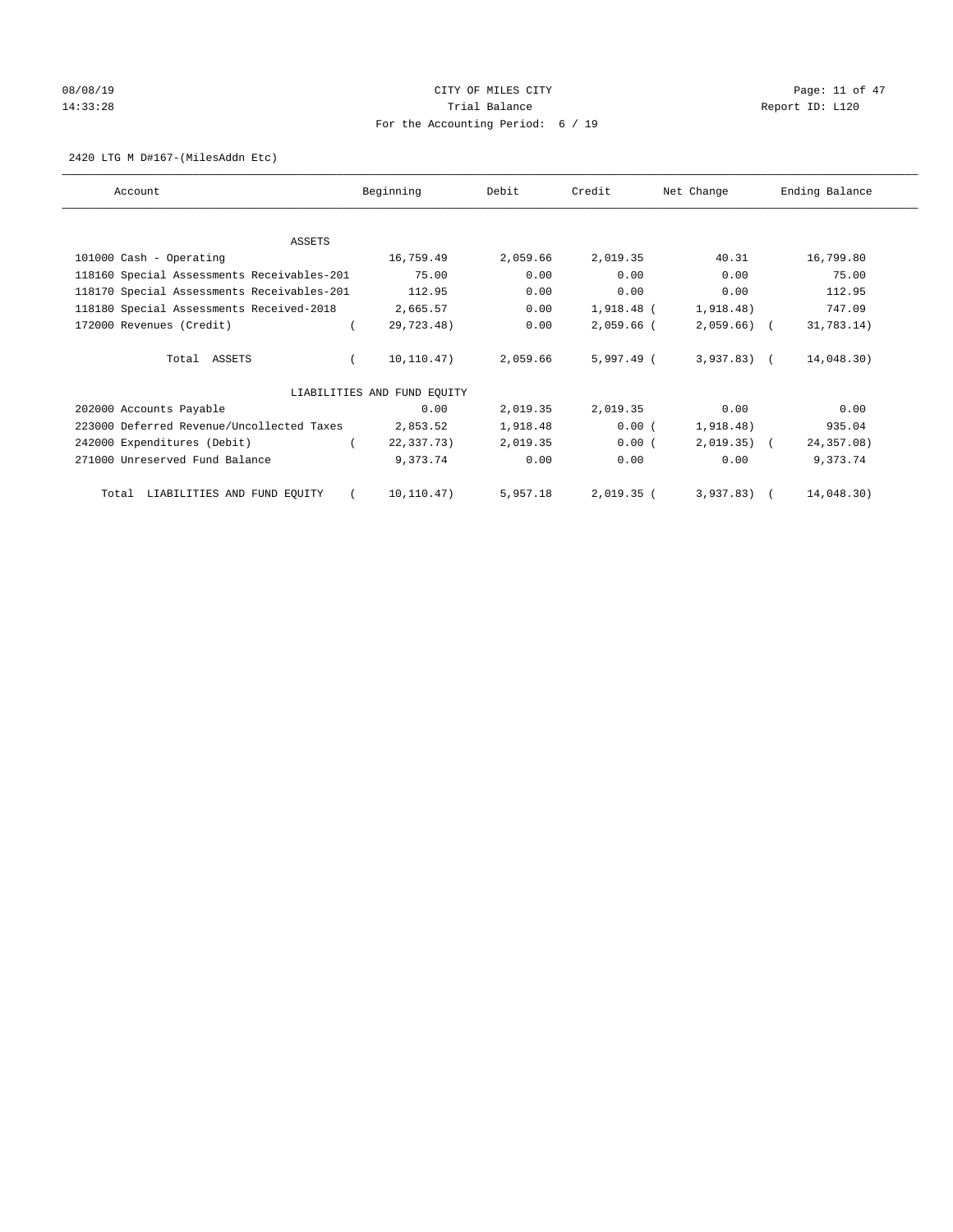# 08/08/19 Page: 12 of 47 14:33:28 Report ID: L120 For the Accounting Period: 6 / 19

## 2430 LTG M D#171-(Balsam Est)

| Account                                   |  | Beginning                   | Debit  | Credit     | Net Change  | Ending Balance |           |  |
|-------------------------------------------|--|-----------------------------|--------|------------|-------------|----------------|-----------|--|
| ASSETS                                    |  |                             |        |            |             |                |           |  |
| 101000 Cash - Operating                   |  | 2,568.59                    | 496.93 | 156.35     | 340.58      |                | 2,909.17  |  |
| 118180 Special Assessments Received-2018  |  | 579.09                      | 0.00   | 472.56 (   | 472.56)     |                | 106.53    |  |
| 172000 Revenues (Credit)                  |  | 4,486.77)                   | 0.00   | 496.93 (   | 496.93) (   |                | 4,983.70) |  |
| Total ASSETS                              |  | 1,339.09                    | 496.93 | 1,125.84 ( | $628.91)$ ( |                | 1,968.00) |  |
|                                           |  | LIABILITIES AND FUND EQUITY |        |            |             |                |           |  |
| 202000 Accounts Payable                   |  | 0.00                        | 156.35 | 156.35     | 0.00        |                | 0.00      |  |
| 223000 Deferred Revenue/Uncollected Taxes |  | 579.09                      | 472.56 | 0.00(      | 472.56)     |                | 106.53    |  |
| 242000 Expenditures (Debit)               |  | 4,581.24)                   | 156.35 | 0.00(      | $156.35)$ ( |                | 4,737.59) |  |
| 271000 Unreserved Fund Balance            |  | 2,663.06                    | 0.00   | 0.00       | 0.00        |                | 2,663.06  |  |
| LIABILITIES AND FUND EQUITY<br>Total      |  | 1,339.09                    | 785.26 | $156.35$ ( | 628.91)     |                | 1,968.00) |  |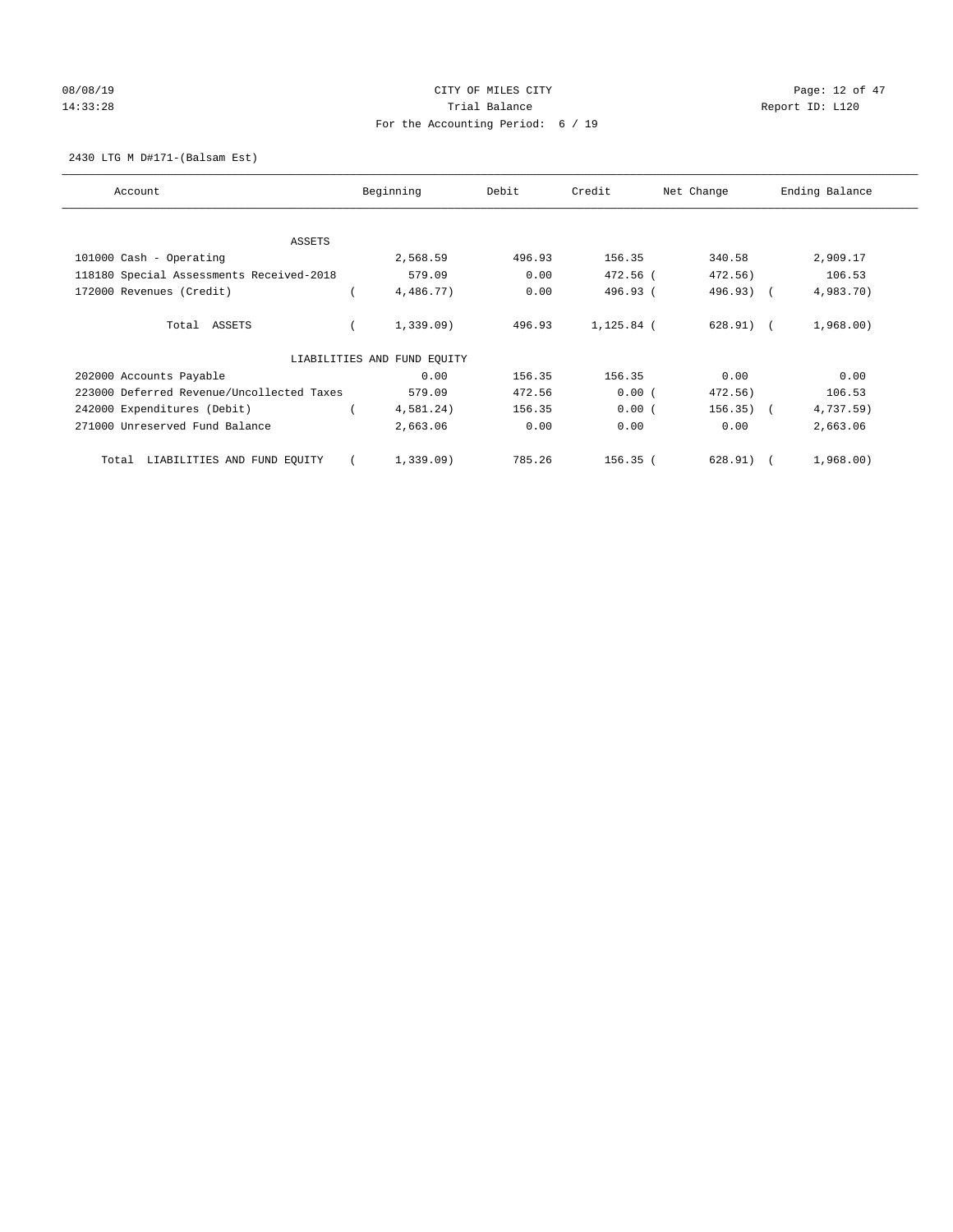# 08/08/19 Page: 13 of 47 14:33:28 Report ID: L120 For the Accounting Period: 6 / 19

2440 LTG M D#172-(Main Str)

| Account                                   | Beginning                   |             | Debit    | Credit     | Net Change   | Ending Balance |
|-------------------------------------------|-----------------------------|-------------|----------|------------|--------------|----------------|
| ASSETS                                    |                             |             |          |            |              |                |
|                                           |                             | 3,967.80    | 803.87   | 1,422.36 ( | 618.49)      | 3,349.31       |
| 101000 Cash - Operating                   |                             |             |          |            |              |                |
| 118180 Special Assessments Received-2018  |                             | 1,131.04    | 0.00     | 765.68 (   | 765.68)      | 365.36         |
| 172000 Revenues (Credit)                  |                             | 21,678.30)  | 0.00     | 803.87 (   | 803.87) (    | 22,482.17)     |
| Total ASSETS                              |                             | 16, 579.46) | 803.87   | 2,991.91 ( | $2,188.04$ ( | 18,767.50)     |
|                                           | LIABILITIES AND FUND EQUITY |             |          |            |              |                |
| 202000 Accounts Payable                   |                             | 0.00        | 1,422.36 | 1,422.36   | 0.00         | 0.00           |
| 223000 Deferred Revenue/Uncollected Taxes |                             | 1,131.04    | 765.68   | 0.00(      | 765.68)      | 365.36         |
| 242000 Expenditures (Debit)               |                             | 23,513.81)  | 1,422.36 | 0.00(      | $1,422.36$ ( | 24,936.17)     |
| 271000 Unreserved Fund Balance            |                             | 5,803.31    | 0.00     | 0.00       | 0.00         | 5,803.31       |
| LIABILITIES AND FUND EQUITY<br>Total      |                             | 16.579.46)  | 3,610.40 | 1,422.36 ( | $2,188.04$ ( | 18,767.50)     |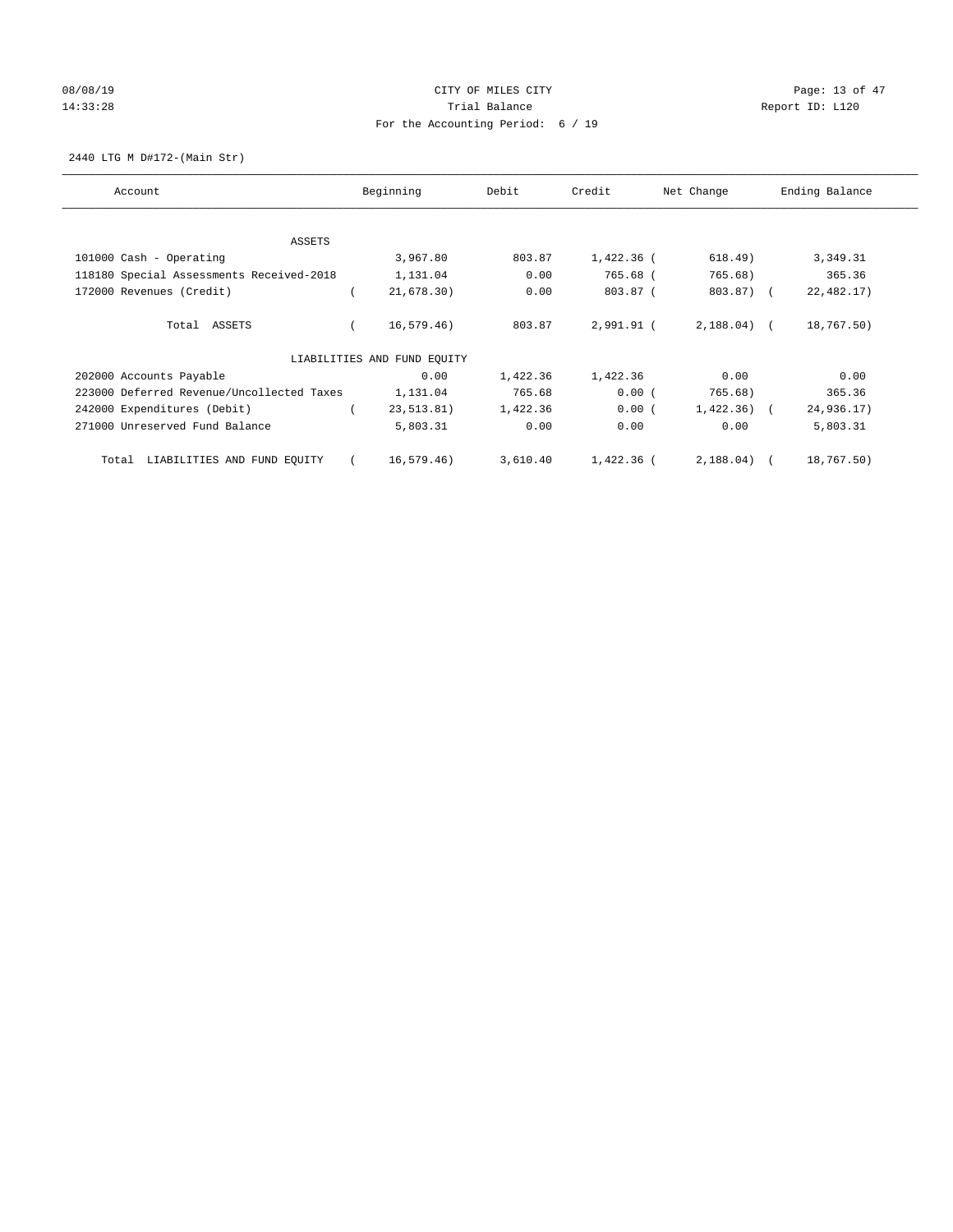# 08/08/19 Page: 14 of 47 14:33:28 Report ID: L120 For the Accounting Period: 6 / 19

2450 LTG M D#195-(SG-Trico)

| Account                                   | Beginning                   | Debit    | Credit       | Net Change    | Ending Balance |  |
|-------------------------------------------|-----------------------------|----------|--------------|---------------|----------------|--|
| ASSETS                                    |                             |          |              |               |                |  |
| 101000 Cash - Operating                   | 3,643.79                    | 1,080.85 | 401.84       | 679.01        | 4,322.80       |  |
| 118180 Special Assessments Received-2018  | 94.44                       | 0.00     | $70.83$ (    | 70.83)        | 23.61          |  |
| 172000 Revenues (Credit)                  | 5, 293.04)                  | 0.00     | $1,080.85$ ( | $1,080.85)$ ( | 6, 373.89)     |  |
| Total ASSETS                              | 1,554.81)                   | 1,080.85 | 1,553.52 (   | $472.67$ (    | 2,027.48)      |  |
|                                           | LIABILITIES AND FUND EQUITY |          |              |               |                |  |
| 202000 Accounts Payable                   | 0.00                        | 401.84   | 401.84       | 0.00          | 0.00           |  |
| 223000 Deferred Revenue/Uncollected Taxes | 94.44                       | 70.83    | 0.00(        | 70.83)        | 23.61          |  |
| 242000 Expenditures (Debit)               | 5,418.70)                   | 401.84   | 0.00(        | 401.84) (     | 5,820.54)      |  |
| 271000 Unreserved Fund Balance            | 3,769.45                    | 0.00     | 0.00         | 0.00          | 3,769.45       |  |
| LIABILITIES AND FUND EQUITY<br>Total      | 1,554.81)                   | 874.51   | 401.84 (     | $472.67$ (    | 2,027.48)      |  |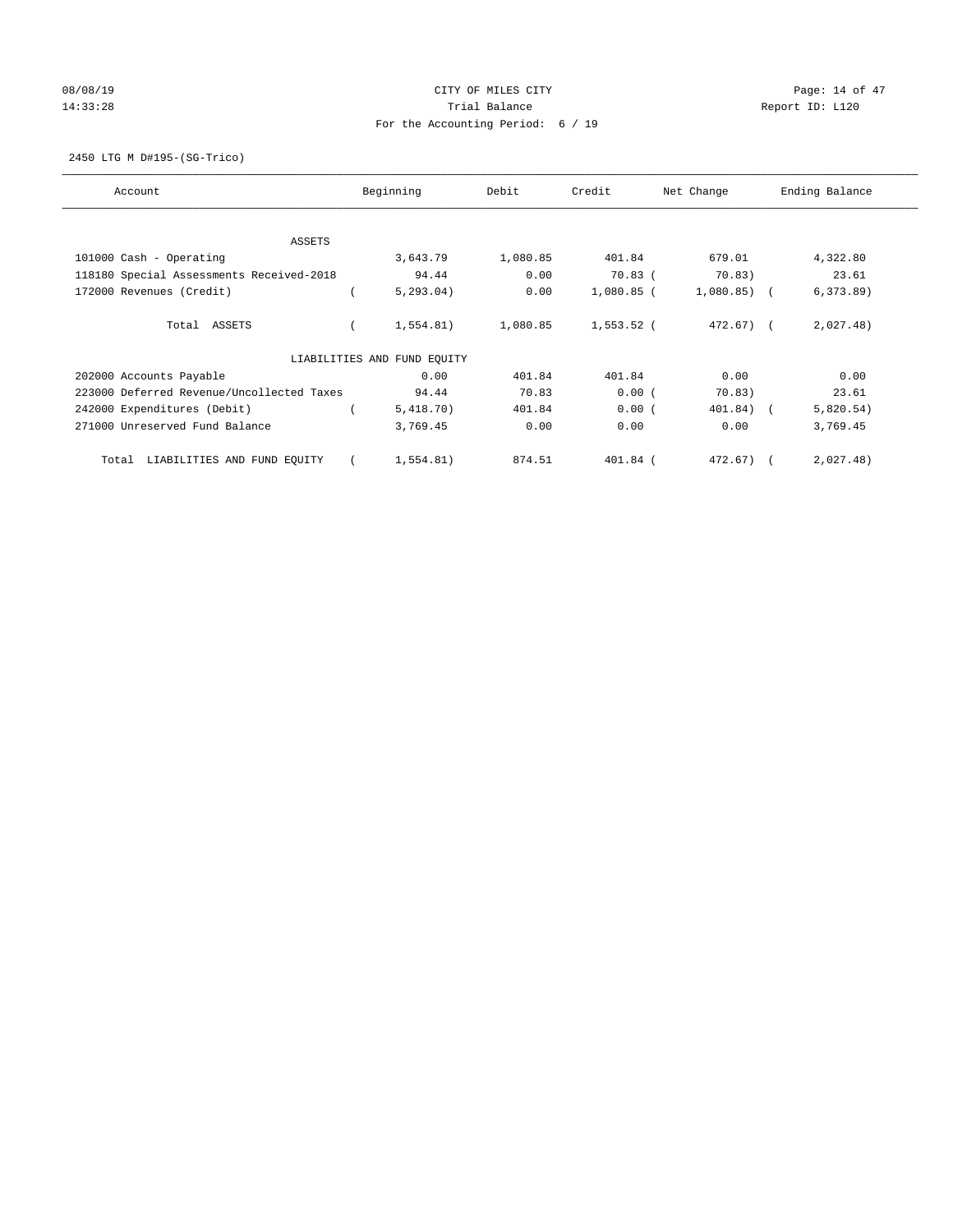# 08/08/19 Page: 15 of 47 14:33:28 Report ID: L120 For the Accounting Period: 6 / 19

2470 LTG M D#202-(SG-MDU&NV)

| Account                                    | Beginning                   | Debit    | Credit     | Net Change   | Ending Balance |
|--------------------------------------------|-----------------------------|----------|------------|--------------|----------------|
|                                            |                             |          |            |              |                |
| <b>ASSETS</b>                              |                             |          |            |              |                |
| 101000 Cash - Operating                    | 2,792.66                    | 284.72   | 574.18 (   | 289.46)      | 2,503.20       |
| 118160 Special Assessments Receivables-201 | 58.35                       | 0.00     | 0.00       | 0.00         | 58.35          |
| 118170 Special Assessments Receivables-201 | 53.08                       | 0.00     | 0.00       | 0.00         | 53.08          |
| 118180 Special Assessments Received-2018   | 684.65                      | 0.00     | $262.08$ ( | 262.08)      | 422.57         |
| 172000 Revenues (Credit)                   | 8,278.83)                   | 0.00     | 284.72 (   | 284.72) (    | 8, 563.55)     |
| Total ASSETS                               | 4,690.09                    | 284.72   | 1,120.98 ( | 836.26) (    | 5, 526.35)     |
|                                            | LIABILITIES AND FUND EQUITY |          |            |              |                |
| 202000 Accounts Payable                    | 0.00                        | 574.18   | 574.18     | 0.00         | 0.00           |
| 223000 Deferred Revenue/Uncollected Taxes  | 796.08                      | 262.08   | 0.00(      | 262.08)      | 534.00         |
| 242000 Expenditures (Debit)                | 7,150.96)                   | 574.18   | 0.00(      | $574.18$ ) ( | 7,725.14)      |
| 271000 Unreserved Fund Balance             | 1,664.79                    | 0.00     | 0.00       | 0.00         | 1,664.79       |
| LIABILITIES AND FUND EQUITY<br>Total       | 4,690.09                    | 1,410.44 | 574.18 (   | 836.26)      | 5, 526.35)     |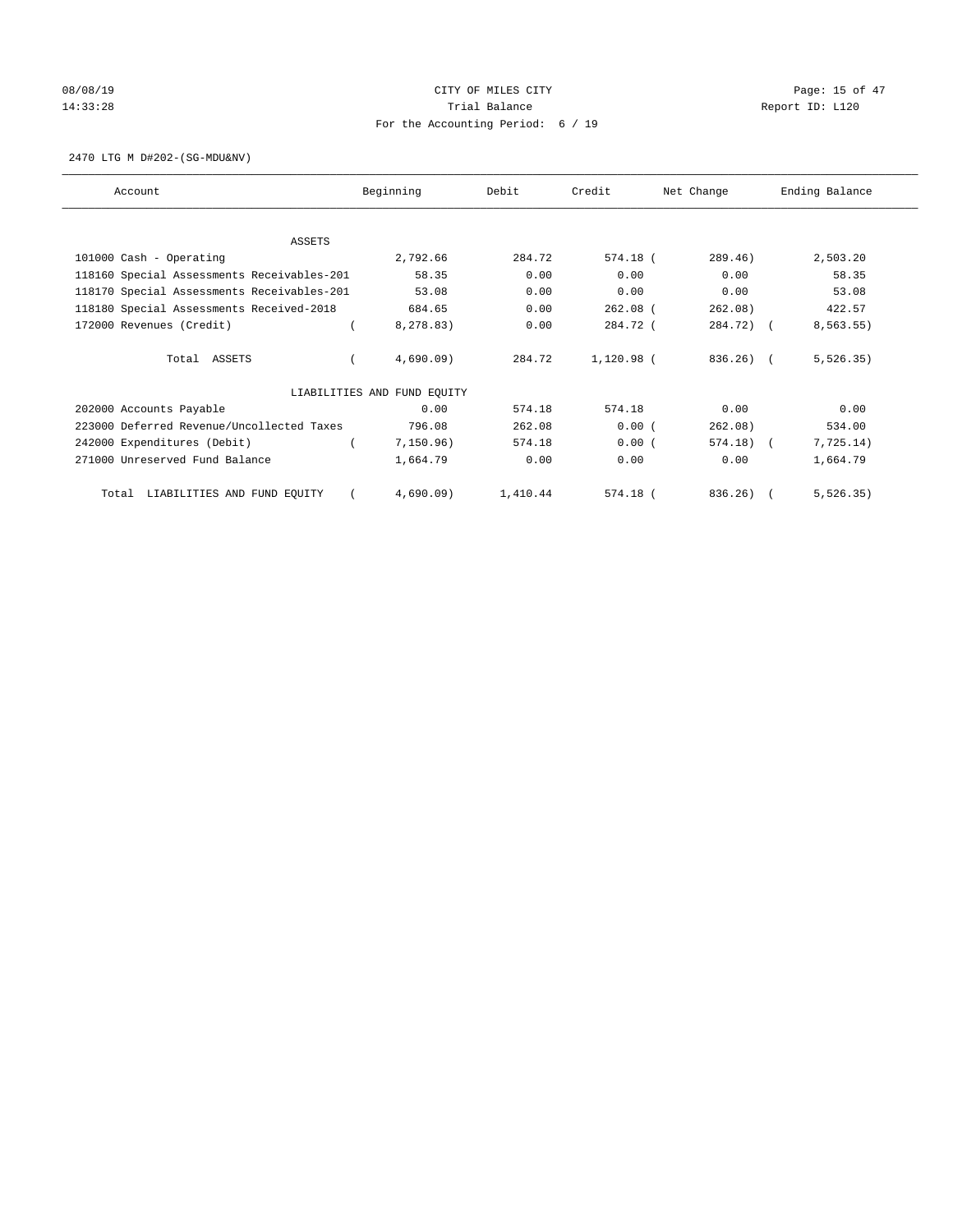# 08/08/19 Page: 16 of 47 14:33:28 Report ID: L120 For the Accounting Period: 6 / 19

## 2480 LTG M M#173-(Milestown Estates)

| Account                                   | Beginning                   | Debit  | Credit              | Net Change   | Ending Balance |
|-------------------------------------------|-----------------------------|--------|---------------------|--------------|----------------|
| <b>ASSETS</b>                             |                             |        |                     |              |                |
| 101000 Cash - Operating                   | 1,116.10                    | 181.93 | 129.57              | 52.36        | 1,168.46       |
| 118180 Special Assessments Received-2018  | 171.86                      | 0.00   | 171.86 (            | 171.86)      | 0.00           |
| 172000 Revenues (Credit)                  | 2,551.96)                   | 0.00   | 181.93 (            | 181.93) (    | 2,733.89)      |
| Total ASSETS                              | 1,264.00)                   | 181.93 | 483.36 (            | $301.43$ ) ( | 1, 565.43)     |
|                                           | LIABILITIES AND FUND EQUITY |        |                     |              |                |
| 202000 Accounts Payable                   | 0.00                        | 129.57 | 129.57              | 0.00         | 0.00           |
| 223000 Deferred Revenue/Uncollected Taxes | 171.86                      | 171.86 | 0.00(               | 171.86)      | 0.00           |
| 242000 Expenditures (Debit)               | 2,394.02)                   | 129.57 | 0.00(               | $129.57$ ) ( | 2, 523.59)     |
| 271000 Unreserved Fund Balance            | 958.16                      | 0.00   | 0.00                | 0.00         | 958.16         |
| LIABILITIES AND FUND EQUITY<br>Total      | 1,264.00)                   | 431.00 | 129.57 <sub>0</sub> | $301.43$ ) ( | 1, 565.43)     |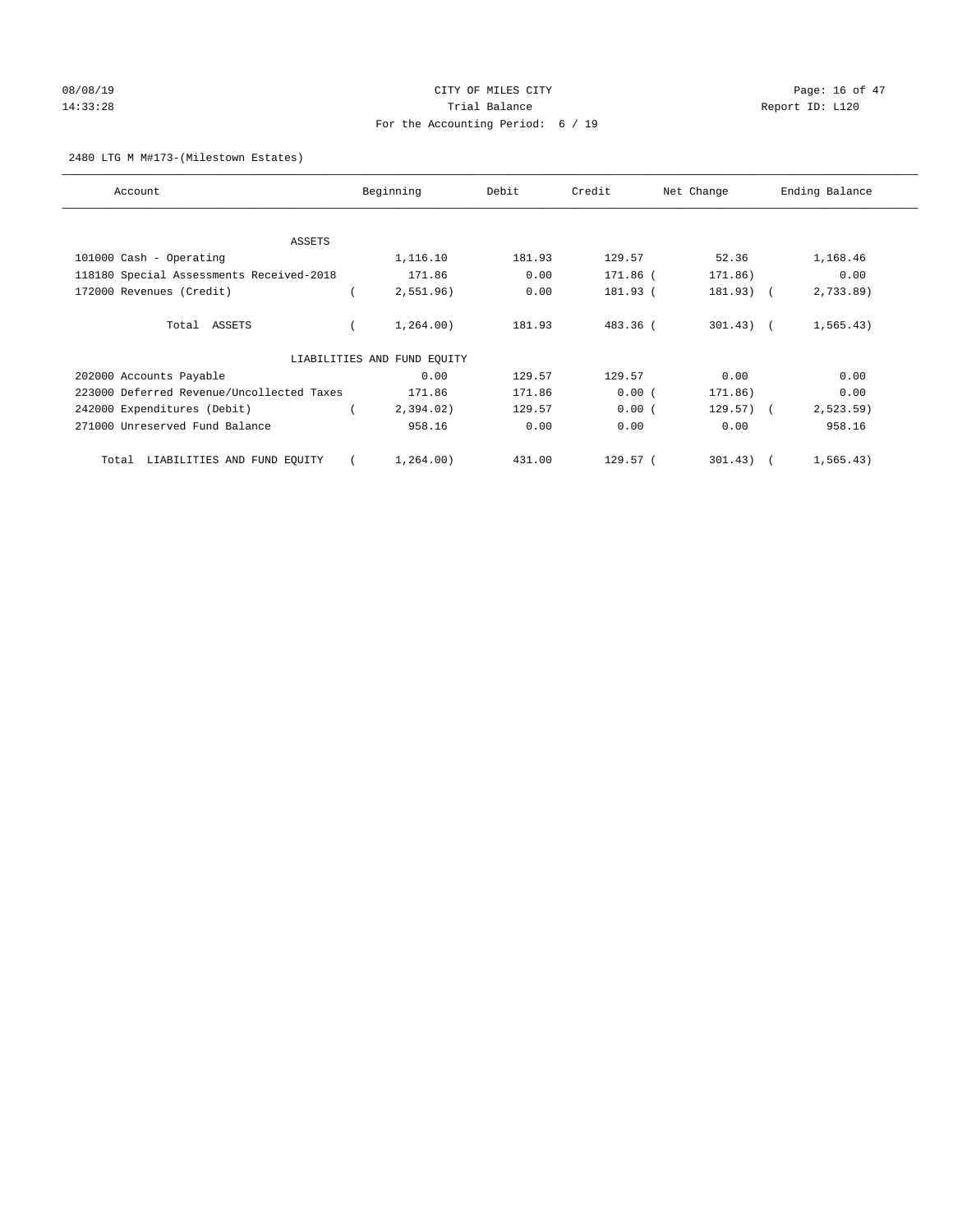# 08/08/19 Page: 17 of 47 14:33:28 Report ID: L120 For the Accounting Period: 6 / 19

2510 STR MAINT DIST #204

| Account                                    | Beginning                   | Debit      | Credit             | Net Change           | Ending Balance              |
|--------------------------------------------|-----------------------------|------------|--------------------|----------------------|-----------------------------|
|                                            |                             |            |                    |                      |                             |
| <b>ASSETS</b>                              |                             |            |                    |                      |                             |
| 101000 Cash - Operating                    | 851,967.46                  | 118,820.05 | 158,891.92 (       | 40,071.87)           | 811,895.59                  |
| 116000 Protested Taxes Receivable - Reals  | 103.98                      | 0.00       | 103.98 (           | 103.98)              | 0.00                        |
| 118130 Special Assessments Receivable 2013 | 104.31                      | 0.00       | 71.72 <sub>0</sub> | 71.72)               | 32.59                       |
| 118140 Special Assessments Receivables-201 | 31.99                       | 0.00       | 0.00               | 0.00                 | 31.99                       |
| 118150 Special Assessments Receivables-201 | 250.46                      | 0.00       | 0.00               | 0.00                 | 250.46                      |
| 118160 Special Assessments Receivables-201 | 2,467.42                    | 0.00       | $368.71$ (         | 368.71)              | 2,098.71                    |
| 118170 Special Assessments Receivables-201 | 5,115.89                    | 0.00       | 542.48 (           | 542.48)              | 4,573.41                    |
| 118180 Special Assessments Received-2018   | 87,208.31                   | 98.50      | 53,989.33 (        | 53,890.83)           | 33, 317.48                  |
| 172000 Revenues (Credit)                   | (1, 561, 741.68)            | 0.00       | 118,820.05 (       |                      | 118,820.05) ( 1,680,561.73) |
| Total ASSETS                               | 614,491.86)<br>$\left($     | 118,918.55 | 332,788.19 (       | 213,869.64) (        | 828,361.50)                 |
|                                            | LIABILITIES AND FUND EQUITY |            |                    |                      |                             |
| 202000 Accounts Payable                    | 6,915.10                    | 100,165.23 |                    | 93,250.13 (6,915.10) | 0.00                        |
| 223000 Deferred Revenue/Uncollected Taxes  | 95,282.37                   | 54,977.72  | 0.00(              | 54,977.72)           | 40,304.65                   |
| 242000 Expenditures (Debit)                | (1,524,608.56)              | 795,736.82 | 643,760.00 (       |                      | 151,976.82) ( 1,676,585.38) |
| 271000 Unreserved Fund Balance             | 807,919.23                  | 0.00       | 0.00               | 0.00                 | 807, 919.23                 |
| Total LIABILITIES AND FUND EQUITY          | 614, 491.86)                | 950,879.77 | 737,010.13 (       | 213,869.64)          | 828, 361.50)                |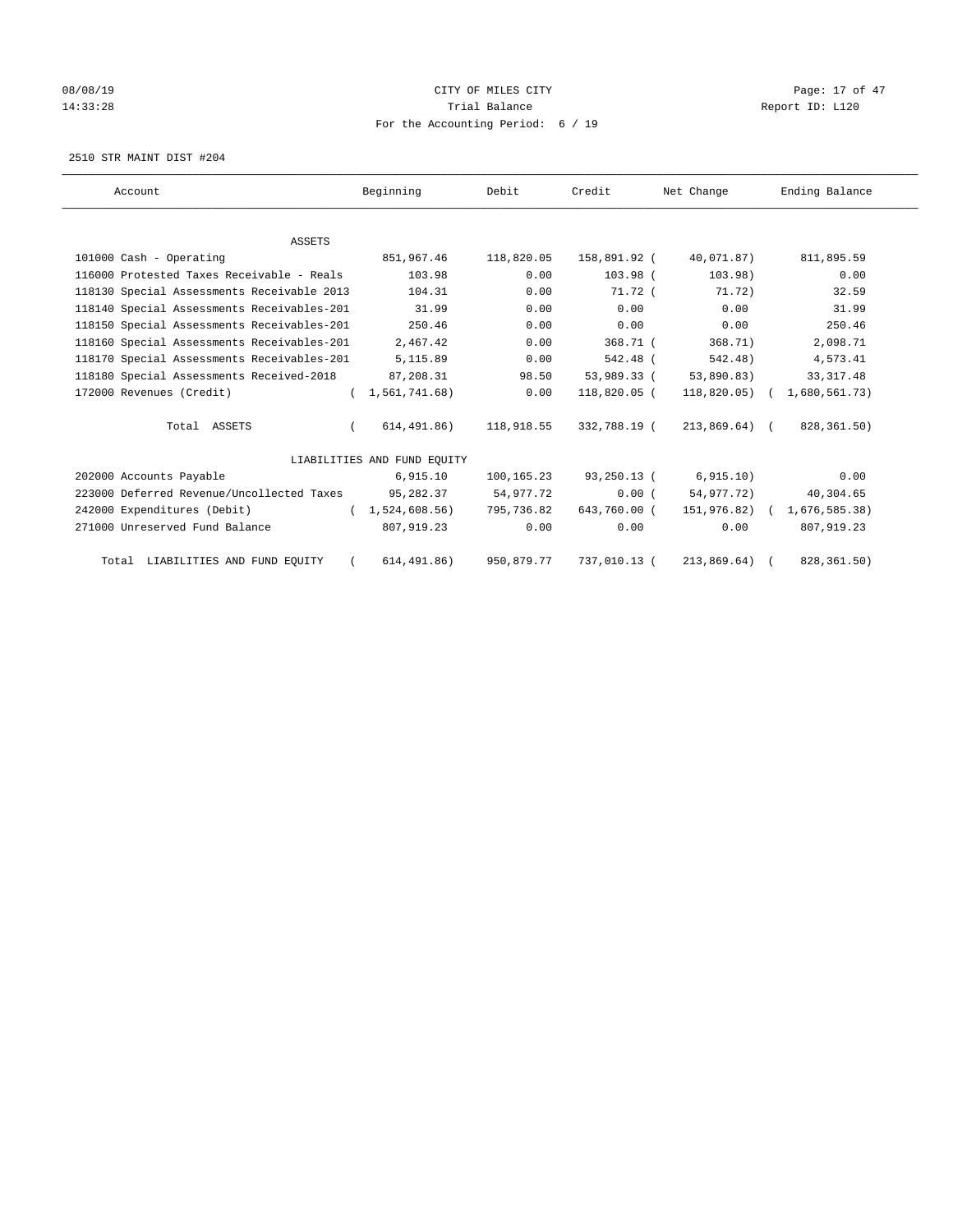# 08/08/19 Page: 18 of 47 14:33:28 Report ID: L120 For the Accounting Period: 6 / 19

2520 STR MAINT DIST #205

| Account                                     | Beginning                   | Debit     | Credit      | Net Change     | Ending Balance |
|---------------------------------------------|-----------------------------|-----------|-------------|----------------|----------------|
|                                             |                             |           |             |                |                |
| <b>ASSETS</b>                               |                             |           |             |                |                |
| 101000 Cash - Operating                     | 259,193.08                  | 57,052.20 | 30,648.29   | 26,403.91      | 285,596.99     |
| 118130 Special Assessments Receivable 2013( | 45.28)                      | 45.28     | 0.00        | 45.28          | 0.00           |
| 118140 Special Assessments Receivables-201  | 214.50                      | 0.00      | 0.00        | 0.00           | 214.50         |
| 118150 Special Assessments Receivables-201  | 210.08                      | 0.00      | 0.00        | 0.00           | 210.08         |
| 118160 Special Assessments Receivables-201  | 1,220.60                    | 0.00      | 0.00        | 0.00           | 1,220.60       |
| 118170 Special Assessments Receivables-201  | 2,670.12                    | 0.00      | 0.00        | 0.00           | 2,670.12       |
| 118180 Special Assessments Received-2018    | 20, 223. 74                 | 98.50     | 8,853.97 (  | 8,755.47)      | 11,468.27      |
| 172000 Revenues (Credit)                    | 291,011.95)                 | 0.00      | 57,052.20 ( | $57,052,20$ (  | 348,064.15)    |
| Total ASSETS                                | 7,325.11)                   | 57,195.98 | 96,554.46 ( | 39,358.48) (   | $46,683.59$ )  |
|                                             | LIABILITIES AND FUND EQUITY |           |             |                |                |
| 202000 Accounts Payable                     | 1,728.77                    | 10,527.88 | 8,799.11 (  | 1,728.77)      | 0.00           |
| 223000 Deferred Revenue/Uncollected Taxes   | 24,493.60                   | 8,853.97  | 143.78 (    | 8,710.19)      | 15,783.41      |
| 242000 Expenditures (Debit)                 | 248,938.99)                 | 30,648.29 | 1,728.77 (  | $28,919.52)$ ( | 277,858.51)    |
| 271000 Unreserved Fund Balance              | 215, 391.51                 | 0.00      | 0.00        | 0.00           | 215, 391.51    |
| Total LIABILITIES AND FUND EQUITY           | 7,325.11)                   | 50,030.14 | 10,671.66 ( | 39, 358. 48)   | 46,683.59)     |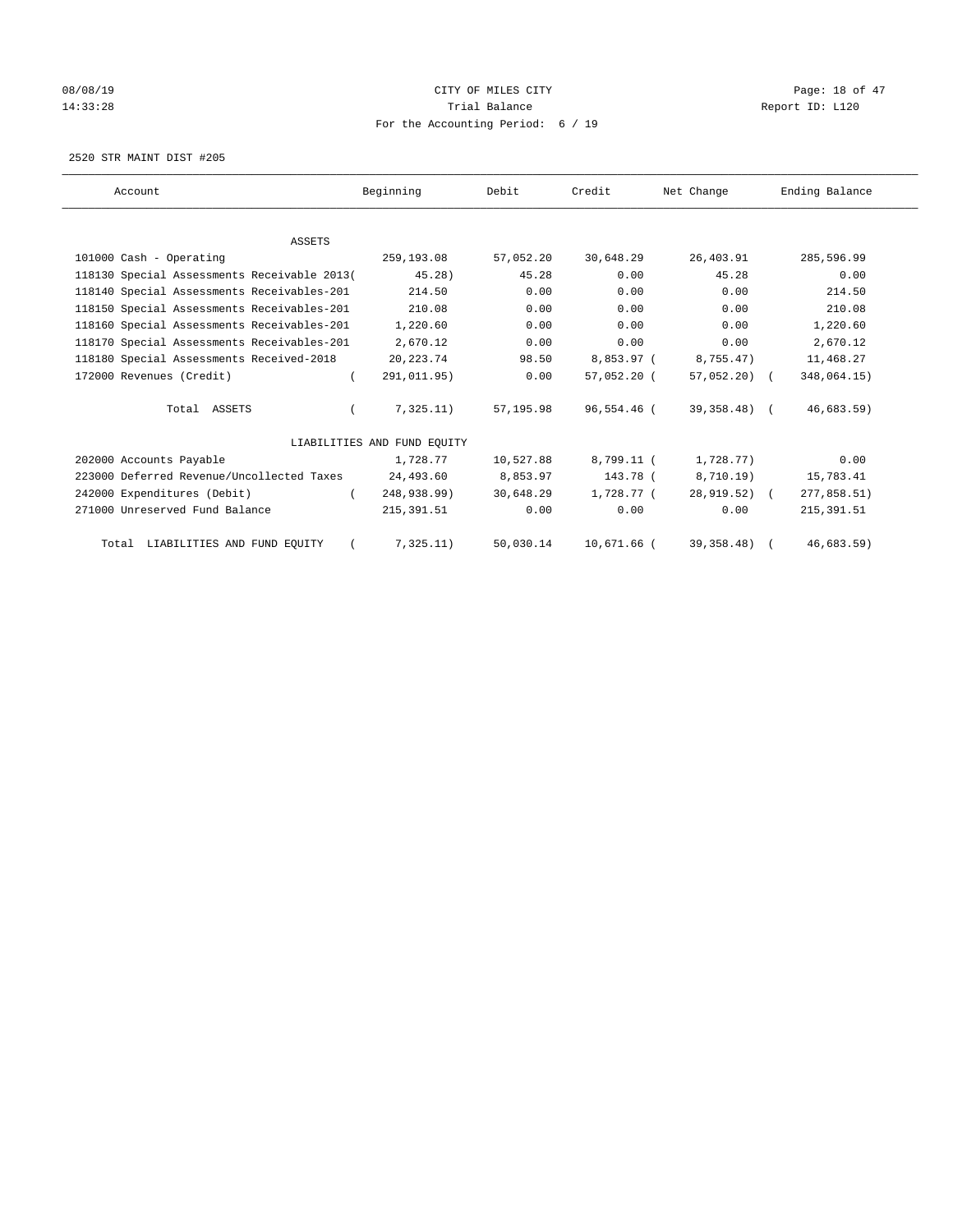# 08/08/19 Page: 19 of 47 14:33:28 Report ID: L120 For the Accounting Period: 6 / 19

## 2540 STR MAINT DIST#207-(MILESTOWN ESTATES)

| Account                                   | Beginning                   | Debit  | Credit     | Net Change  | Ending Balance |
|-------------------------------------------|-----------------------------|--------|------------|-------------|----------------|
|                                           |                             |        |            |             |                |
| ASSETS                                    |                             |        |            |             |                |
| 101000 Cash - Operating                   | 3,995.60                    | 463.78 | $503.24$ ( | 39.46)      | 3,956.14       |
| 118180 Special Assessments Received-2018  | 430.54                      | 0.00   | 430.54 (   | 430.54)     | 0.00           |
| 172000 Revenues (Credit)                  | 4,640.35)                   | 0.00   | 463.78 (   | 463.78) (   | 5, 104.13)     |
|                                           |                             |        |            |             |                |
| Total ASSETS                              | 214.21)                     | 463.78 | 1,397.56 ( | 933.78) (   | 1,147.99)      |
|                                           | LIABILITIES AND FUND EQUITY |        |            |             |                |
| 223000 Deferred Revenue/Uncollected Taxes | 430.54                      | 430.54 | 0.00(      | 430.54)     | 0.00           |
| 242000 Expenditures (Debit)               | 5,356.76)                   | 503.24 | 0.00(      | $503.24)$ ( | 5,860.00)      |
| 271000 Unreserved Fund Balance            | 4,712.01                    | 0.00   | 0.00       | 0.00        | 4,712.01       |
|                                           |                             |        |            |             |                |
| Total LIABILITIES AND FUND EQUITY         | 214.21)                     | 933.78 | 0.00(      | 933.78) (   | 1,147.99)      |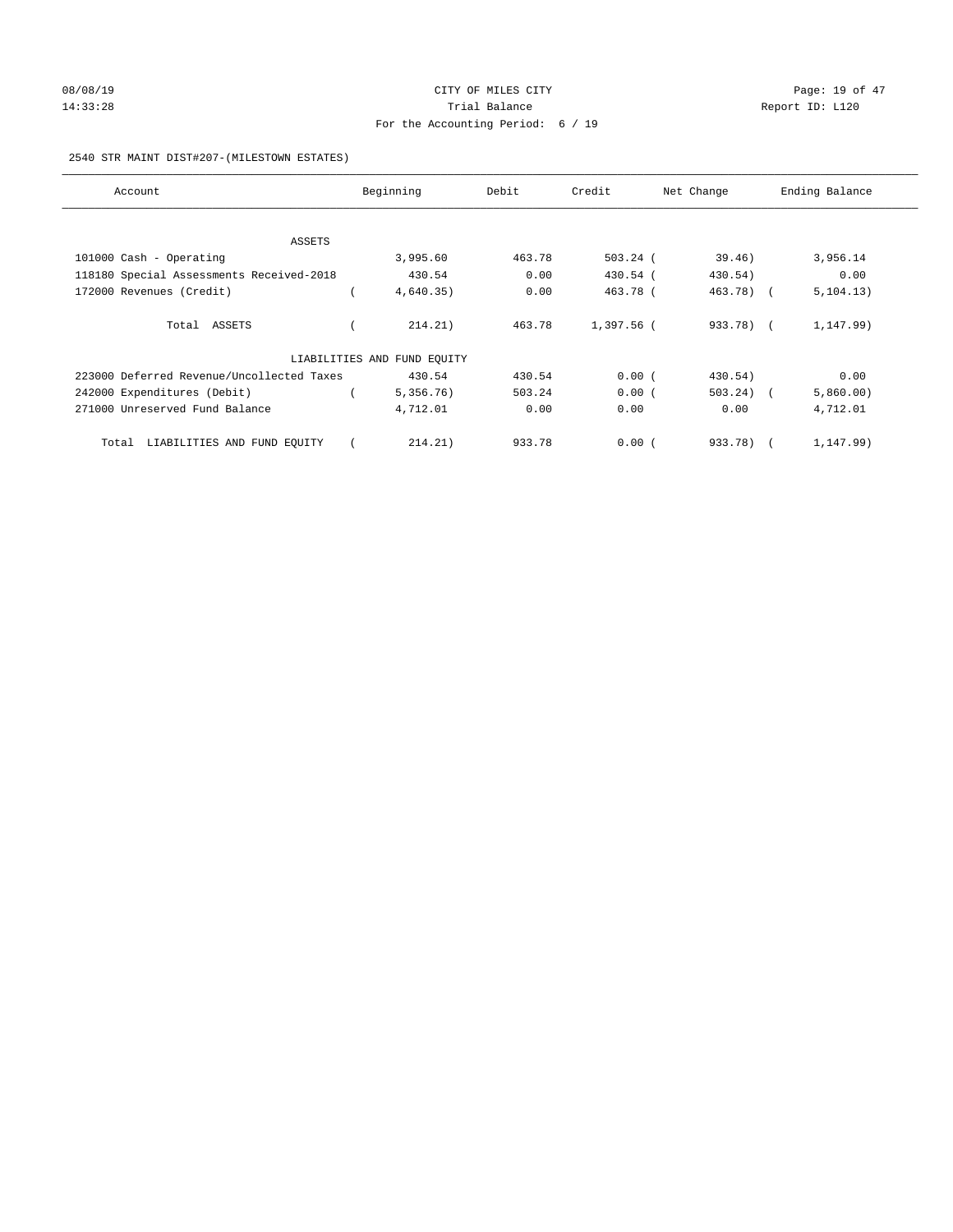## 08/08/19 Page: 20 of 47 14:33:28 Report ID: L120 For the Accounting Period: 6 / 19

## 2701 Fire Grants

| Account                              |        | Beginning                   | Debit    | Credit       | Net Change   | Ending Balance |
|--------------------------------------|--------|-----------------------------|----------|--------------|--------------|----------------|
|                                      |        |                             |          |              |              |                |
|                                      | ASSETS |                             |          |              |              |                |
| 101000 Cash - Operating              |        | 5,169.15                    | 350.00   | 0.00         | 350.00       | 5,519.15       |
| 172000 Revenues (Credit)             |        | 4,400.00)                   | 750.00   | $1,100.00$ ( | $350.00$ ) ( | 4,750.00       |
| Total ASSETS                         |        | 769.15                      | 1,100.00 | 1,100.00     | 0.00         | 769.15         |
|                                      |        | LIABILITIES AND FUND EQUITY |          |              |              |                |
| 271000 Unreserved Fund Balance       |        | 769.15                      | 0.00     | 0.00         | 0.00         | 769.15         |
| LIABILITIES AND FUND EQUITY<br>Total |        | 769.15                      | 0.00     | 0.00         | 0.00         | 769.15         |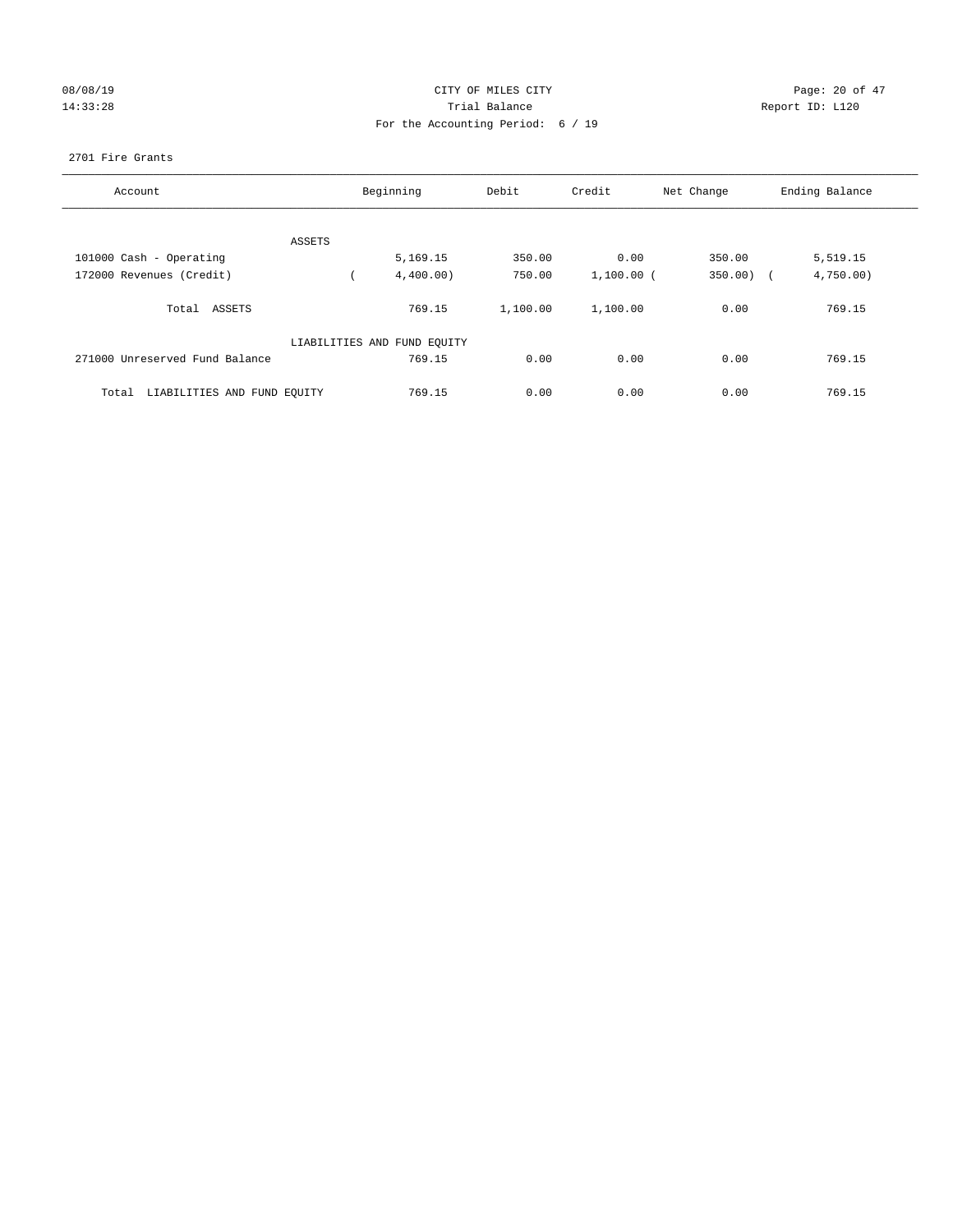# 08/08/19 Page: 21 of 47 14:33:28 Report ID: L120 For the Accounting Period: 6 / 19

## 2820 GAS TAX

| Account                              |        | Beginning                   | Debit     | Credit       | Net Change    | Ending Balance |
|--------------------------------------|--------|-----------------------------|-----------|--------------|---------------|----------------|
|                                      |        |                             |           |              |               |                |
|                                      | ASSETS |                             |           |              |               |                |
| 101000 Cash - Operating              |        | 71,162.54                   | 14,552.95 | 85,715.49 (  | 71,162.54)    | 0.00           |
| 172000 Revenues (Credit)             |        | 160,082.23)                 | 0.00      | 14,552.95 (  | $14,552.95$ ( | 174,635.18)    |
|                                      |        |                             |           |              |               |                |
| Total ASSETS                         |        | 88,919.69)                  | 14,552.95 | 100,268.44 ( | 85,715.49) (  | 174,635.18)    |
|                                      |        |                             |           |              |               |                |
|                                      |        | LIABILITIES AND FUND EQUITY |           |              |               |                |
| 242000 Expenditures (Debit)          |        | 88,921.73)                  | 85,715.49 | 0.00(        | 85,715.49) (  | 174,637.22)    |
| 271000 Unreserved Fund Balance       |        | 2.04                        | 0.00      | 0.00         | 0.00          | 2.04           |
|                                      |        |                             |           |              |               |                |
| LIABILITIES AND FUND EQUITY<br>Total |        | 88,919.69)                  | 85,715.49 | 0.00(        | 85,715.49)    | 174,635.18)    |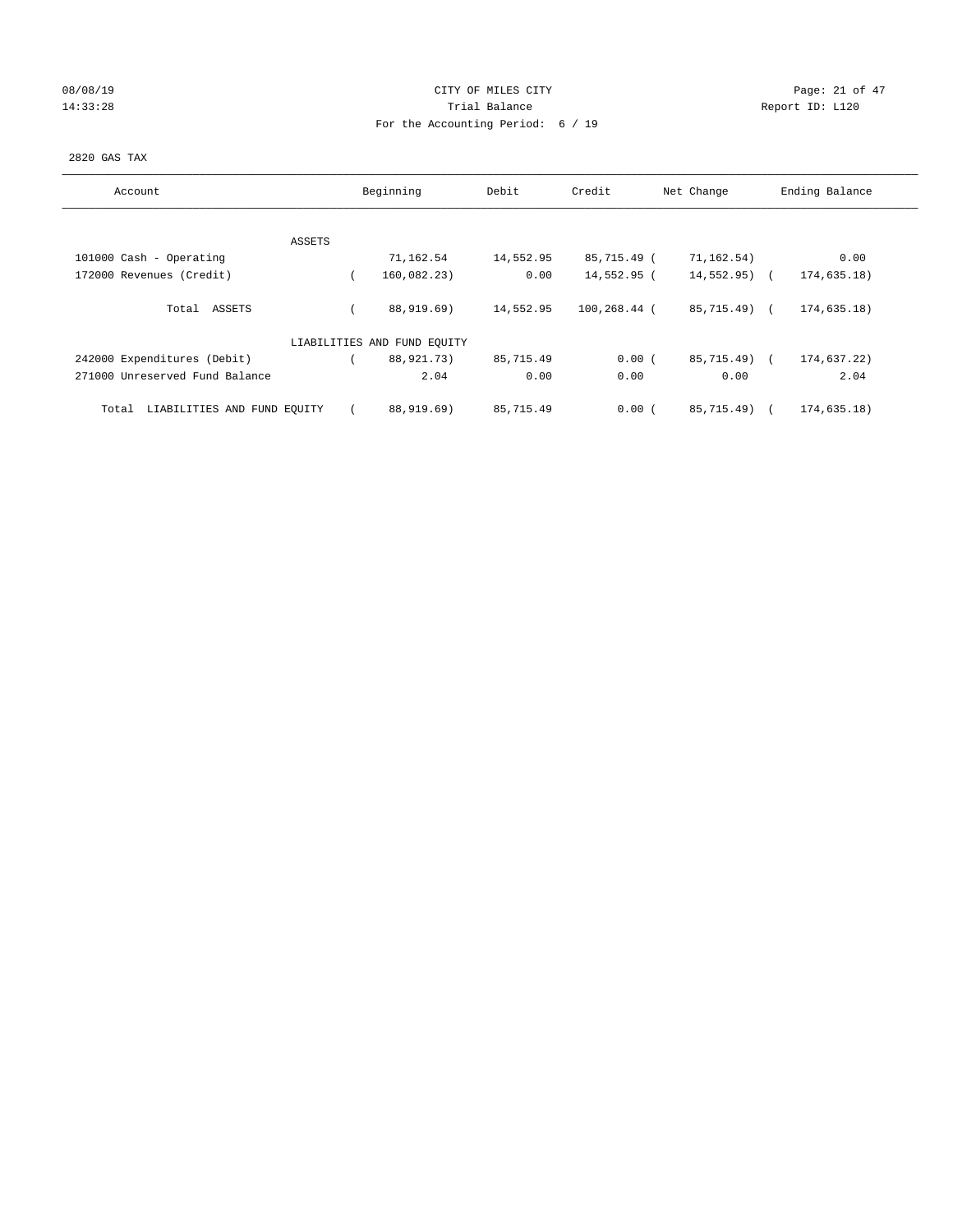|  | 08/08/19 |  |
|--|----------|--|
|  | 14:33:28 |  |

## CITY OF MILES CITY CONTROL CONTROL CONTROL CITY 14:33:28 Report ID: L120 For the Accounting Period: 6 / 19

## 2821 HB473- Fuel Tax

| Account                              | Beginning                   | Debit    | Credit       | Net Change | Ending Balance |
|--------------------------------------|-----------------------------|----------|--------------|------------|----------------|
|                                      |                             |          |              |            |                |
| ASSETS                               |                             |          |              |            |                |
| 102131 Restricted Cash- HB473        | 142,042.79                  | 6,938.00 | 0.00         | 6,938.00   | 148,980.79     |
| 172000 Revenues (Credit)             | 138,752.00)                 | 0.00     | $6,938.00$ ( | 6,938.00   | 145,690.00)    |
| Total ASSETS                         | 3,290.79                    | 6,938.00 | 6,938.00     | 0.00       | 3,290.79       |
|                                      | LIABILITIES AND FUND EQUITY |          |              |            |                |
| 271000 Unreserved Fund Balance       | 3,290.79                    | 0.00     | 0.00         | 0.00       | 3,290.79       |
| LIABILITIES AND FUND EQUITY<br>Total | 3,290.79                    | 0.00     | 0.00         | 0.00       | 3,290.79       |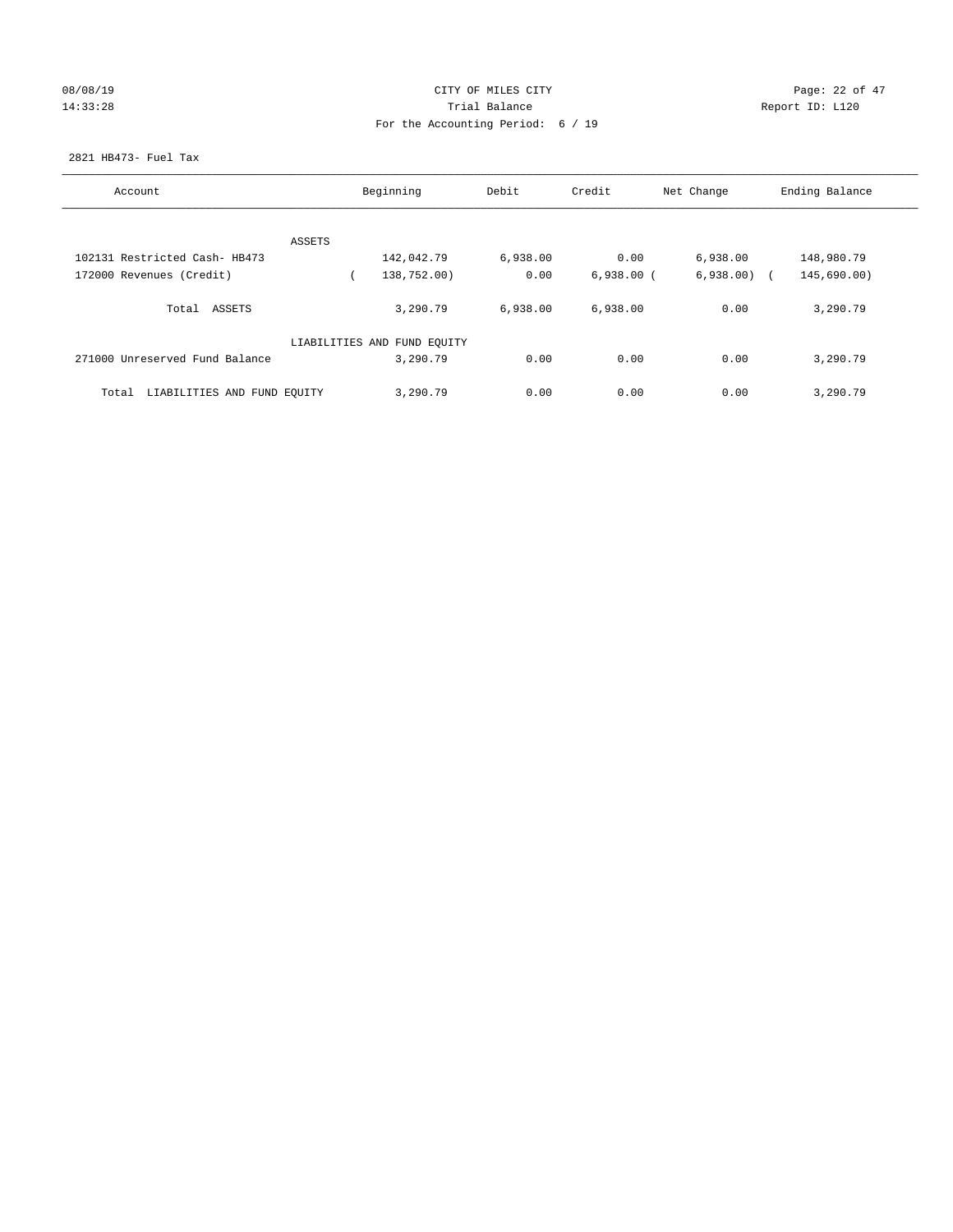## 08/08/19 Page: 23 of 47 14:33:28 Report ID: L120 For the Accounting Period: 6 / 19

#### 2850 911 EMERGENCY

| Account                              |               | Beginning                   | Debit     | Credit        | Net Change     | Ending Balance |
|--------------------------------------|---------------|-----------------------------|-----------|---------------|----------------|----------------|
|                                      | <b>ASSETS</b> |                             |           |               |                |                |
| 101000 Cash - Operating              |               | 386,259.79                  | 2,576.71  | 17,628.12 (   | 15,051.41)     | 371,208.38     |
| 101200 Enhanced 911 Cash             |               | 0.00                        | 87.51     | 0.00          | 87.51          | 87.51          |
| 141000 Prepaid Expense               |               | 0.00                        | 0.00      | $10,830.00$ ( | $10,830.00)$ ( | 10,830.00)     |
| 172000 Revenues (Credit)             |               | 239,614.87)                 | 0.00      | $2,664.22$ (  | $2,664.22$ ) ( | 242, 279.09)   |
| Total ASSETS                         |               | 146,644.92                  | 2,664.22  | 31,122.34 (   | 28,458.12)     | 118,186.80     |
|                                      |               | LIABILITIES AND FUND EQUITY |           |               |                |                |
| 202000 Accounts Payable              |               | 0.00                        | 2,705.12  | 2,705.12      | 0.00           | 0.00           |
| 242000 Expenditures (Debit)          |               | 143,857.28)                 | 30,359.64 | 1,901.52 (    | 28,458.12) (   | 172, 315.40)   |
| 271000 Unreserved Fund Balance       |               | 290,502.20                  | 0.00      | 0.00          | 0.00           | 290,502.20     |
| LIABILITIES AND FUND EQUITY<br>Total |               | 146,644.92                  | 33,064.76 | $4,606.64$ (  | 28,458.12)     | 118,186.80     |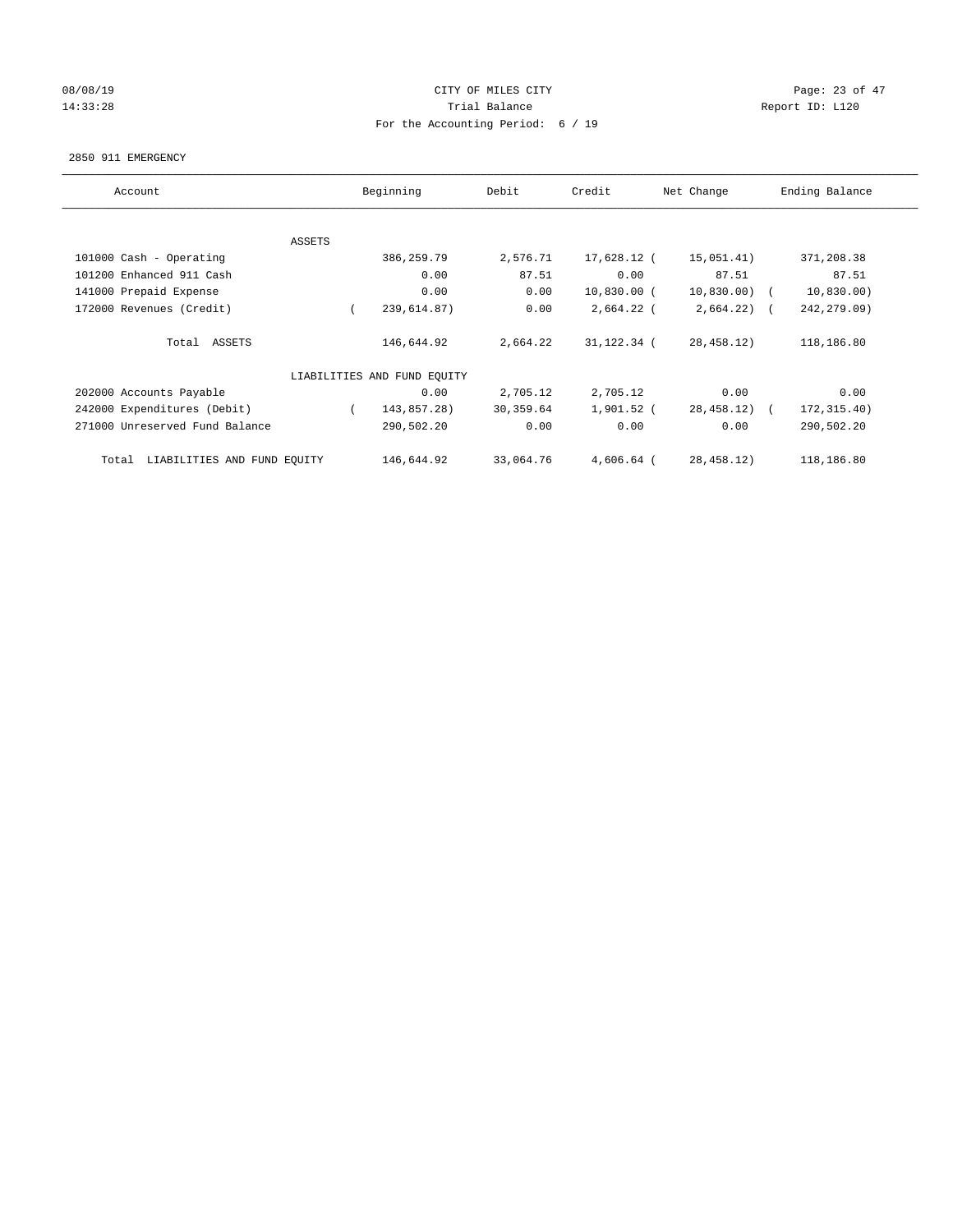## 08/08/19 Page: 24 of 47 14:33:28 Report ID: L120 For the Accounting Period: 6 / 19

### 2880 LIBRARY GRANTS

| Account                                    | Beginning                   | Debit     | Credit       | Net Change   | Ending Balance |
|--------------------------------------------|-----------------------------|-----------|--------------|--------------|----------------|
|                                            |                             |           |              |              |                |
| <b>ASSETS</b>                              |                             |           |              |              |                |
| 101000 Cash - Operating                    | 5,006.50)                   | 0.00      | 1,725.50 (   | $1,725.50$ ( | 6,732.00)      |
| 101003 Cash - per capita                   | 15,884.42                   | 0.00      | 0.00         | 0.00         | 15,884.42      |
| 101020 Cash - Partners Program             | 35,182.70                   | 0.00      | 0.00         | 0.00         | 35,182.70      |
| 101021 Cash-One Time Endowments            | 3,500.00                    | 0.00      | 0.00         | 0.00         | 3,500.00       |
| 101030 Cash - Sagebrush Fed/Base Grant     | 18,002.14                   | 0.00      | 0.00         | 0.00         | 18,002.14      |
| 101032 Cash- Library Board of Trustees Mul | 84,050.97                   | 0.00      | 0.00         | 0.00         | 84,050.97      |
| 172000 Revenues (Credit)                   | 92,577.95)                  | 87,550.97 | 87,550.97    | 0.00         | 92,577.95)     |
| Total ASSETS                               | 59,035.78                   | 87,550.97 | 89,276.47 (  | 1,725.50)    | 57, 310.28     |
|                                            | LIABILITIES AND FUND EQUITY |           |              |              |                |
| 202000 Accounts Payable                    | 0.00                        | 1,725.50  | 1,725.50     | 0.00         | 0.00           |
| 242000 Expenditures (Debit)                | 6, 143.24)                  | 1,725.50  | 0.00(        | 1,725.50)    | 7,868.74)      |
| 271000 Unreserved Fund Balance             | 65,179.02                   | 0.00      | 0.00         | 0.00         | 65,179.02      |
| LIABILITIES AND FUND EQUITY<br>Total       | 59,035.78                   | 3,451.00  | $1,725.50$ ( | 1,725.50)    | 57, 310.28     |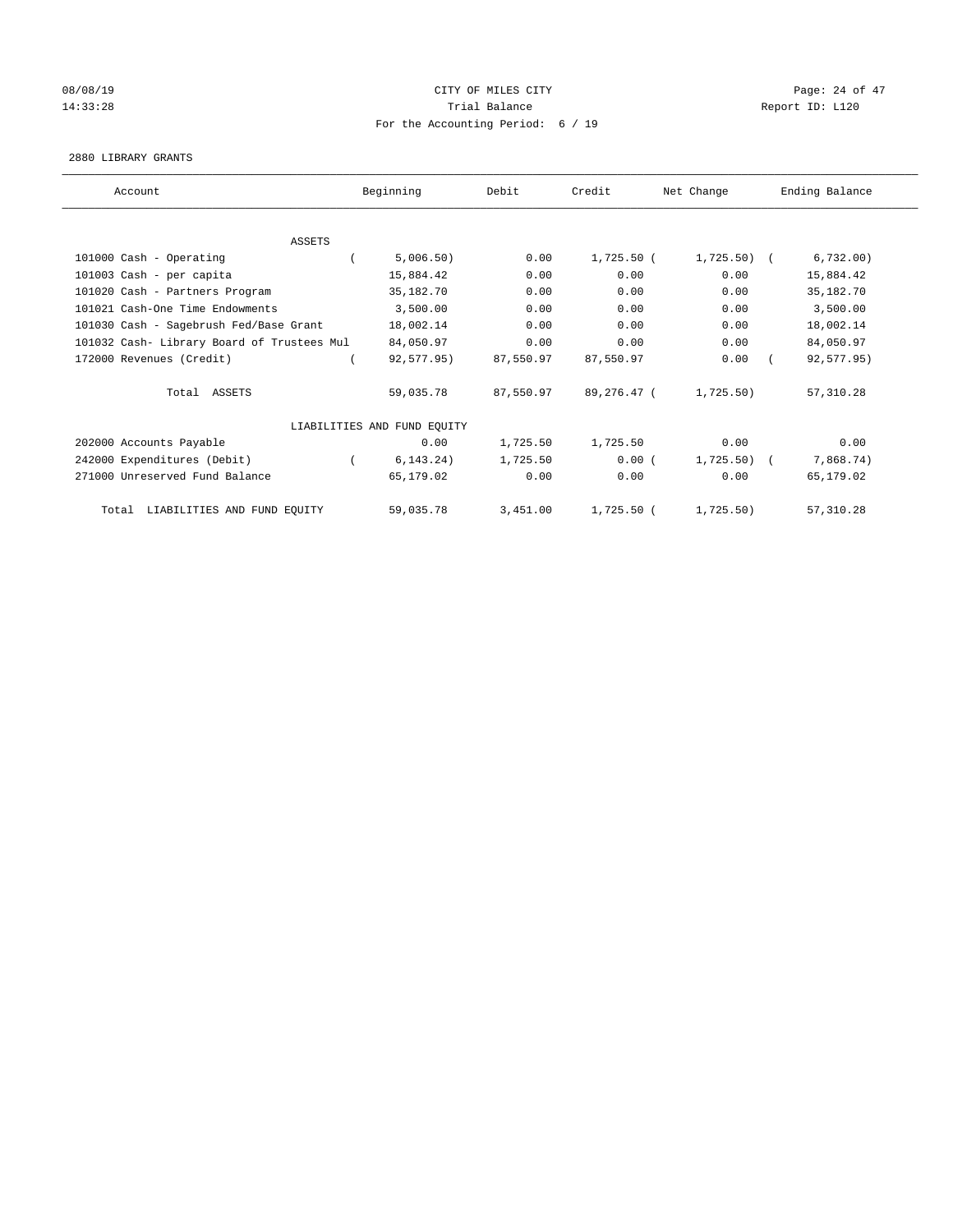# 08/08/19 Page: 25 of 47 14:33:28 Report ID: L120 For the Accounting Period: 6 / 19

## 2935 Historic Preservation

| Account                              |        | Beginning                   | Debit | Credit   | Net Change      | Ending Balance |
|--------------------------------------|--------|-----------------------------|-------|----------|-----------------|----------------|
|                                      |        |                             |       |          |                 |                |
|                                      | ASSETS |                             |       |          |                 |                |
| 101000 Cash - Operating              |        | 16,375.75                   | 0.00  | $6.91$ ( | 6.91)           | 16,368.84      |
| 172000 Revenues (Credit)             |        | 7,700.00)                   | 0.00  | 0.00     | 0.00            | 7,700.00)      |
| Total ASSETS                         |        | 8,675.75                    | 0.00  | $6.91$ ( | 6.91)           | 8,668.84       |
|                                      |        | LIABILITIES AND FUND EQUITY |       |          |                 |                |
| 202000 Accounts Payable              |        | 0.00                        | 6.91  | 6.91     | 0.00            | 0.00           |
| 242000 Expenditures (Debit)          |        | 1, 133, 29)                 | 6.91  | 0.00(    | 6.91)<br>$\sim$ | 1, 140.20)     |
| 271000 Unreserved Fund Balance       |        | 9,809.04                    | 0.00  | 0.00     | 0.00            | 9,809.04       |
| LIABILITIES AND FUND EQUITY<br>Total |        | 8,675.75                    | 13.82 | $6.91$ ( | 6.91)           | 8,668.84       |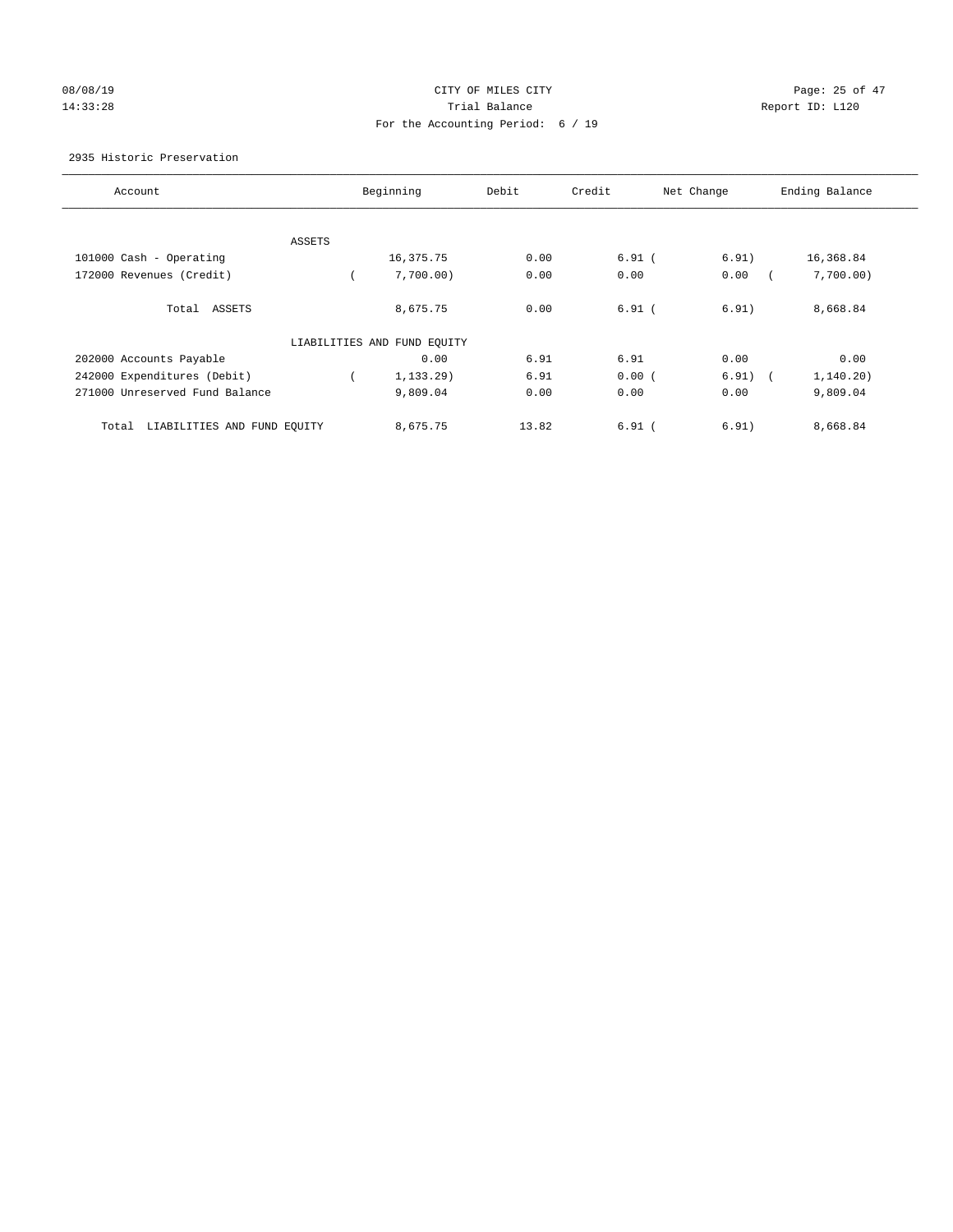# 08/08/19 Page: 26 of 47 14:33:28 Report ID: L120 For the Accounting Period: 6 / 19

## 2985 RETIRED SENIOR VOLUNTEER PROG (RSVP)

| Account                                    | Beginning                   | Debit     | Credit       | Net Change    | Ending Balance |
|--------------------------------------------|-----------------------------|-----------|--------------|---------------|----------------|
|                                            |                             |           |              |               |                |
| ASSETS                                     |                             |           |              |               |                |
| 101000 Cash - Operating                    | 7, 145.07)                  | 15,371.16 | 8,226.09     | 7,145.07      | 0.00           |
| 101004 RSVP Non-Federal Cash Operating-Cus | 9,457.06                    | 3,000.00  | $6,457.06$ ( | 3,457.06)     | 6,000.00       |
| 101008 RSVP- Custer Excess                 | 8,611.55                    | 5,552.53  | 0.00         | 5,552.53      | 14, 164.08     |
| 103100 Petty Cash-                         | 200.00                      | 0.00      | 0.00         | 0.00          | 200.00         |
| 172000 Revenues (Credit)                   | 79,281.09)                  | 0.00      | 17,765.88 (  | $17,765.88$ ( | 97,046.97)     |
| Total ASSETS                               | 68,157.55)                  | 23,923.69 | 32,449.03 (  | $8,525.34$ (  | 76,682.89)     |
|                                            | LIABILITIES AND FUND EQUITY |           |              |               |                |
| 202000 Accounts Payable                    | 0.00                        | 2,821.53  | 2,821.53     | 0.00          | 0.00           |
| 242000 Expenditures (Debit)                | 86,328.94)                  | 9,146.53  | $621.19$ (   | 8,525.34)     | 94,854.28)     |
| 271000 Unreserved Fund Balance             | 18, 171.39                  | 0.00      | 0.00         | 0.00          | 18, 171.39     |
| LIABILITIES AND FUND EQUITY<br>Total       | 68, 157. 55)                | 11,968.06 | 3,442.72 (   | 8, 525.34)    | 76,682.89)     |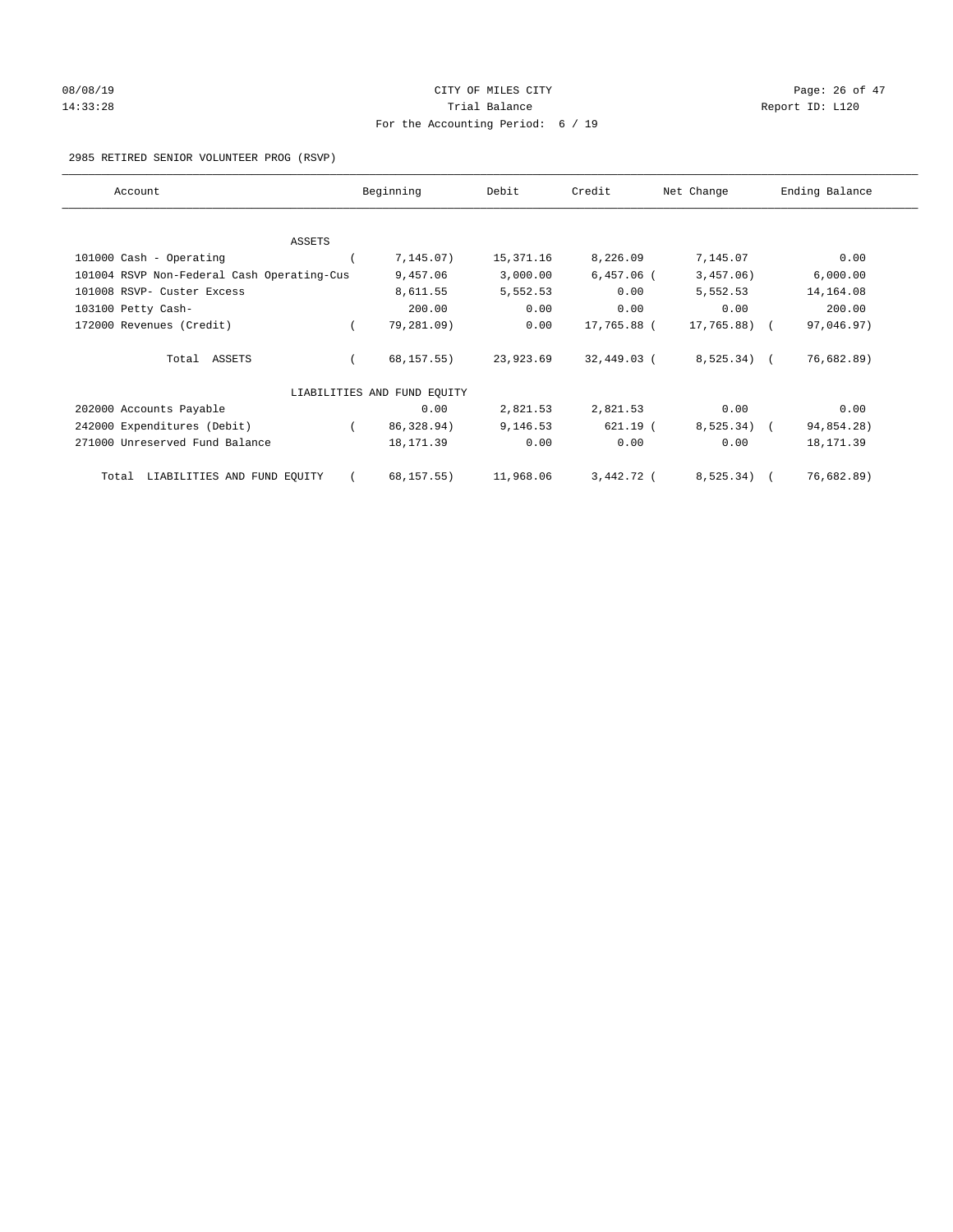3300 Judgement & Losses-Power Settlement

| Account                                     | Beginning                   |       | Debit | Credit | Net Change | Ending Balance |
|---------------------------------------------|-----------------------------|-------|-------|--------|------------|----------------|
|                                             |                             |       |       |        |            |                |
| ASSETS                                      |                             |       |       |        |            |                |
| 101000 Cash - Operating                     |                             | 0.00  | 0.47  | 0.47   | 0.00       | 0.00           |
| 115208 Taxes Receivable - Personal 2008     |                             | 0.47) | 0.49  | 0.02   | 0.47       | 0.00           |
| Total ASSETS                                |                             | 0.47) | 0.96  | 0.49   | 0.47       | 0.00           |
|                                             | LIABILITIES AND FUND EQUITY |       |       |        |            |                |
| 223200 Deferred Revenue - Pers Prop Taxes ( |                             | 0.47) | 0.02  | 0.49   | 0.47       | 0.00           |
| LIABILITIES AND FUND EQUITY<br>Total        |                             | 0.47) | 0.02  | 0.49   | 0.47       | 0.00           |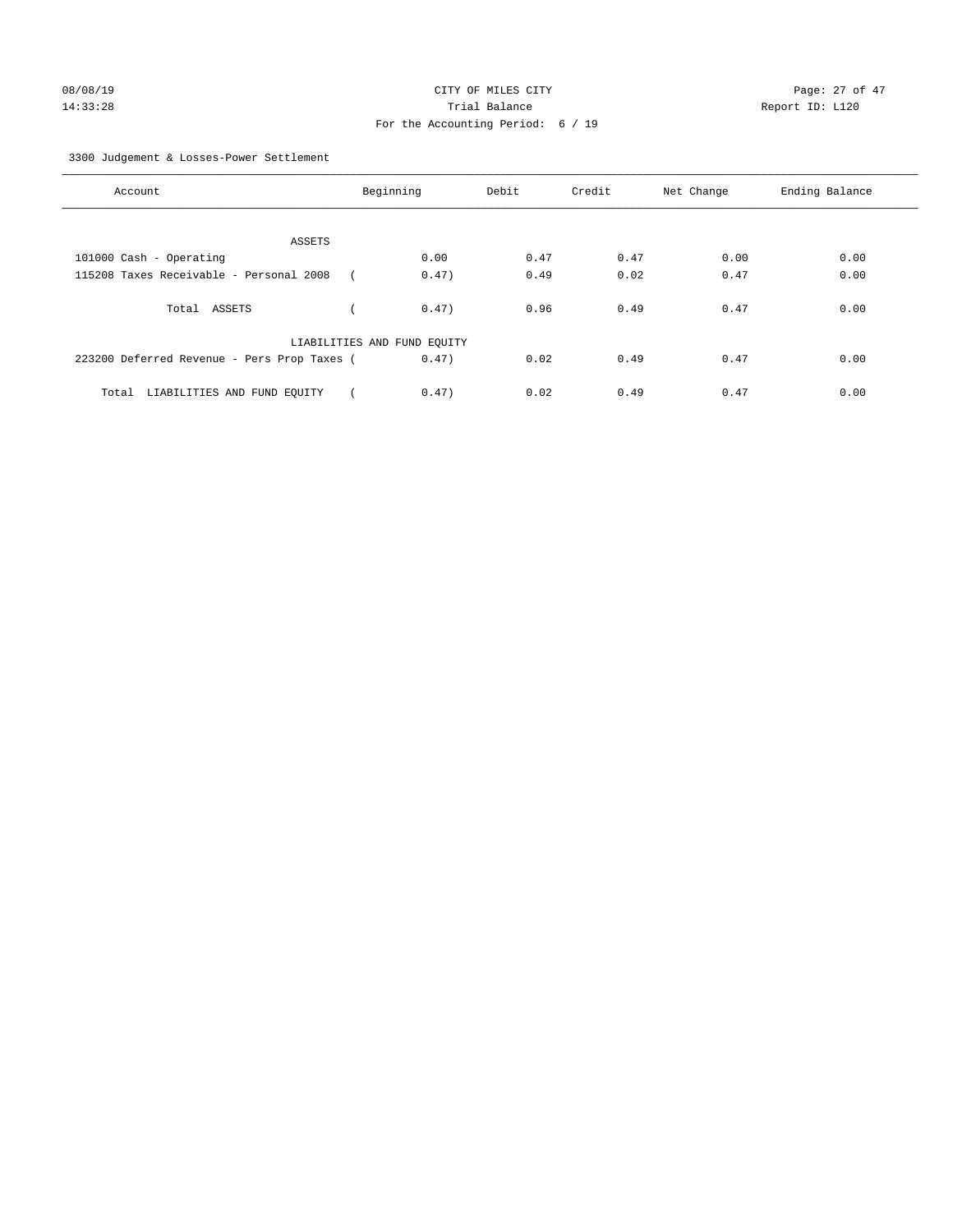## 08/08/19 Page: 28 of 47 14:33:28 Trial Balance Report ID: L120 For the Accounting Period: 6 / 19

3400 SID REVOLVING FUND

| Account                              | Beginning                   | Debit | Credit | Net Change | Ending Balance |
|--------------------------------------|-----------------------------|-------|--------|------------|----------------|
| ASSETS                               |                             |       |        |            |                |
| 101000 Cash - Operating              | 2,985.00                    | 0.00  | 0.00   | 0.00       | 2,985.00       |
| Total ASSETS                         | 2,985.00                    | 0.00  | 0.00   | 0.00       | 2,985.00       |
|                                      | LIABILITIES AND FUND EQUITY |       |        |            |                |
| 271000 Unreserved Fund Balance       | 2,985.00                    | 0.00  | 0.00   | 0.00       | 2,985.00       |
| LIABILITIES AND FUND EQUITY<br>Total | 2,985.00                    | 0.00  | 0.00   | 0.00       | 2,985.00       |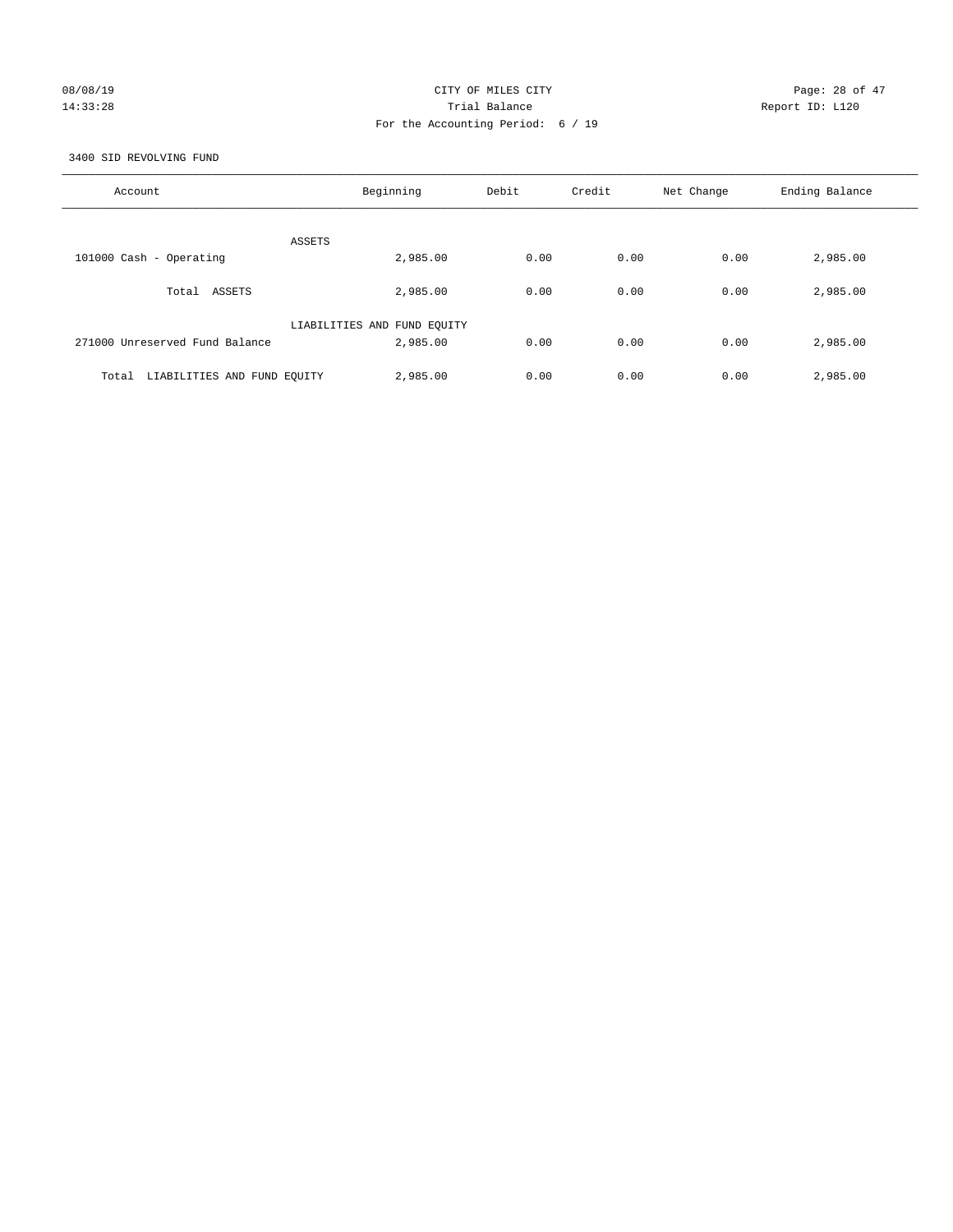# 08/08/19 Page: 29 of 47 14:33:28 Report ID: L120 For the Accounting Period: 6 / 19

#### 3670 SID 211

| Account                                    | Beginning                   | Debit    | Credit       | Net Change | Ending Balance |
|--------------------------------------------|-----------------------------|----------|--------------|------------|----------------|
|                                            |                             |          |              |            |                |
| ASSETS                                     |                             |          |              |            |                |
| 101000 Cash - Operating                    | 11,323.35                   | 0.00     | 0.00         | 0.00       | 11,323.35      |
| 118000 Special Assessments Receivable 2000 | 2,551.35                    | 0.00     | $2,551.35$ ( | 2, 551.35) | 0.00           |
| 118150 Special Assessments Receivables-201 | 1,224.81                    | 0.00     | 1,224.81 (   | 1,224.81)  | 0.00           |
| 119000 Special Assmt Recbl - Deferred      | 37,169.39                   | 0.00     | $2,582.03$ ( | 2,582.03)  | 34,587.36      |
| 172000 Revenues (Credit)                   | 3,790.06)                   | 0.00     | 0.00         | 0.00       | 3,790.06)      |
| Total ASSETS                               | 48,478.84                   | 0.00     | $6,358.19$ ( | 6,358.19   | 42,120.65      |
|                                            | LIABILITIES AND FUND EQUITY |          |              |            |                |
| 223000 Deferred Revenue/Uncollected Taxes  | 40,945.55                   | 6,358.19 | 0.00(        | 6,358.19   | 34,587.36      |
| 242000 Expenditures (Debit)                | 5,317.83)                   | 0.00     | 0.00         | 0.00       | 5,317.83)      |
| 271000 Unreserved Fund Balance             | 12,851.12                   | 0.00     | 0.00         | 0.00       | 12,851.12      |
| Total LIABILITIES AND FUND EQUITY          | 48,478.84                   | 6,358.19 | 0.00(        | 6,358.19   | 42,120.65      |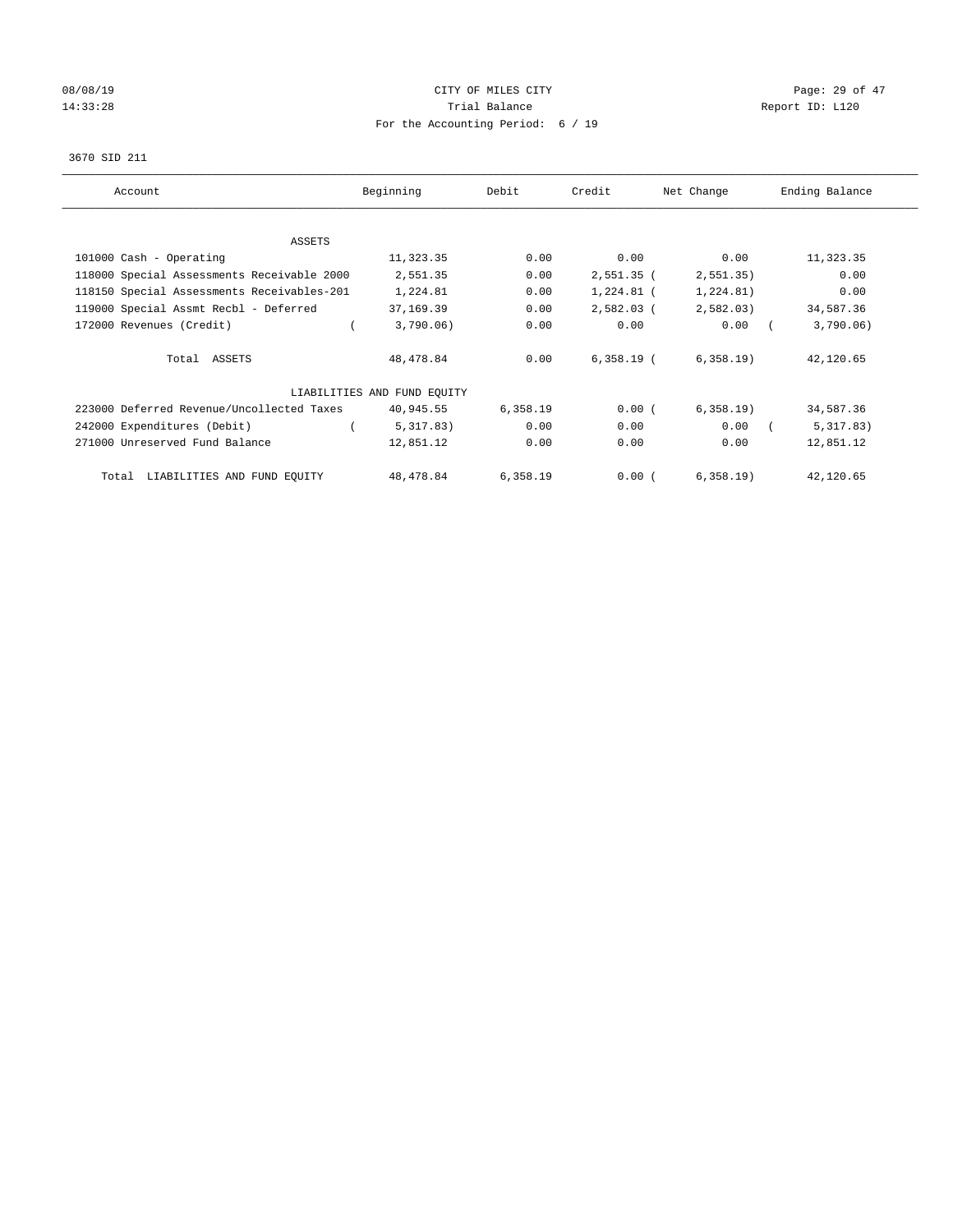# 08/08/19 Page: 30 of 47 14:33:28 Report ID: L120 For the Accounting Period: 6 / 19

## 4000 General Fund Capitol Improvement Fund

| Account                              |        | Beginning                   | Debit      | Credit       | Net Change        | Ending Balance |
|--------------------------------------|--------|-----------------------------|------------|--------------|-------------------|----------------|
|                                      |        |                             |            |              |                   |                |
|                                      | ASSETS |                             |            |              |                   |                |
| 101000 Cash - Operating              |        | 2,790.26)                   | 134,673.72 | 49,560.93    | 85,112.79         | 82,322.53      |
| 172000 Revenues (Credit)             |        | 1,456.65)                   | 35,852.62  | 167,162.85 ( | $131, 310.23)$ (  | 132,766.88)    |
| Total ASSETS                         |        | 4,246.91)                   | 170,526.34 | 216,723.78 ( | $46, 197, 44$ ) ( | 50, 444.35)    |
|                                      |        | LIABILITIES AND FUND EQUITY |            |              |                   |                |
| 202000 Accounts Payable              |        | 0.00                        | 49,560.93  | 49,560.93    | 0.00              | 0.00           |
| 242000 Expenditures (Debit)          |        | 99,162.49)                  | 175,821.86 | 129,624.42 ( | 46, 197. 44)      | 145, 359.93)   |
| 271000 Unreserved Fund Balance       |        | 94, 915.58                  | 0.00       | 0.00         | 0.00              | 94, 915.58     |
| LIABILITIES AND FUND EQUITY<br>Total |        | 4,246.91)                   | 225,382.79 | 179,185.35 ( | 46,197.44)        | 50, 444.35)    |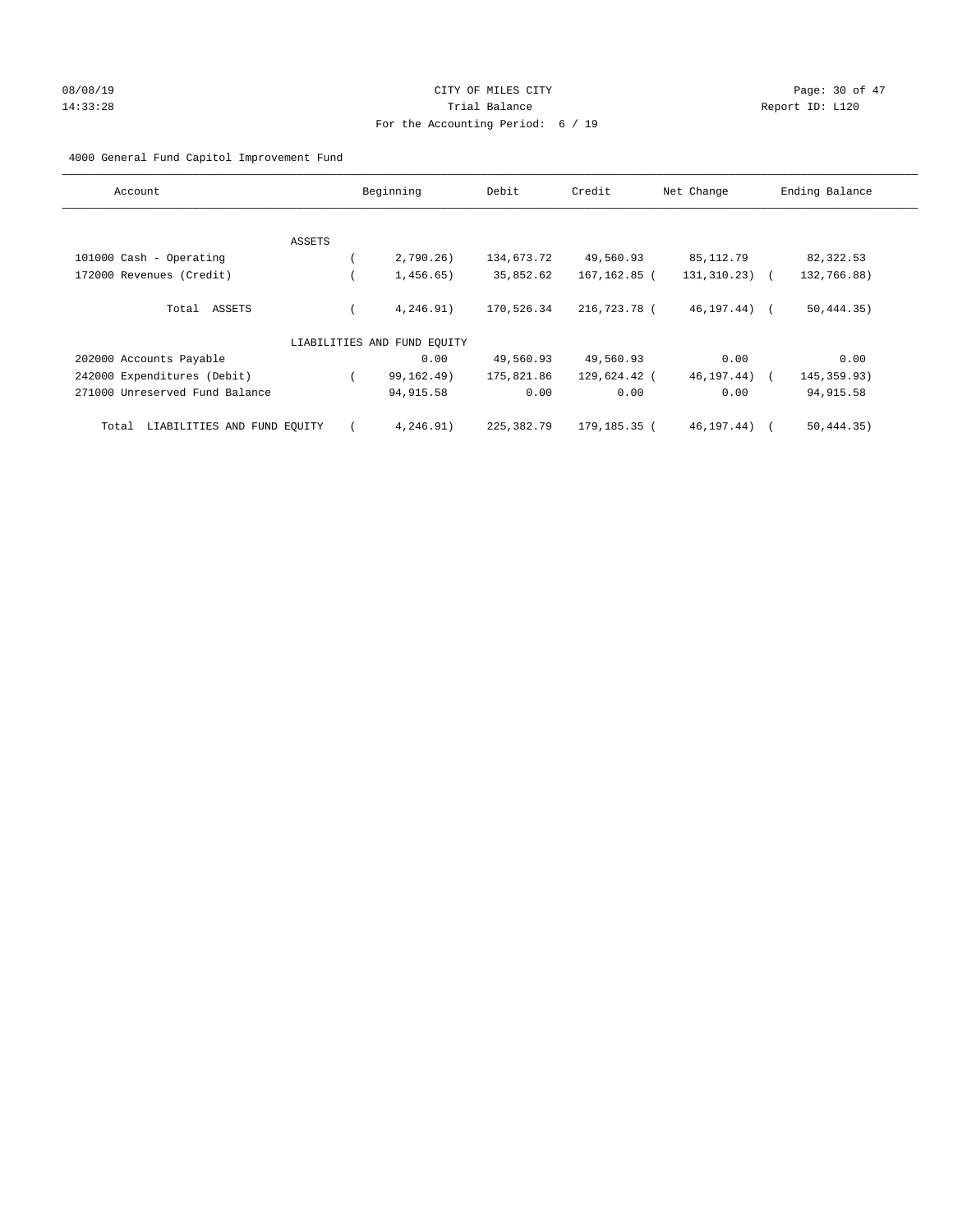# 08/08/19 Page: 31 of 47 14:33:28 Trial Balance Report ID: L120 For the Accounting Period: 6 / 19

4050 Ambulance Capital Improvement Fund

| Account                              | Beginning                   | Debit | Credit | Net Change | Ending Balance |
|--------------------------------------|-----------------------------|-------|--------|------------|----------------|
| ASSETS                               |                             |       |        |            |                |
| 101000 Cash - Operating              | 13,779.06                   | 0.00  | 0.00   | 0.00       | 13,779.06      |
| ASSETS<br>Total                      | 13,779.06                   | 0.00  | 0.00   | 0.00       | 13,779.06      |
|                                      | LIABILITIES AND FUND EQUITY |       |        |            |                |
| 271000 Unreserved Fund Balance       | 13,779.06                   | 0.00  | 0.00   | 0.00       | 13,779.06      |
| LIABILITIES AND FUND EQUITY<br>Total | 13,779.06                   | 0.00  | 0.00   | 0.00       | 13,779.06      |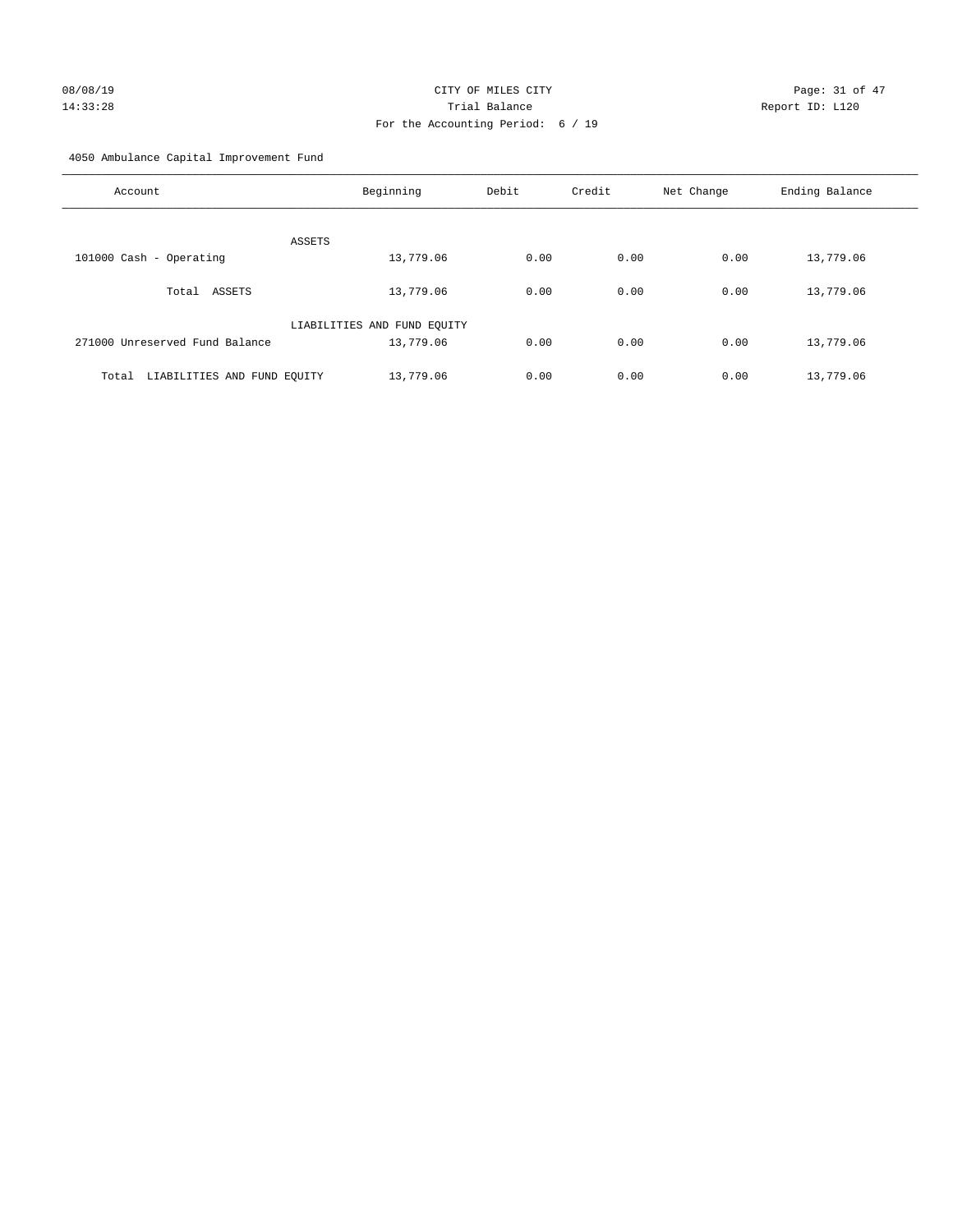# 08/08/19 Page: 32 of 47 14:33:28 Report ID: L120 For the Accounting Period: 6 / 19

## 4060 CAPITAL IMPROV-PUBLIC WORKS

| Account                              |        | Beginning                   | Debit     | Credit      | Net Change | Ending Balance |
|--------------------------------------|--------|-----------------------------|-----------|-------------|------------|----------------|
|                                      |        |                             |           |             |            |                |
|                                      | ASSETS |                             |           |             |            |                |
| 101000 Cash - Operating              |        | 555,433.00                  | 25,322.65 | 10,800.00   | 14,522.65  | 569,955.65     |
| 122000 Accounts Receivable           |        | 0.00                        | 10,800.00 | 10,800.00   | 0.00       | 0.00           |
| 172000 Revenues (Credit)             |        | 291,037.91)                 | 10,800.00 | 25,322.65 ( | 14,522.65) | 305, 560.56)   |
| Total ASSETS                         |        | 264,395.09                  | 46,922.65 | 46,922.65   | 0.00       | 264,395.09     |
|                                      |        | LIABILITIES AND FUND EQUITY |           |             |            |                |
| 242000 Expenditures (Debit)          |        | 136, 550.00)                | 0.00      | 0.00        | 0.00       | 136,550.00)    |
| 271000 Unreserved Fund Balance       |        | 400,945.09                  | 0.00      | 0.00        | 0.00       | 400,945.09     |
| LIABILITIES AND FUND EQUITY<br>Total |        | 264,395.09                  | 0.00      | 0.00        | 0.00       | 264,395.09     |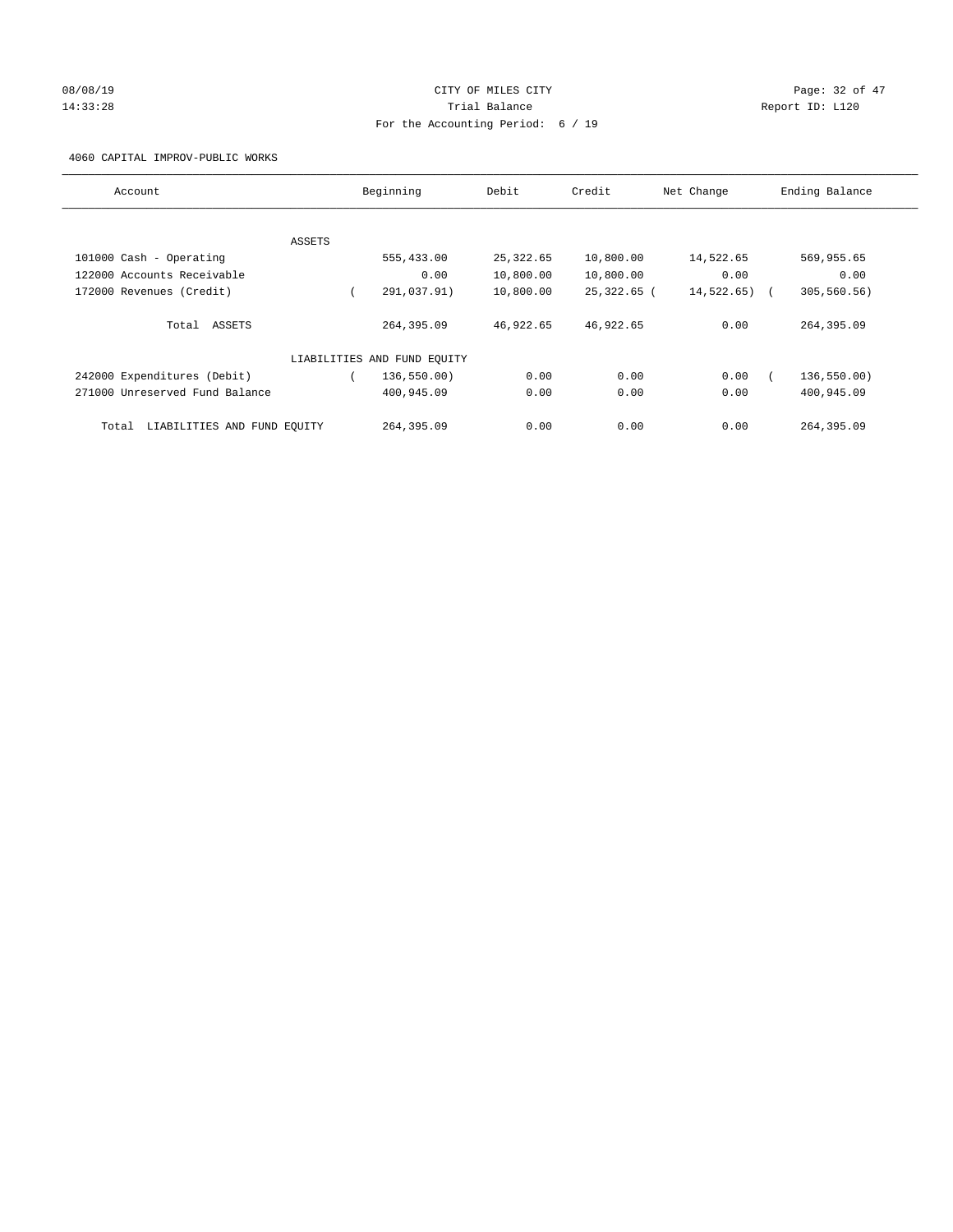## 08/08/19 Page: 33 of 47 14:33:28 Trial Balance Report ID: L120 For the Accounting Period: 6 / 19

#### 5210 WATER UTILITY

| Account                                                   | Beginning                   | Debit       | Credit                    | Net Change   | Ending Balance             |
|-----------------------------------------------------------|-----------------------------|-------------|---------------------------|--------------|----------------------------|
| <b>ASSETS</b>                                             |                             |             |                           |              |                            |
| 101000 Cash - Operating                                   | 3,236,404.40                | 182,454.00  | 436,359.24 (              | 253,905.24)  | 2,982,499.16               |
| 101010 Deposit Cash                                       | 96,200.00                   | 2,550.00    | $3,350.00$ (              | 800.00)      | 95,400.00                  |
| 102240 Cash - Replacement & Depreciation                  | 1,489,589.35                | 0.00        | 0.00                      | 0.00         | 1,489,589.35               |
| 102250 Cash - System Devlopment Fees                      | 311,589.92                  | 0.00        | 0.00                      | 0.00         | 311,589.92                 |
| 102270 Cash - Curb Stop Replacement Fee                   | 354, 364.66                 | 3,464.92    | 128.29                    | 3,336.63     | 357,701.29                 |
| 102312 RevBnd/CurYearDebt-DNRC/CarbonTank                 | 58,028.03                   | 11,563.23   | 69,591.26 (               | 58,028.03)   | 0.00                       |
| 102313 RevBnd/CurYearDebt-DNRC/NE WtrLine                 | 59,494.66                   | 11,756.59   | 71,251.25 (               | 59,494.66)   | 0.00                       |
| 102315 RevBnd/CurYearDebt-ARRA/NE Water Li                | 7,164.85                    | 1,536.40    | 8,701.25 (                | 7, 164.85)   | 0.00                       |
| 102322 RevBnd/Reserve-DNRC/CarbonTank                     | 153,009.00                  | 0.00        | 0.00                      | 0.00         | 153,009.00                 |
| 102323 RevBnd/Reserve-DNRC/NE WtrLine                     | 128,653.00                  | 0.00        | 0.00                      | 0.00         | 128,653.00                 |
| 102325 RevBnd/Reserve-ARRA B-NE Waterline                 | 18,245.00                   | 0.00        | 0.00                      | 0.00         | 18,245.00                  |
| 103000 Petty Cash                                         | 330.00                      | 0.00        | 0.00                      | 0.00         | 330.00                     |
| 122000 Accounts Receivable                                | 184,596.92                  | 201,819.97  | 167, 170.73               | 34,649.24    | 219,246.16                 |
| 122020 Accounts Receivable-\$2.00 State Ass               | 8.00                        | 0.00        | $2.00$ (                  | 2.00)        | 6.00                       |
| 131000 Interfund Receivable (Short Term)                  | 0.00                        | 253,405.08  | 0.00                      | 253,405.08   | 253,405.08                 |
| 162000 Deferred outflows-GASB68                           | 159,755.00                  | 22,996.00   | 0.00                      | 22,996.00    | 182,751.00                 |
| 172000 Revenues (Credit)                                  | (1,993,086.86)              | 20,830.00   | 258,126.56 (              | 237, 296.56) | 2, 230, 383.42)            |
| 181000 Land                                               | 41,844.00                   | 0.00        | 0.00                      | 0.00         | 41,844.00                  |
| 182000 Buildings                                          | 22,997.00                   | 0.00        | 0.00                      | 0.00         | 22,997.00                  |
| 182100 Allowance for Depr - Buildings (Cre(               | 22,997.00)                  | 0.00        | 0.00                      | 0.00         | 22,997.00)                 |
| 186000 Machinery and Equipment                            | 453,741.42                  | 106,234.00  | 49,334.00                 | 56,900.00    | 510,641.42                 |
| 186100 Allowance for Depr - Machinery & Eq(               | 311,381.00)                 | 38,534.00   | 27,837.00                 | 10,697.00    | 300,684.00)                |
| 188000 Const. Work in Progress-NE Wtr Line                | 40,080.74                   | 0.00        | 40,081.00 (               | 40,081.00)   | 0.26)                      |
| 189100 Source of Supply                                   | 3, 448, 234.49              | 94,608.00   | 0.00                      | 94,608.00    | 3,542,842.49               |
| 189110 Allowance for Depreciation - Source(               | 706, 399.00)                | 0.00        | 68,866.00 (               | 68,866.00)   | 775, 265.00)<br>$\sqrt{2}$ |
| 189300 Treatment Plant                                    | 3,740,287.07                | 0.00        | 0.00                      | 0.00         | 3,740,287.07               |
| 189310 Allowance for Depr - Treatment Plan(               | 2,009,989.00)               | 0.00        | 58,030.00 (               | 58,030.00)   | 2,068,019.00)<br>$\left($  |
| 189400 Transmission & Distribution                        | 13, 418, 565.26             | 841,952.00  | 0.00                      | 841,952.00   | 14,260,517.26              |
| 189410 Allowance for Depr - Trans & Distri( 4,233,563.00) |                             | 0.00        | 247,529.00 (              | 247,529.00)  | (4, 481, 092, 00)          |
| 199901 OPEB Deferred Outflow                              | 9,115.00                    | 29, 241.00  | 0.00                      | 29, 241.00   | 38,356.00                  |
| Total ASSETS                                              | 18, 154, 881. 91            |             | 1,822,945.19 1,506,357.58 | 316,587.61   | 18, 471, 469.52            |
|                                                           | LIABILITIES AND FUND EQUITY |             |                           |              |                            |
| 202000 Accounts Payable                                   | 0.00                        | 225, 431.21 | 225, 431.21               | 0.00         | 0.00                       |
| 214000 Deposits Payable                                   | 96,200.00                   | 3,350.00    | $2,550.00$ (              | 800.00)      | 95,400.00                  |
| 214010 Refunds Payable<br>$\left($                        | 356.36)                     | 387.57      | 387.57                    | 0.00         | 356.36)                    |
| 223801 OPEB Deferred Inflows                              | 2,157.00                    | 2,157.00    | 0.00(                     | 2,157.00)    | 0.00                       |
| 223899 Deferred inflows-GASB 68                           | 5,550.00                    | 0.00        | 5,838.00                  | 5,838.00     | 11,388.00                  |
| 231000 BONDS PAYABLE                                      | 4,326,000.00                | 176,000.00  | 0.00(                     | 176,000.00)  | 4,150,000.00               |
| 237000 Net Pension liability-GASB 68                      | 679,857.00                  | 0.00        | 53,438.00                 | 53,438.00    | 733,295.00                 |
| 238000 Other Post Employment Benefits                     | 67,353.00                   | 0.00        | 50,053.00                 | 50,053.00    | 117,406.00                 |
| 239000 Compensated Absences Payable                       | 86,077.00                   | 0.00        | 3,681.00                  | 3,681.00     | 89,758.00                  |
| 242000 Expenditures (Debit)<br>$\left($                   | 2,138,051.57)               | 775, 349.25 | 1,157,883.86              | 382,534.61   | 1,755,516.96)              |
| 250300 Reserve Revenue Bond - Current Debt                | 323, 303.85                 | 0.00        | 0.00                      | 0.00         | 323, 303.85                |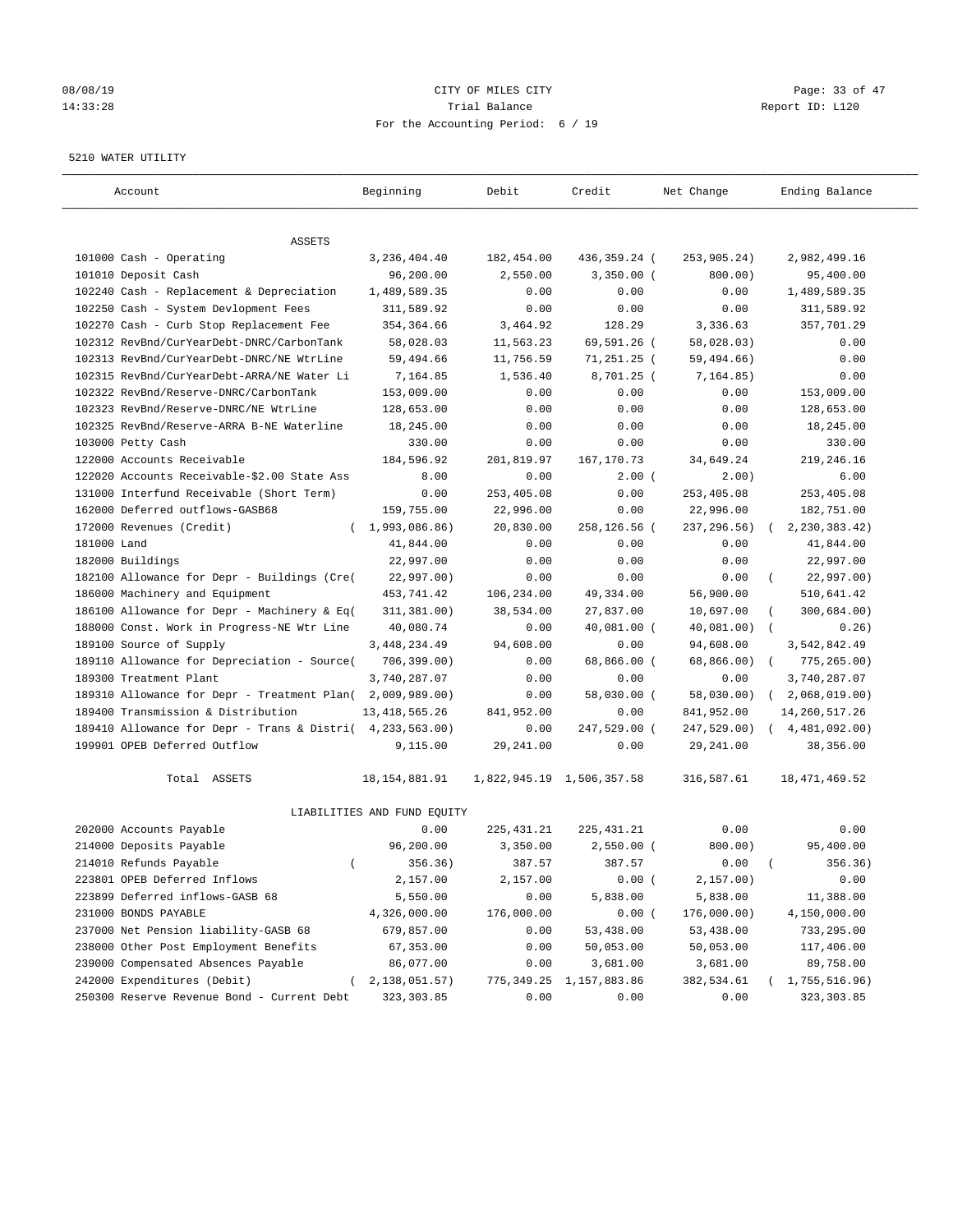# 08/08/19 Page: 34 of 47 14:33:28 Report ID: L120 For the Accounting Period: 6 / 19

5210 WATER UTILITY

| Account                                    | Beginning        | Debit        | Credit       | Net Change | Ending Balance |
|--------------------------------------------|------------------|--------------|--------------|------------|----------------|
| 250500 Reserve - System Dev Fees           | 171,098.25       | 0.00         | 0.00         | 0.00       | 171,098.25     |
| 250600 Reserve for Replacement & Depreciat | 1,351,889.30     | 0.00         | 0.00         | 0.00       | 1,351,889.30   |
| 271000 Unreserved Fund Balance             | 518,467.93)      | 0.00         | 0.00         | 0.00       | 518, 467, 93)  |
| 272000 Unreserved Retained Earnings        | 13,702,272.37    | 0.00         | 0.00         | 0.00       | 13,702,272.37  |
| LIABILITIES AND FUND EQUITY<br>Total       | 18, 154, 881, 91 | 1,182,675.03 | 1,499,262.64 | 316,587.61 | 18,471,469.52  |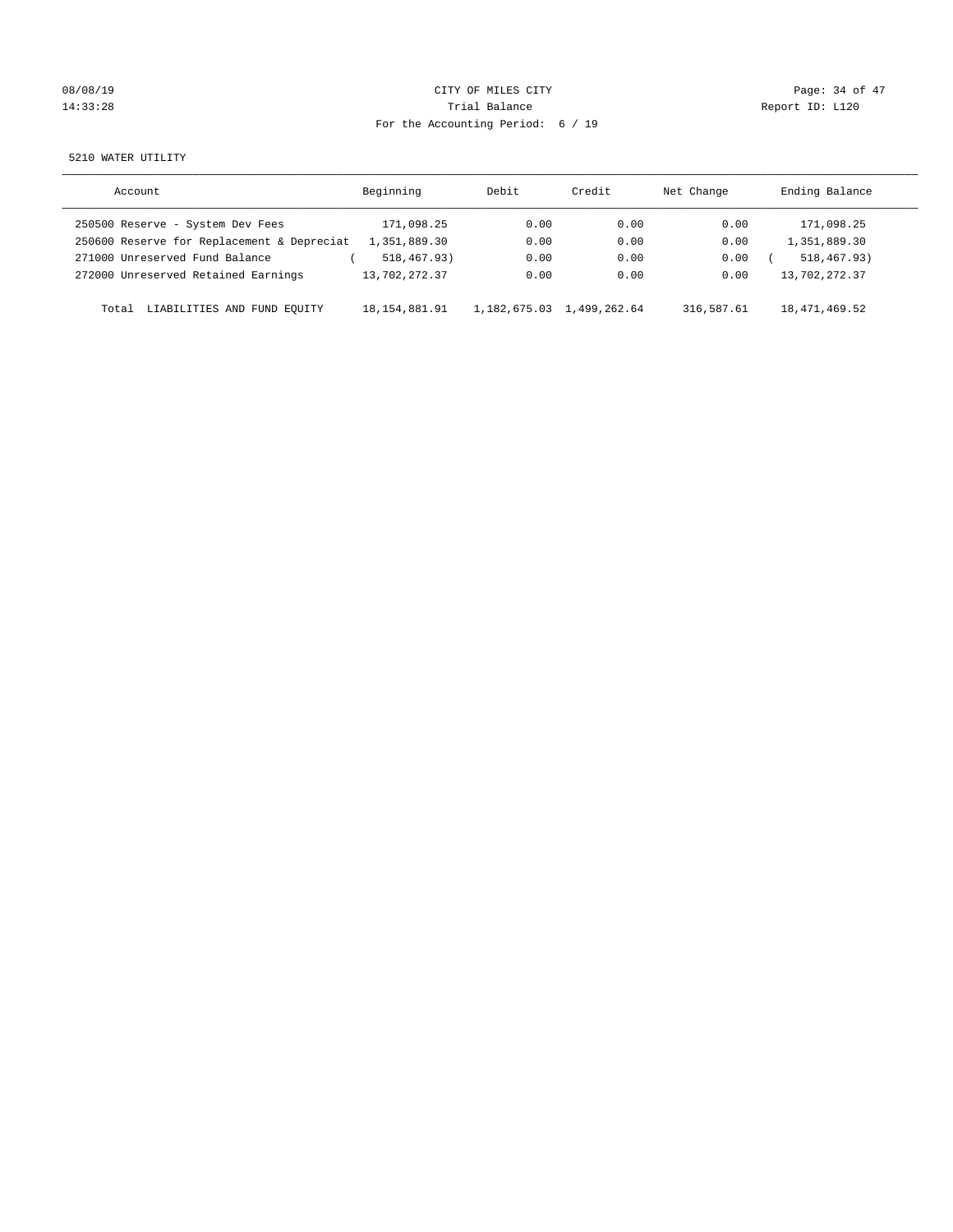# 08/08/19 Page: 35 of 47 14:33:28 Report ID: L120 For the Accounting Period: 6 / 19

5310 SEWER UTILITY

| Account                                                   | Beginning                   | Debit       | Credit                      | Net Change   | Ending Balance          |
|-----------------------------------------------------------|-----------------------------|-------------|-----------------------------|--------------|-------------------------|
|                                                           |                             |             |                             |              |                         |
| ASSETS                                                    |                             |             |                             |              |                         |
| 101000 Cash - Operating                                   | 2,733,591.89                | 177, 161.68 | 112,457.52                  | 64,704.16    | 2,798,296.05            |
| 102240 Cash - Replacement & Depreciation                  | 195,098.39                  | 0.00        | 0.00                        | 0.00         | 195,098.39              |
| 102250 Cash - System Devlopment Fees                      | 148,920.91                  | 0.00        | 0.00                        | 0.00         | 148,920.91              |
| 102279 WWtr Treatment Plant-Phase II Const(               | 76, 205.70)                 | 0.00        | 0.00                        | 0.00         | 76, 205.70)             |
| 102280 WWtr Treatment Plant-Phase I Constr                | 738,063.46                  | 0.00        | 0.00                        | 0.00         | 738,063.46              |
| 102316 RevBnd/CurYearDebt-Phase 1 Haynes L                | 42,300.38                   | 8,409.62    | 50,710.00 (                 | 42,300.38)   | 0.00                    |
| 102317 RevBnd/CurYearDebt-WWTP Phase II                   | 175, 198.43                 | 17,676.01   | 192,874.44 (                | 175, 198.43) | 0.00                    |
| 102390 REV BOND/RESERVE-Sewer Phase 1                     | 101,735.00                  | 0.00        | 0.00                        | 0.00         | 101,735.00              |
| 102396 REV BOND/RESERVE-SEWER PHASE II                    | 201,275.00                  | 0.00        | 0.00                        | 0.00         | 201, 275.00             |
| 122000 Accounts Receivable                                | 184, 311.38                 | 164, 383.06 | 155, 555.41                 | 8,827.65     | 193,139.03              |
| 162000 Deferred outflows-GASB68                           | 129,910.00                  | 17,709.00   | 0.00                        | 17,709.00    | 147,619.00              |
| 172000 Revenues (Credit)                                  | 2,109,019.74)               | 204,756.67  | 207,605.46 (                | 2,848.79)    | 2, 111, 868.53)         |
| 181000 Land                                               | 2.00                        | 0.00        | 0.00                        | 0.00         | 2.00                    |
| 186000 Machinery and Equipment                            | 743,665.77                  | 106,234.00  | 49,333.00                   | 56,901.00    | 800,566.77              |
| 186100 Allowance for Depr - Machinery & Eq(               | 496,574.00)                 | 38,533.00   | 41,271.00 (                 | $2,738.00$ ) | 499, 312.00)            |
| 188000 Const. Work in Progress-NE Wtr Line(               | 1.63)                       | 63,762.03   | 63,762.00                   | 0.03         | 1.60)                   |
| 189300 Treatment Plant                                    | 11, 315, 945.56             | 176,747.00  | 0.00                        | 176,747.00   | 11,492,692.56           |
| 189310 Allowance for Depr - Treatment Plan( 1,536,380.00) |                             | 0.00        | 162,466.00 (                | 162, 466.00) | (1,698,846.00)          |
| 189400 Transmission & Distribution                        | 4,028,819.40                | 300.00      | 0.00                        | 300.00       | 4,029,119.40            |
| 189410 Allowance for Depr - Trans & Distri( 1,598,105.00) |                             | 0.00        | 97,867.00 (                 | 97,867.00)   | (1,695,972.00)          |
| 199901 OPEB Deferred Outflow                              | 6,836.00                    | 21,931.00   | 0.00                        | 21,931.00    | 28,767.00               |
| Total ASSETS                                              | 14,929,387.50               |             | 997,603.07 1,133,901.83 (   | 136,298.76)  | 14,793,088.74           |
|                                                           | LIABILITIES AND FUND EQUITY |             |                             |              |                         |
| 202000 Accounts Payable                                   | 213, 361.46                 | 480,161.84  | 266,800.38 (                | 213, 361.46) | 0.00                    |
| 223801 OPEB Deferred Inflows                              | 1,618.00                    | 1,618.00    | 0.00(                       | 1,618.00)    | 0.00                    |
| 223899 Deferred inflows-GASB 68                           | 4,513.00                    | 0.00        | 4,686.00                    | 4,686.00     | 9,199.00                |
| 231300 Bonds Pay 1979 Issue                               | 1,147,000.00                | 67,000.00   | 0.00(                       | 67,000.00)   | 1,080,000.00            |
| 231301 WWTP #2 Bonds Pay                                  | 5,227,962.00                | 386,000.00  | 204,683.00 (                | 181, 317.00) | 5,046,645.00            |
| 237000 Net Pension liability-GASB 68                      | 552,851.00                  | 0.00        | 39,474.00                   | 39, 474.00   | 592,325.00              |
| 238000 Other Post Employment Benefits                     | 50,515.00                   | 0.00        | 37,539.00                   | 37,539.00    | 88,054.00               |
| 239000 Compensated Absences Payable                       | 65,465.00                   | 0.00        | 3,551.00                    | 3,551.00     | 69,016.00               |
| 242000 Expenditures (Debit)<br>$\left($                   | 1,593,845.97)               | 687,064.12  | 928,811.82                  | 241,747.70   | 1,352,098.27)           |
| 250500 Reserve - System Dev Fees                          | 82,925.91                   | 0.00        | 0.00                        | 0.00         | 82,925.91               |
| 250600 Reserve for Replacement & Depreciat                | 1,666,491.83                | 0.00        | 0.00                        | 0.00         | 1,666,491.83            |
| 271000 Unreserved Fund Balance                            | 394,844.93)                 | 0.00        | 0.00                        | 0.00         | 394,844.93)<br>$\left($ |
| 272000 Unreserved Retained Earnings                       | 7,905,375.20                | 0.00        | 0.00                        | 0.00         | 7,905,375.20            |
| Total LIABILITIES AND FUND EQUITY                         | 14,929,387.50               |             | 1,621,843.96 1,485,545.20 ( | 136,298.76)  | 14,793,088.74           |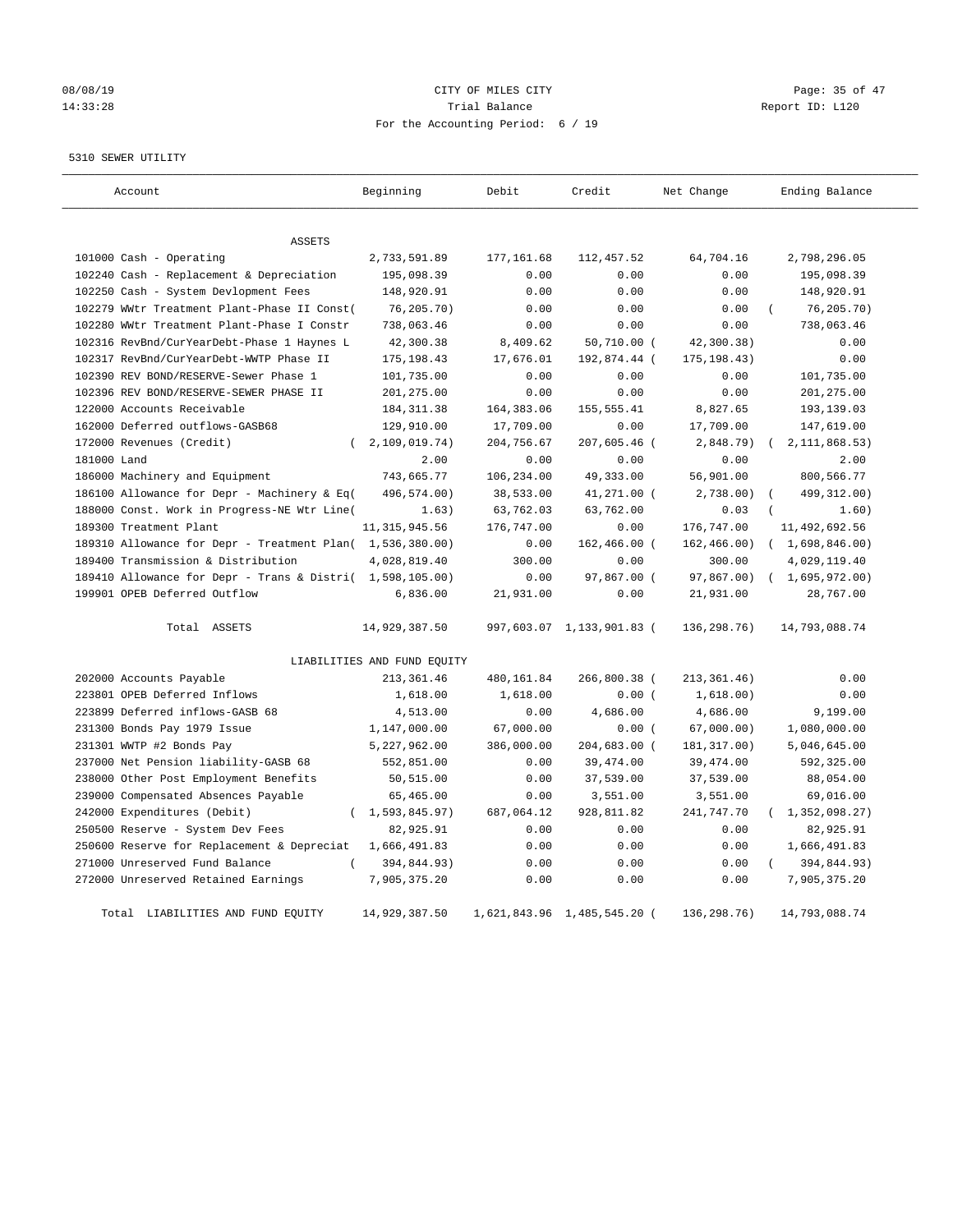# 08/08/19 Page: 36 of 47 14:33:28 Trial Balance Report ID: L120 For the Accounting Period: 6 / 19

#### 5510 AMBULANCE FUND

| Account                                     | Beginning                   | Debit       | Credit       | Net Change  | Ending Balance           |
|---------------------------------------------|-----------------------------|-------------|--------------|-------------|--------------------------|
|                                             |                             |             |              |             |                          |
| <b>ASSETS</b>                               |                             |             |              |             |                          |
| 101000 Cash - Operating                     | $\left($<br>234,596.43)     | 288,079.61  | 53, 483. 17  | 234,596.44  | 0.01                     |
| 113211 Taxes Receivable - Real 2011         | 19.68                       | 0.00        | $19.68$ (    | 19.68)      | 0.00                     |
| 113213 Tax Receivables Real-2013            | 0.46                        | 0.00        | 0.00         | 0.00        | 0.46                     |
| 113214 Taxes Receivable- Real 2014          | 0.97                        | 0.00        | 0.00         | 0.00        | 0.97                     |
| 113215 Tax Receivables Real-2015            | 2.09                        | 0.00        | 0.00         | 0.00        | 2.09                     |
| 113216 Tax Receivables real-2016            | 12.18                       | 0.19        | $1.31$ (     | 1.12)       | 11.06                    |
| 113217 Tax receivables real-2017            | 30.83                       | 0.30        | $1.84$ (     | 1.54)       | 29.29                    |
| 113218 Tax Receivables real-2018            | 8,550.91)<br>$\left($       | 9,065.00    | 373.79       | 8,691.21    | 140.30                   |
| 115208 Taxes Receivable - Personal 2008     | 0.01                        | 0.00        | $0.01$ (     | 0.01)       | 0.00                     |
| 115214 Taxes Receivable Personal 2014       | 0.01)<br>$\overline{(\ }$   | 0.01        | 0.00         | 0.01        | 0.00                     |
| 115215 Taxes Receivable Personal-2015       | 0.01)<br>$\left($           | 0.01        | 0.00         | 0.01        | 0.00                     |
| 115216 Tax receivable personal-2016         | 0.02                        | 0.00        | 0.00         | 0.00        | 0.02                     |
| 115217 Tax receivable personal-2017         | 0.17                        | 0.00        | 0.00         | 0.00        | 0.17                     |
| 115218 Tax Receivable Personal-2018         | 0.25                        | 0.00        | $0.02$ (     | 0.02)       | 0.23                     |
| 115219 Tax Receivable Personal-2019         | 27.90)<br>$\left($          | 224.09      | 171.78       | 52.31       | 24.41                    |
| 122000 Accounts Receivable                  | 396,798.43                  | 106,225.92  | 45,577.23    | 60,648.69   | 457, 447.12              |
| 122100 Acct Receivable                      | 182,386.20)<br>$\left($     | 0.00        | 0.00         | 0.00        | 182,386.20)              |
| 162000 Deferred outflows-GASB68             | 46,329.00                   | 26,056.00   | 0.00         | 26,056.00   | 72,385.00                |
| 172000 Revenues (Credit)                    | 1,271,651.42)               | 693.64      | 184,663.87 ( | 183,970.23) | (1, 455, 621, 65)        |
| 186000 Machinery and Equipment              | 536,326.11                  | 282,000.00  | 0.00         | 282,000.00  | 818, 326.11              |
| 186100 Allowance for Depr - Machinery & Eq( | 281,708.00)                 | 0.00        | 43,133.00 (  | 43,133.00)  | 324,841.00)              |
| 199901 OPEB Deferred Outflow                | 3,798.00                    | 15,380.00   | 0.00         | 15,380.00   | 19,178.00                |
| Total ASSETS                                | $\left($<br>995,602.68)     | 727,724.77  | 327,425.70   | 400,299.07  | 595, 303.61)<br>$\left($ |
|                                             | LIABILITIES AND FUND EQUITY |             |              |             |                          |
| 202000 Accounts Payable                     | 0.00                        | 8,705.74    | 8,705.74     | 0.00        | 0.00                     |
| 211000 Due to Revolving Fund                | 0.00                        | 0.00        | 253,405.08   | 253,405.08  | 253,405.08               |
| 223100 Deferred Revenue - Real Prop Taxes ( | 8,684.42)                   | 380.78      | 9,065.49     | 8,684.71    | 0.29                     |
| 223200 Deferred Revenue - Pers Prop Taxes ( | 50.21)                      | 171.80      | 222.01       | 50.21       | 0.00                     |
| 223898 OPEB Deferred Inflow                 | 899.00                      | 899.00      | 0.00(        | 899.00)     | 0.00                     |
| 223899 Deferred inflows-GASB 68             | 9,402.00                    | 6,432.00    | 0.00(        | 6,432.00)   | 2,970.00                 |
| 235000 CONTRACTS/NOTES/LOANS PAYABLE        | 0.01)<br>$\left($           | 0.00        | 0.00         | 0.00        | 0.01)<br>$\left($        |
| 237000 Net Pension liability-GASB 68        | 132,750.00                  | 0.00        | 35,621.00    | 35,621.00   | 168,371.00               |
| 238000 Other Post Employment Benefits       | 28,064.00                   | 0.00        | 30,639.00    | 30,639.00   | 58,703.00                |
| 239000 Compensated Absences Payable         | 33,890.00                   | 0.00        | 10,410.00    | 10,410.00   | 44,300.00                |
| 242000 Expenditures (Debit)                 | $\left($<br>1, 148, 388.64) | 213, 179.93 | 282,000.00   | 68,820.07   | 1,079,568.57)            |
| 271000 Unreserved Fund Balance              | 139,528.00)                 | 0.00        | 0.00         | 0.00        | 139,528.00)              |
| 272000 Unreserved Retained Earnings         | 96,043.60                   | 0.00        | 0.00         | 0.00        | 96,043.60                |
| Total LIABILITIES AND FUND EQUITY           | 995,602.68)                 | 229,769.25  | 630,068.32   | 400,299.07  | 595, 303.61)             |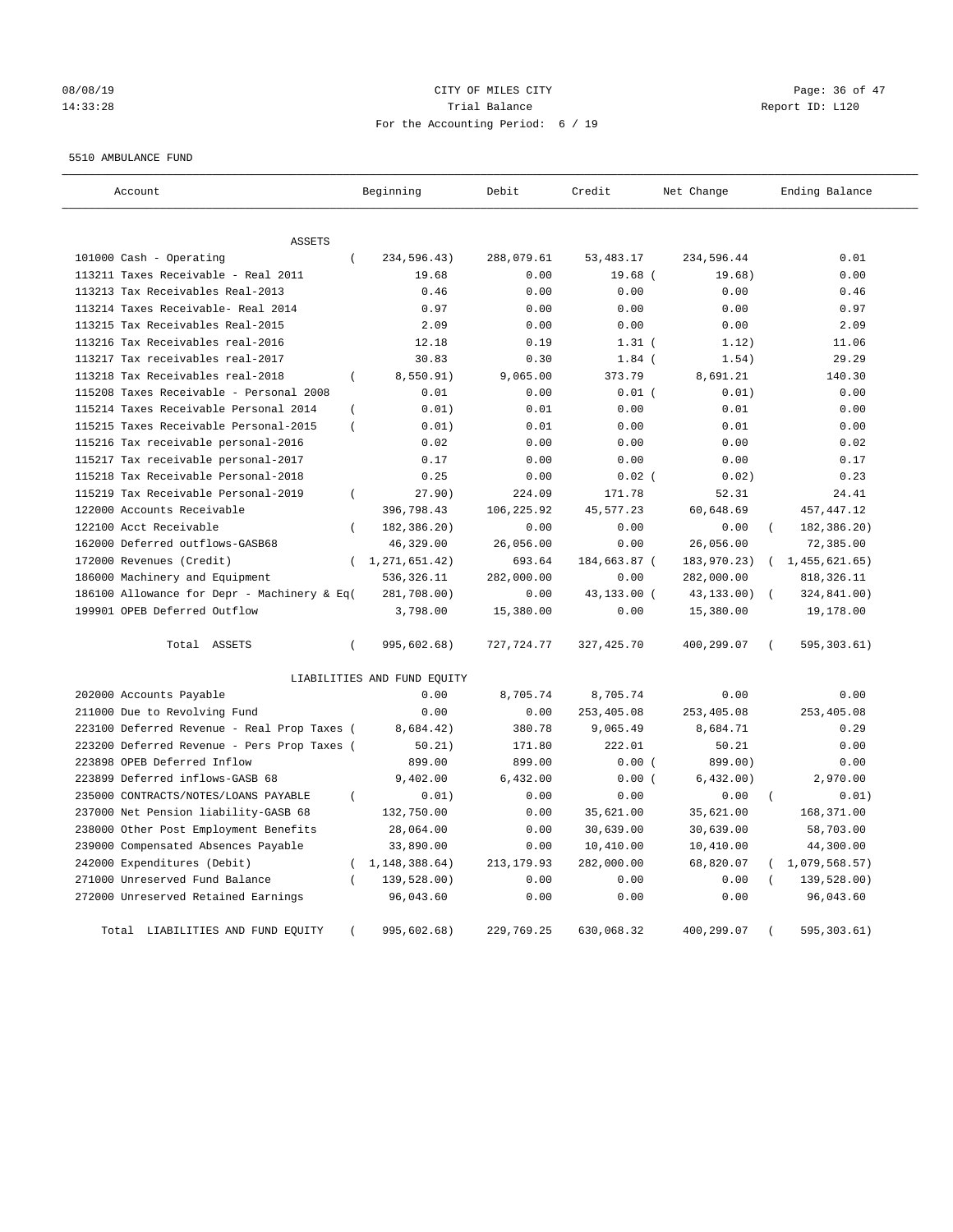## 08/08/19 Page: 37 of 47 14:33:28 Trial Balance Report ID: L120 For the Accounting Period: 6 / 19

#### 5610 AIRPORT OPERATING

| Account                                         | Beginning                   | Debit       | Credit        | Net Change   | Ending Balance             |
|-------------------------------------------------|-----------------------------|-------------|---------------|--------------|----------------------------|
| ASSETS                                          |                             |             |               |              |                            |
| 101000 Cash - Operating                         | 103,053.19                  | 58,781.33   | 30,658.41     | 28, 122.92   | 131, 176. 11               |
| 102117 Airport Improvement                      | 90,560.57                   | 0.00        | 29,780.77 (   | 29,780.77)   | 60,779.80                  |
| 102230 Cash - Surplus/Credit Card Acct          | 100.00                      | 19,515.23   | 17, 179.79    | 2,335.44     | 2,435.44                   |
| 103000 Petty Cash                               | 100.00                      | 0.00        | 0.00          | 0.00         | 100.00                     |
| 113211 Taxes Receivable - Real 2011             | 11.57                       | 0.00        | $11.57$ (     | 11.57)       | 0.00                       |
| 113213 Tax Receivables Real-2013                | 0.65                        | 0.00        | 0.00          | 0.00         | 0.65                       |
| 113214 Taxes Receivable- Real 2014              | 1.48                        | 0.00        | 0.00          | 0.00         | 1.48                       |
| 113215 Tax Receivables Real-2015                | 3.17                        | 0.00        | 0.00          | 0.00         | 3.17                       |
| 113216 Tax Receivables real-2016                | 18.24                       | 0.29        | $1.97$ (      | 1.68)        | 16.56                      |
| 113217 Tax receivables real-2017                | 46.22                       | 0.45        | $2.76$ (      | 2.31)        | 43.91                      |
| 113218 Tax Receivables real-2018<br>$\left($    | 12,827.28)                  | 13,598.49   | 559.83        | 13,038.66    | 211.38                     |
| 115208 Taxes Receivable - Personal 2008         | 0.02                        | 0.00        | $0.02$ (      | 0.02)        | 0.00                       |
| 115215 Taxes Receivable Personal-2015           | 0.01                        | 0.00        | $0.01$ (      | 0.01)        | 0.00                       |
| 115216 Tax receivable personal-2016             | 0.06                        | 0.00        | 0.00          | 0.00         | 0.06                       |
| 115217 Tax receivable personal-2017             | 0.28                        | 0.00        | 0.00          | 0.00         | 0.28                       |
| 115218 Tax Receivable Personal-2018             | 0.37                        | 0.00        | $0.02$ (      | 0.02)        | 0.35                       |
| 115219 Tax Receivable Personal-2019<br>$\left($ | 41.86)                      | 336.17      | 257.69        | 78.48        | 36.62                      |
| 122000 Accounts Receivable                      | 0.00                        | 16, 331.25  | 0.00          | 16, 331.25   | 16, 331.25                 |
| 141000 Prepaid Expense                          | 4,875.00                    | 0.00        | 0.00          | 0.00         | 4,875.00                   |
| 162000 Deferred outflows-GASB68                 | 37,393.00                   | 1,284.00    | 0.00          | 1,284.00     | 38,677.00                  |
| 172000 Revenues (Credit)                        | 584, 587.60)                | 1,648.45    | 54,177.27 (   | 52,528.82)   | 637, 116.42)               |
| 181000 Land                                     | 19,983.00                   | 0.00        | 0.00          | 0.00         | 19,983.00                  |
| 182000 Buildings                                | 677,537.00                  | 0.00        | 0.00          | 0.00         | 677,537.00                 |
| 182100 Allowance for Depr - Buildings (Cre(     | 379, 313.00)                | 0.00        | $10,445.00$ ( | 10, 445.00)  | 389,758.00)                |
| 184000 Improvements Other Than Buildings        | 13,017,833.11               | 0.00        | 0.00          | 0.00         | 13,017,833.11              |
| 184100 Allowance for Depr - Imp Other Than(     | 3,106,030.00)               | 0.00        | 295,635.00 (  | 295,635.00)  | 3,401,665.00)<br>$\left($  |
| 186000 Machinery and Equipment                  | 933, 402.58                 | 68,544.00   | 0.00          | 68,544.00    | 1,001,946.58               |
| 186100 Allowance for Depr - Machinery & Eq(     | 467, 311.00)                | 0.00        | 43,084.00 (   | 43,084.00)   | 510, 395.00)<br>$\sqrt{2}$ |
| 188000 Const. Work in Progress-NE Wtr Line      | 0.00                        | 75,246.00   | 0.00          | 75,246.00    | 75,246.00                  |
| 199901 OPEB Deferred Outflow                    | 1,519.00                    | 4,874.00    | 0.00          | 4,874.00     | 6,393.00                   |
| Total ASSETS                                    | 10,336,327.78               | 260,159.66  | 481,794.11 (  | 221,634.45)  | 10, 114, 693.33            |
|                                                 | LIABILITIES AND FUND EQUITY |             |               |              |                            |
| 202000 Accounts Payable                         | 0.00                        | 19,314.05   | 19,314.05     | 0.00         | 0.00                       |
| 223100 Deferred Revenue - Real Prop Taxes (     | 13,027.54)                  | 571.25      | 13,599.23     | 13,027.98    | 0.44                       |
| 223200 Deferred Revenue - Pers Prop Taxes (     | 75.31)                      | 257.72      | 333.03        | 75.31        | 0.00                       |
| 223801 OPEB Deferred Inflows                    | 359.00                      | 359.00      | 0.00(         | 359.00)      | 0.00                       |
| 223899 Deferred inflows-GASB 68                 | 1,299.00                    | 0.00        | 1,111.00      | 1,111.00     | 2,410.00                   |
| 235160 LTrm Pay/MT Aeronautics (2)              | 118,671.00                  | 16,953.00   | 0.00(         | 16, 953.00)  | 101,718.00                 |
| 237000 Net Pension liability-GASB 68            | 159,131.00                  | 3,938.00    | 0.00(         | 3,938.00)    | 155,193.00                 |
| 238000 Other Post Employment Benefits           | 11,225.00                   | 0.00        | 8,343.00      | 8,343.00     | 19,568.00                  |
| 239000 Compensated Absences Payable             | 14,188.00                   | 741.00      | 0.00(         | 741.00)      | 13,447.00                  |
| 242000 Expenditures (Debit)                     | 589,802.45)                 | 470, 279.04 | 248,078.30 (  | 222, 200.74) | 812,003.19)                |
| 250600 Reserve for Replacement & Depreciat      | 18,913.67                   | 0.00        | 0.00          | 0.00         | 18,913.67                  |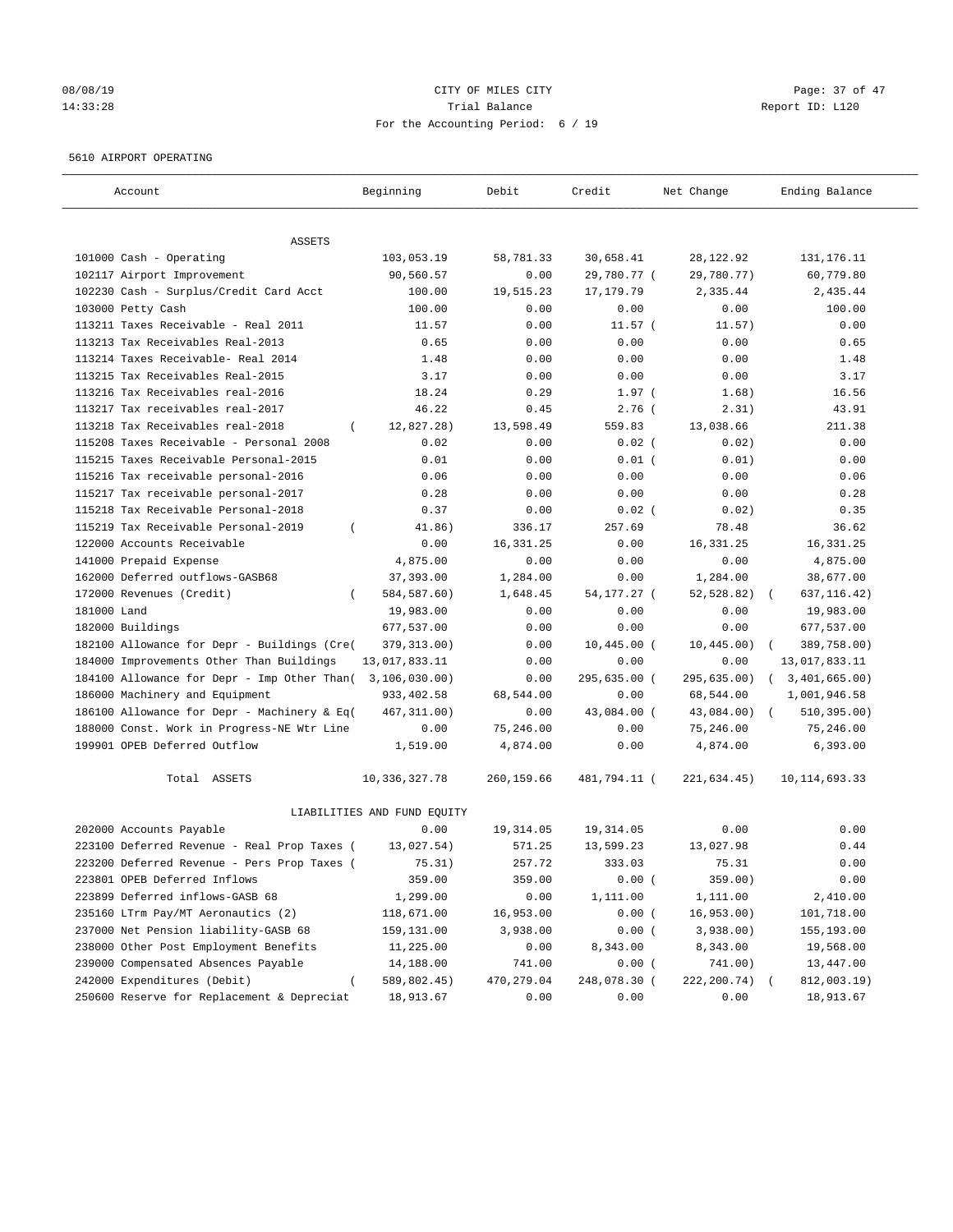# 08/08/19 Page: 38 of 47 14:33:28 Report ID: L120 For the Accounting Period: 6 / 19

5610 AIRPORT OPERATING

| Account                              | Beginning       | Debit       | Credit     | Net Change | Ending Balance  |
|--------------------------------------|-----------------|-------------|------------|------------|-----------------|
| 271000 Unreserved Fund Balance       | 90,992,00)      | 0.00        | 0.00       | 0.00       | 90,992,00)      |
| 272000 Unreserved Retained Earnings  | 10,706,438.41   | 0.00        | 0.00       | 0.00       | 10,706,438.41   |
| LIABILITIES AND FUND EQUITY<br>Total | 10, 336, 327.78 | 512, 413.06 | 290,778.61 | 221.634.45 | 10, 114, 693.33 |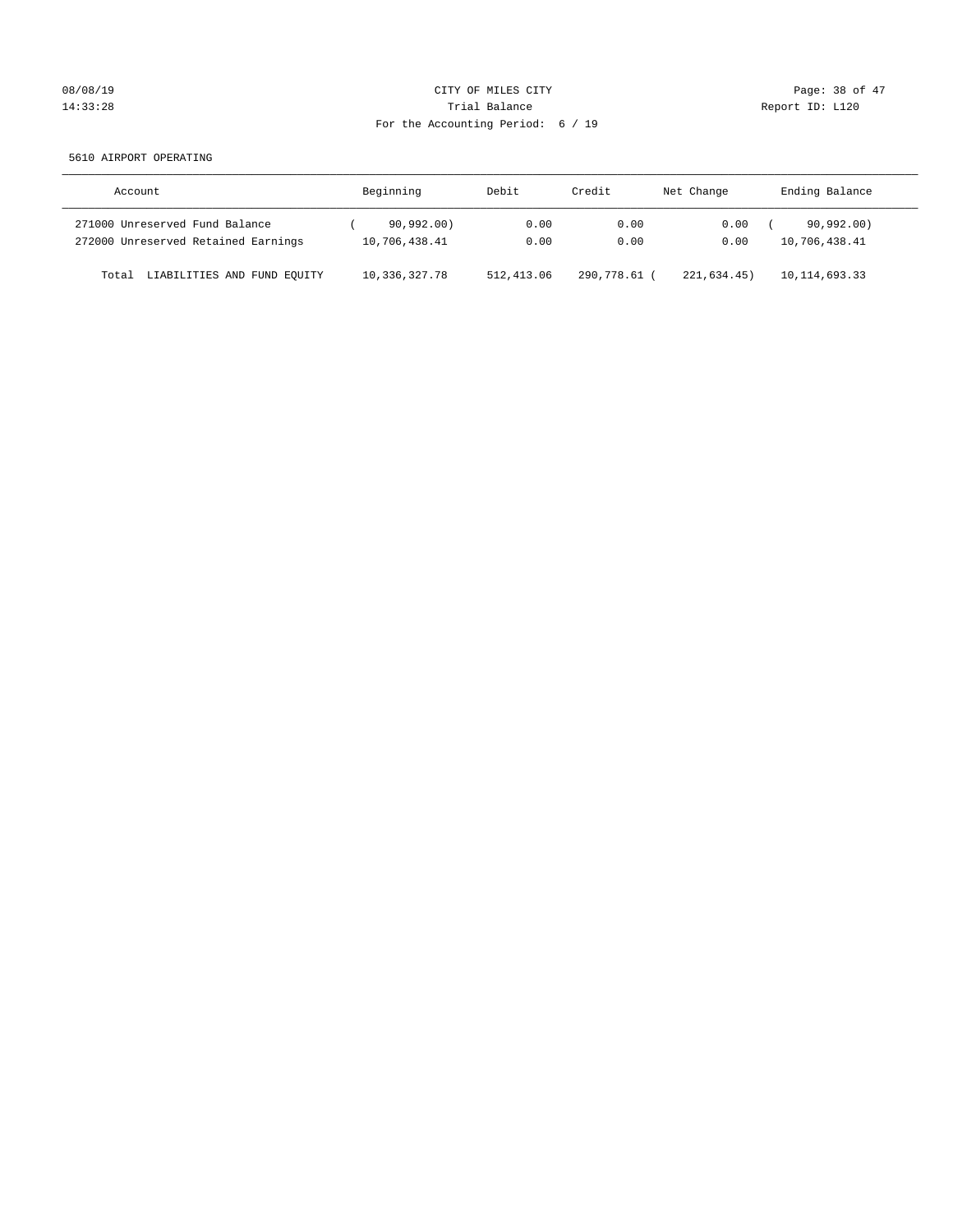# 08/08/19 Page: 39 of 47 14:33:28 Report ID: L120 For the Accounting Period: 6 / 19

#### 6040 PUBLIC WORKS

| Account                              | Beginning                   | Debit      | Credit      | Net Change      | Ending Balance |
|--------------------------------------|-----------------------------|------------|-------------|-----------------|----------------|
| <b>ASSETS</b>                        |                             |            |             |                 |                |
| 101000 Cash - Operating              | 7,647.50)                   | 42, 151.53 | 14,817.36   | 27,334.17       | 19,686.67      |
| 172000 Revenues (Credit)             | 150,634.80)                 | 0.00       | 42,151.53 ( | $42, 151, 53$ ( | 192,786.33)    |
| Total ASSETS                         | 158,282.30)                 | 42, 151.53 | 56,968.89 ( | 14,817.36) (    | 173,099.66)    |
|                                      | LIABILITIES AND FUND EQUITY |            |             |                 |                |
| 202000 Accounts Payable              | 0.00                        | 1,794.55   | 1,794.55    | 0.00            | 0.00           |
| 239000 Compensated Absences Payable  | 11,990.00                   | 4,993.00   | 0.00(       | 4,993.00        | 6,997.00       |
| 242000 Expenditures (Debit)          | 163,550.32)                 | 14,817.36  | 4,993.00 (  | 9,824.36)       | 173, 374.68)   |
| 271000 Unreserved Fund Balance       | 103,457.43)                 | 0.00       | 0.00        | 0.00            | 103, 457.43)   |
| 272000 Unreserved Retained Earnings  | 96,735.45                   | 0.00       | 0.00        | 0.00            | 96,735.45      |
| LIABILITIES AND FUND EQUITY<br>Total | 158,282.30)                 | 21,604.91  | 6,787.55 (  | 14,817.36)      | 173,099.66)    |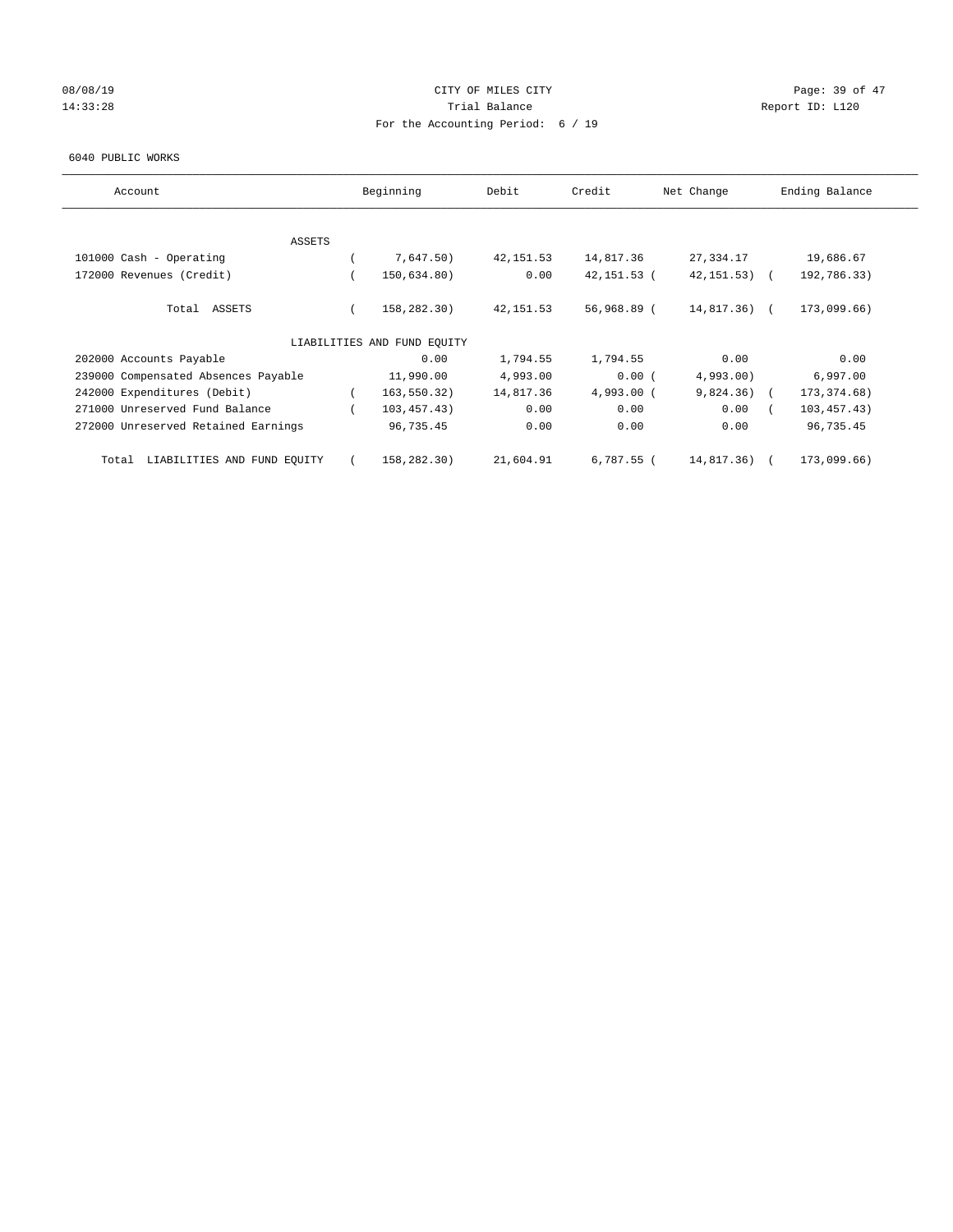# 08/08/19 Page: 40 of 47 14:33:28 Trial Balance Report ID: L120 For the Accounting Period: 6 / 19

7467 Law Enforcement Academy Surcharge

| Account                                   | Beginning                   | Debit    | Credit       | Net Change | Ending Balance |
|-------------------------------------------|-----------------------------|----------|--------------|------------|----------------|
|                                           |                             |          |              |            |                |
|                                           | ASSETS                      |          |              |            |                |
| 101000 Cash - Operating                   | 827.50                      | 515.00   | 1,342.50 (   | 827.50)    | 0.00           |
| Total ASSETS                              | 827.50                      | 515.00   | $1,342.50$ ( | 827.50)    | 0.00           |
|                                           | LIABILITIES AND FUND EQUITY |          |              |            |                |
| 202000 Accounts Payable                   | 0.00                        | 1,342.50 | 1,342.50     | 0.00       | 0.00           |
| 212200 Due to Federal, Soc Sec & Medicare | 827.50                      | 1,342.50 | $515.00$ (   | 827.50)    | 0.00           |
| Total                                     | 827.50                      | 2,685.00 | $1,857.50$ ( | 827.50     | 0.00           |
| LIABILITIES AND FUND EQUITY               |                             |          |              |            |                |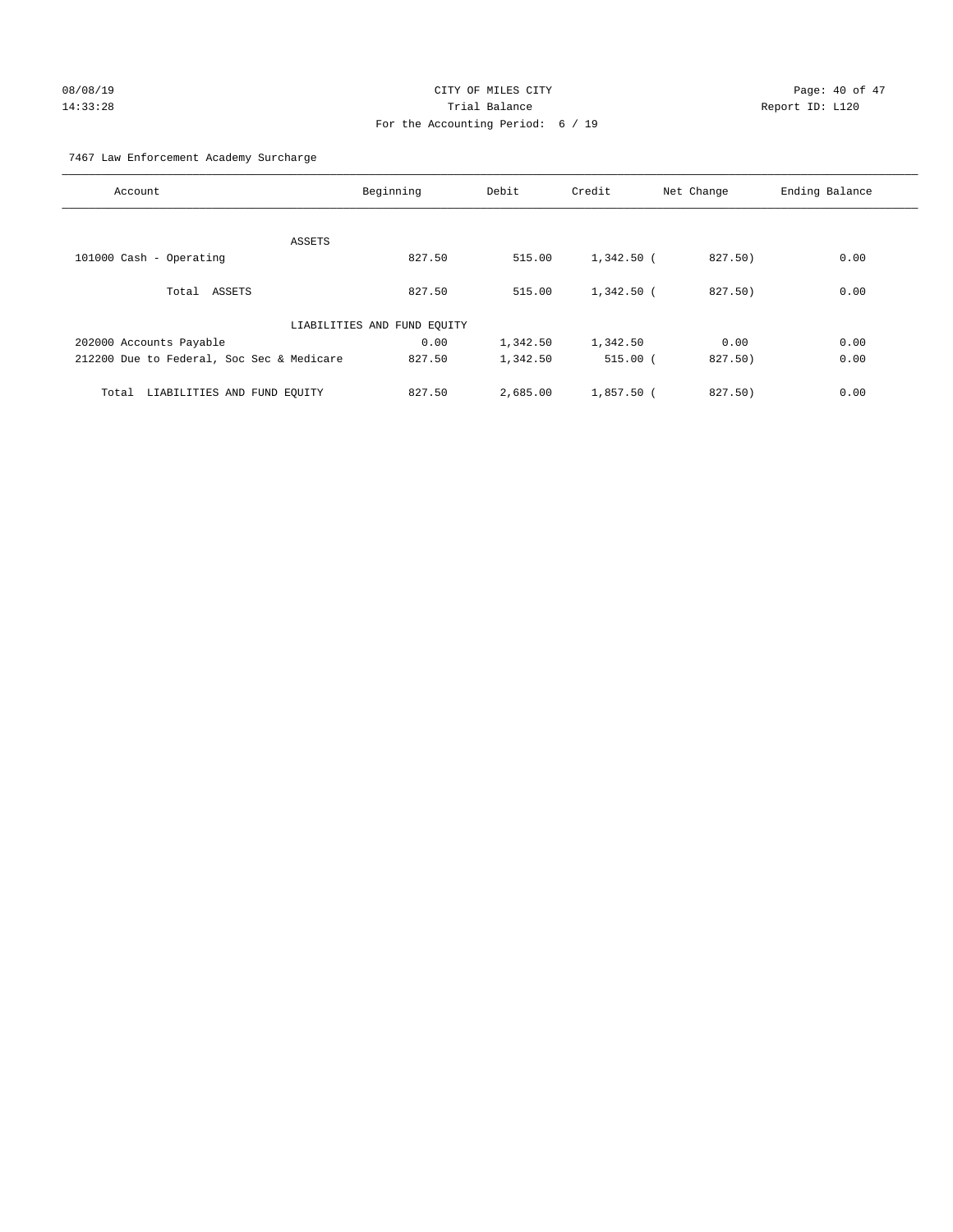## 7471 CIVIL LEGAL ASSIST/VICTIM DOM VIOLENCE PROG

| Account                              | Beginning                   | Debit     | Credit       | Net Change | Ending Balance |
|--------------------------------------|-----------------------------|-----------|--------------|------------|----------------|
|                                      |                             |           |              |            |                |
|                                      | ASSETS                      |           |              |            |                |
| 101000 Cash - Operating              | 1,773.50                    | 833.16    | 2,606.66 (   | 1,773.50)  | 0.00           |
| Total ASSETS                         | 1,773.50                    | 833.16    | $2.606.66$ ( | 1,773.50)  | 0.00           |
|                                      | LIABILITIES AND FUND EQUITY |           |              |            |                |
| 202000 Accounts Payable              | 0.00                        | 2,606.66  | 2,606.66     | 0.00       | 0.00           |
| 212500 Due to Others                 | 1,773.50                    | 2,606.66  | 833.16 (     | 1,773.50)  | 0.00           |
| LIABILITIES AND FUND EQUITY<br>Total | 1,773.50                    | 5, 213.32 | $3,439.82$ ( | 1,773.50)  | 0.00           |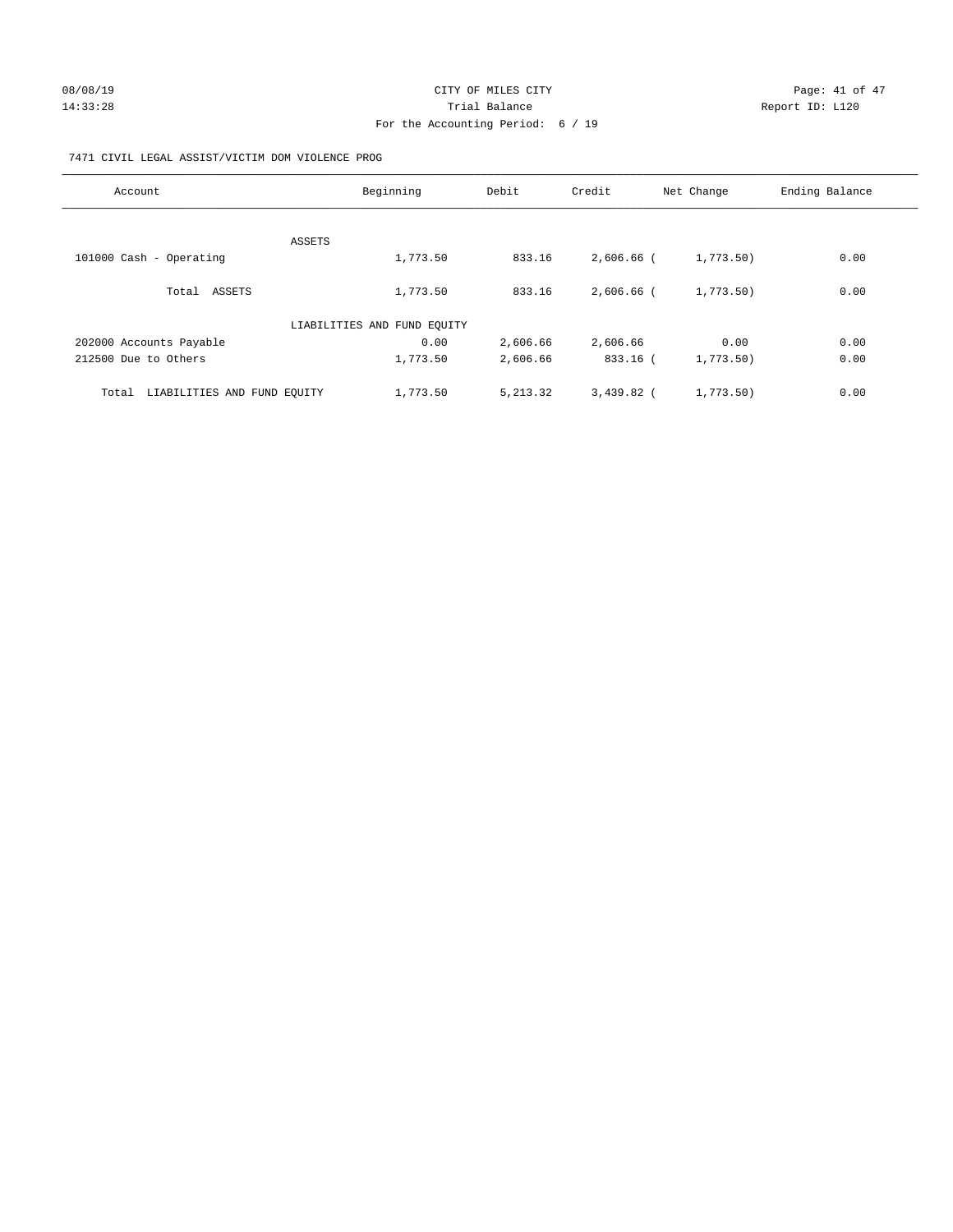## 08/08/19 Page: 42 of 47 14:33:28 Report ID: L120 For the Accounting Period: 6 / 19

7910 PAYROLL FUND

| Account                                   | Beginning                   | Debit      | Credit      | Net Change   | Ending Balance |
|-------------------------------------------|-----------------------------|------------|-------------|--------------|----------------|
|                                           |                             |            |             |              |                |
| ASSETS                                    |                             |            |             |              |                |
| 101000 Cash - Operating                   | 114,646.35                  | 608,592.61 | 536,365.94  | 72,226.67    | 186,873.02     |
|                                           |                             |            |             |              |                |
| Total ASSETS                              | 114,646.35                  | 608,592.61 | 536,365.94  | 72,226.67    | 186,873.02     |
|                                           |                             |            |             |              |                |
|                                           | LIABILITIES AND FUND EQUITY |            |             |              |                |
| 201000 Warrants Payable                   | 80,621.16                   | 97,568.57  | 204,340.18  | 106,771.61   | 187,392.77     |
| 212200 Due to Federal, Soc Sec & Medicare | 0.00                        | 82,806.60  | 82,806.60   | 0.00         | 0.00           |
| 212202 Due to State Unemployment          | 2,504.69                    | 4,093.92   | 1,589.23 (  | 2,504.69     | 0.00           |
| 212203 Due to Worker's Compensation       | 31,520.50                   | 51,861.39  | 20,340.89 ( | 31,520.50)   | 0.00           |
| 212204 Due to State Income Tax            | 0.00                        | 20,159.00  | 20,159.00   | 0.00         | 0.00           |
| 212205 Due to MPORS-GABA                  | 0.00                        | 14,866.10  | 14,866.10   | 0.00         | 0.00           |
| 212207 Due to AFLAC, AFLAC PRETAX         | 0.00                        | 563.84     | 563.84      | 0.00         | 0.00           |
| 212208 Due to Health Ins, Dental, Vision  | 0.00                        | 75,618.25  | 75,098.50 ( | $519.75$ ) ( | 519.75)        |
| 212209 Due to PERS Retirement             | 0.00                        | 35,737.53  | 35,737.53   | 0.00         | 0.00           |
| 212210 Due to FURS-GABA Retirement        | 0.00                        | 15,395.93  | 15,395.93   | 0.00         | 0.00           |
|                                           |                             |            |             |              |                |
| Total LIABILITIES AND FUND EQUITY         | 114,646.35                  | 398,671.13 | 470,897.80  | 72,226.67    | 186,873.02     |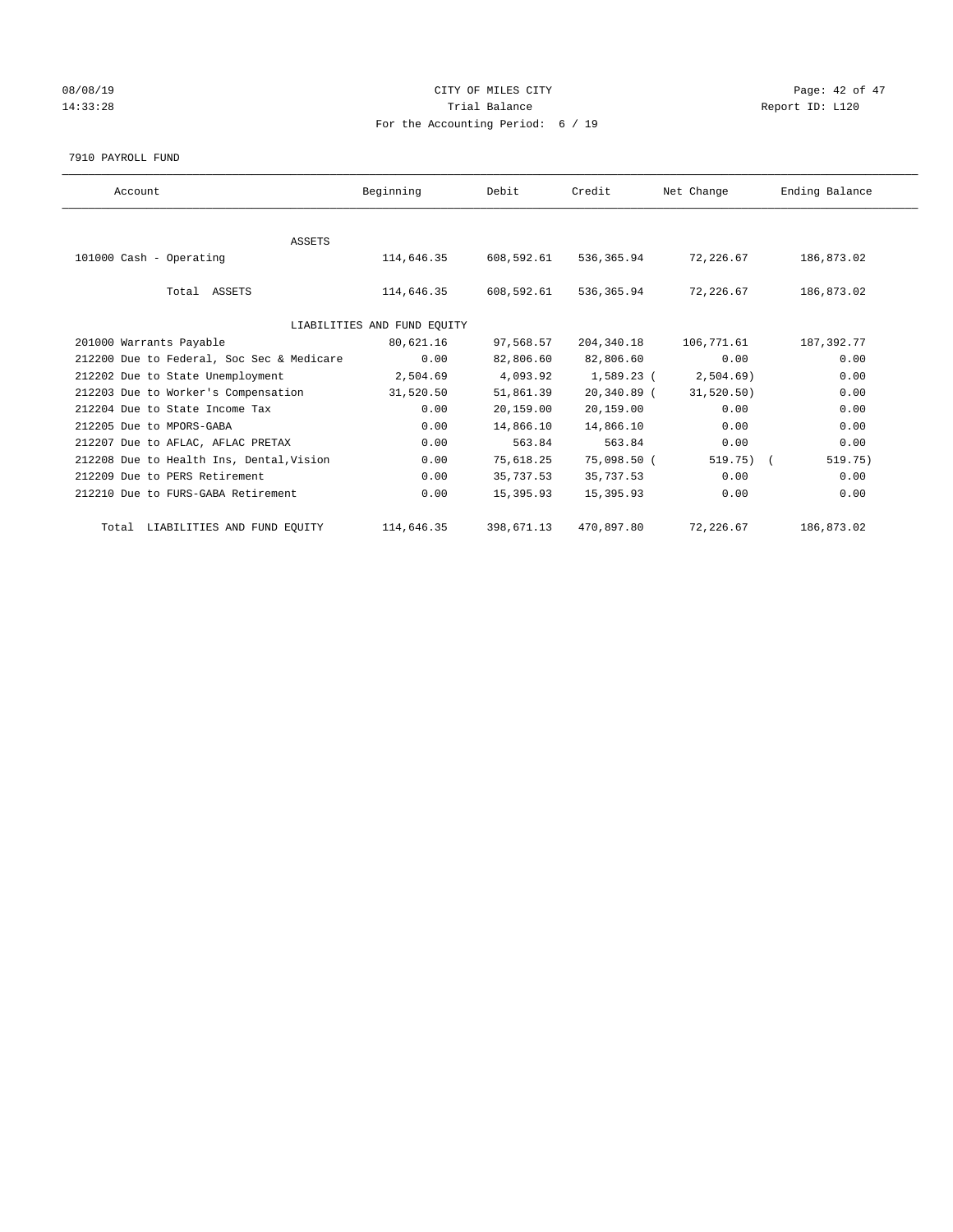| 08/08/19 |  |
|----------|--|
| 14:33:28 |  |

## CITY OF MILES CITY Page: 43 of 47<br>Trial Balance Report ID: L120 14:33:28 Report ID: L120 For the Accounting Period: 6 / 19

### 7930 CLAIMS FUND

| Account                              | Beginning                   | Debit       | Credit       | Net Change   | Ending Balance |
|--------------------------------------|-----------------------------|-------------|--------------|--------------|----------------|
|                                      |                             |             |              |              |                |
|                                      | ASSETS                      |             |              |              |                |
| 101000 Cash - Operating              | 324,711.71                  | 802,982.82  | 896,316.20 ( | 93, 333, 38) | 231, 378.33    |
|                                      |                             |             |              |              |                |
| ASSETS<br>Total                      | 324,711.71                  | 802,982.82  | 896,316.20 ( | 93, 333, 38) | 231, 378.33    |
|                                      |                             |             |              |              |                |
|                                      | LIABILITIES AND FUND EQUITY |             |              |              |                |
| 201000 Warrants Payable              | 324,711.71                  | 896, 316.20 | 802,982.82 ( | 93, 333. 38) | 231, 378.33    |
|                                      |                             |             |              |              |                |
| LIABILITIES AND FUND EOUITY<br>Total | 324, 711. 71                | 896, 316.20 | 802,982.82 ( | 93, 333, 38) | 231, 378, 33   |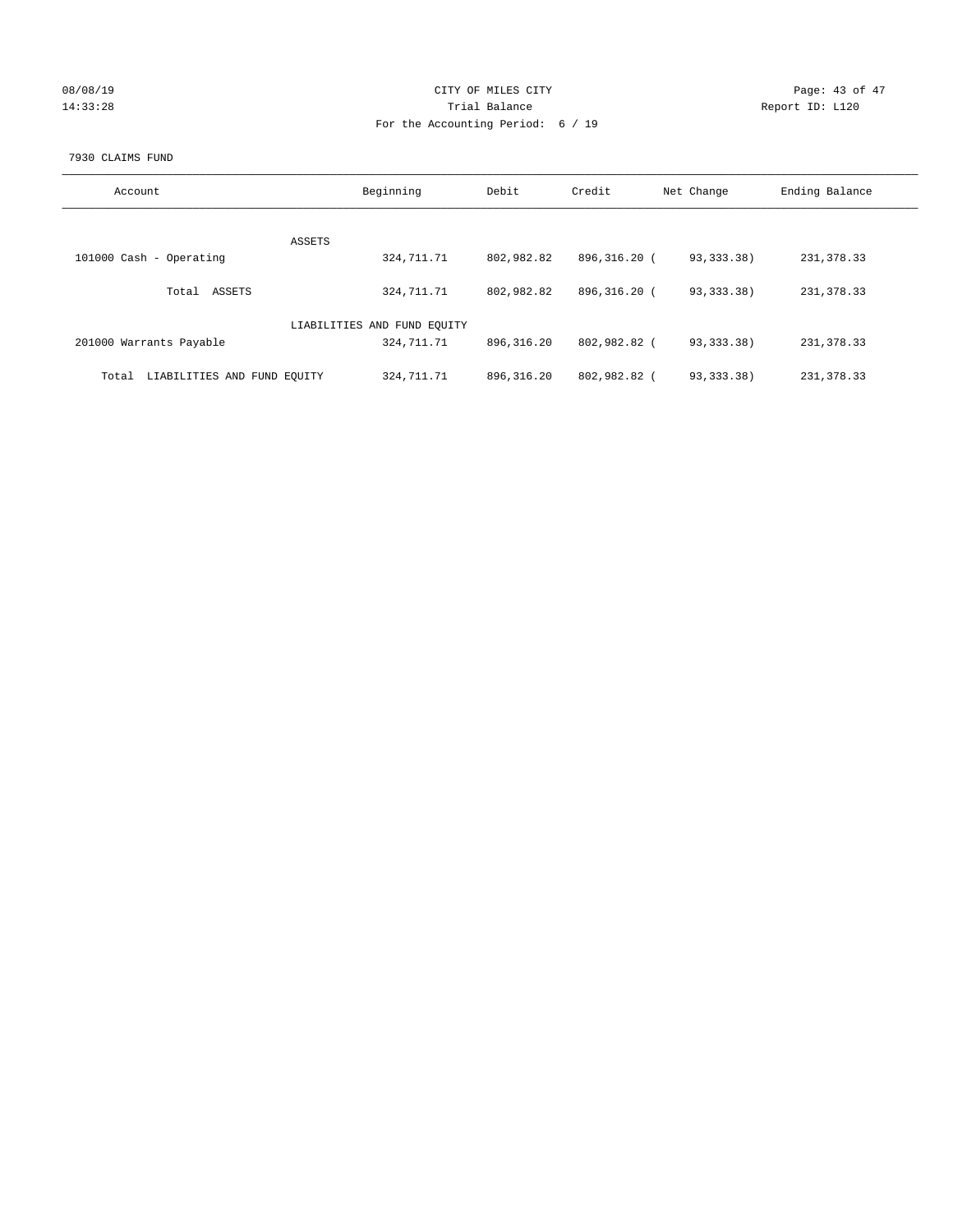# 08/08/19 Page: 44 of 47 14:33:28 Trial Balance Report ID: L120 For the Accounting Period: 6 / 19

7980 CUSTER CO WATER & SEWER DISTRICT

| Account                                 | Beginning                   | Debit     | Credit    | Net Change | Ending Balance |
|-----------------------------------------|-----------------------------|-----------|-----------|------------|----------------|
|                                         |                             |           |           |            |                |
| ASSETS                                  |                             |           |           |            |                |
| 101000 Cash - Operating                 | 0.00                        | 13,230.45 | 13,230.45 | 0.00       | 0.00           |
| 122000 Accounts Receivable              | 16,531.32                   | 14,596.58 | 13,230.45 | 1,366.13   | 17,897.45      |
| Total ASSETS                            | 16,531.32                   | 27,827.03 | 26,460.90 | 1,366.13   | 17,897.45      |
|                                         | LIABILITIES AND FUND EQUITY |           |           |            |                |
| 202000 Accounts Payable                 | 0.00                        | 13,230.45 | 13,230.45 | 0.00       | 0.00           |
| 211020 Due to Custer Water & Sewer Dist | 16,531.32                   | 13,230.45 | 14,596.58 | 1,366.13   | 17,897.45      |
| LIABILITIES AND FUND EQUITY<br>Total    | 16,531.32                   | 26,460.90 | 27,827.03 | 1,366.13   | 17,897.45      |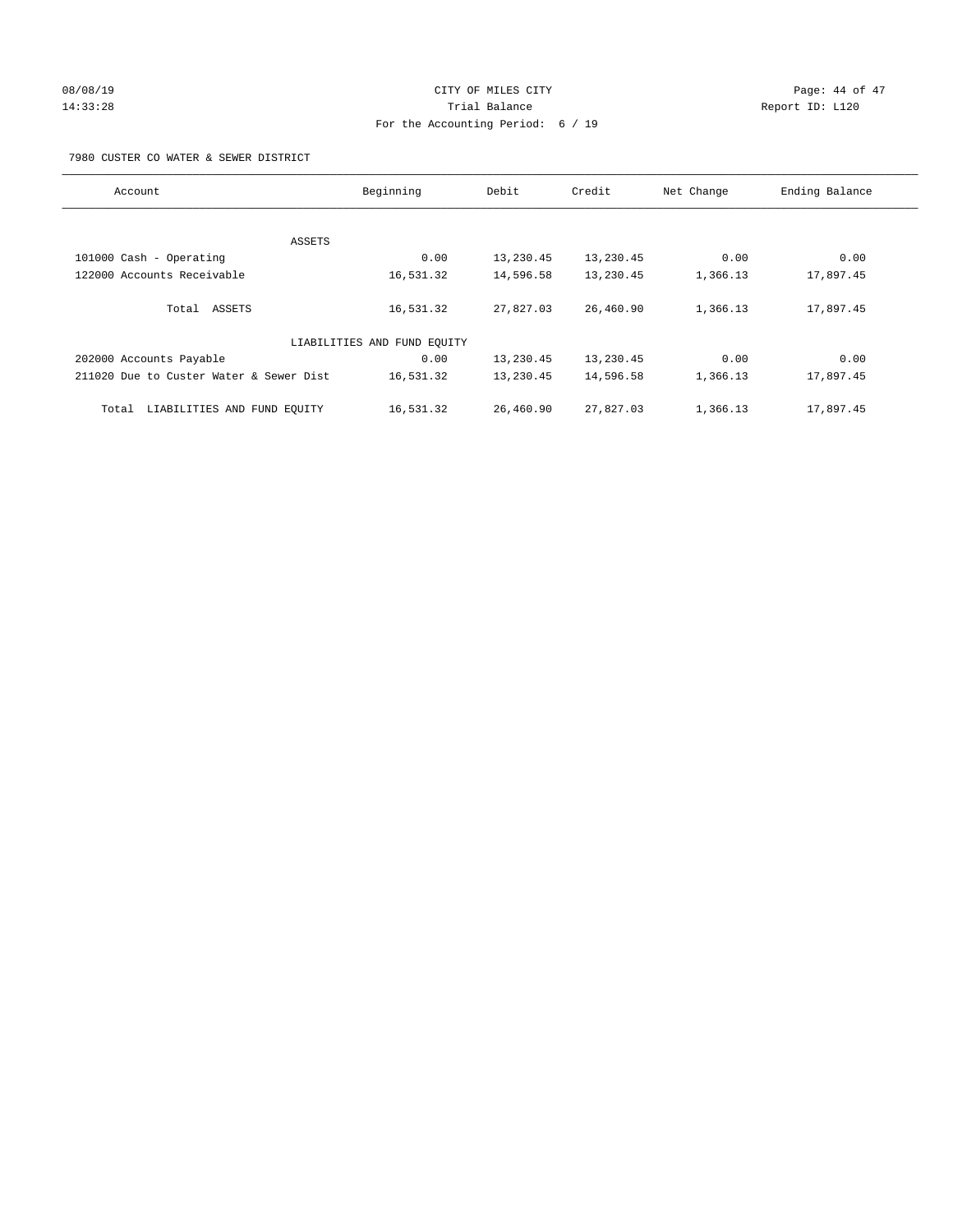## 08/08/19 Page: 45 of 47 14:33:28 Trial Balance Report ID: L120 For the Accounting Period: 6 / 19

7981 Interest Clearing

| Account                              | Beginning                   | Debit     | Credit      | Net Change | Ending Balance |
|--------------------------------------|-----------------------------|-----------|-------------|------------|----------------|
|                                      | ASSETS                      |           |             |            |                |
| 101000 Cash - Operating              | 54,969.51                   | 24,921.91 | 79,891.42 ( | 54,969.51) | 0.00           |
| Total ASSETS                         | 54,969.51                   | 24,921.91 | 79,891.42 ( | 54,969.51) | 0.00           |
|                                      | LIABILITIES AND FUND EQUITY |           |             |            |                |
| 212500 Due to Others                 | 54,969.51                   | 79,891.42 | 24,921.91 ( | 54,969.51) | 0.00           |
| LIABILITIES AND FUND EQUITY<br>Total | 54,969.51                   | 79,891.42 | 24,921.91 ( | 54,969.51) | 0.00           |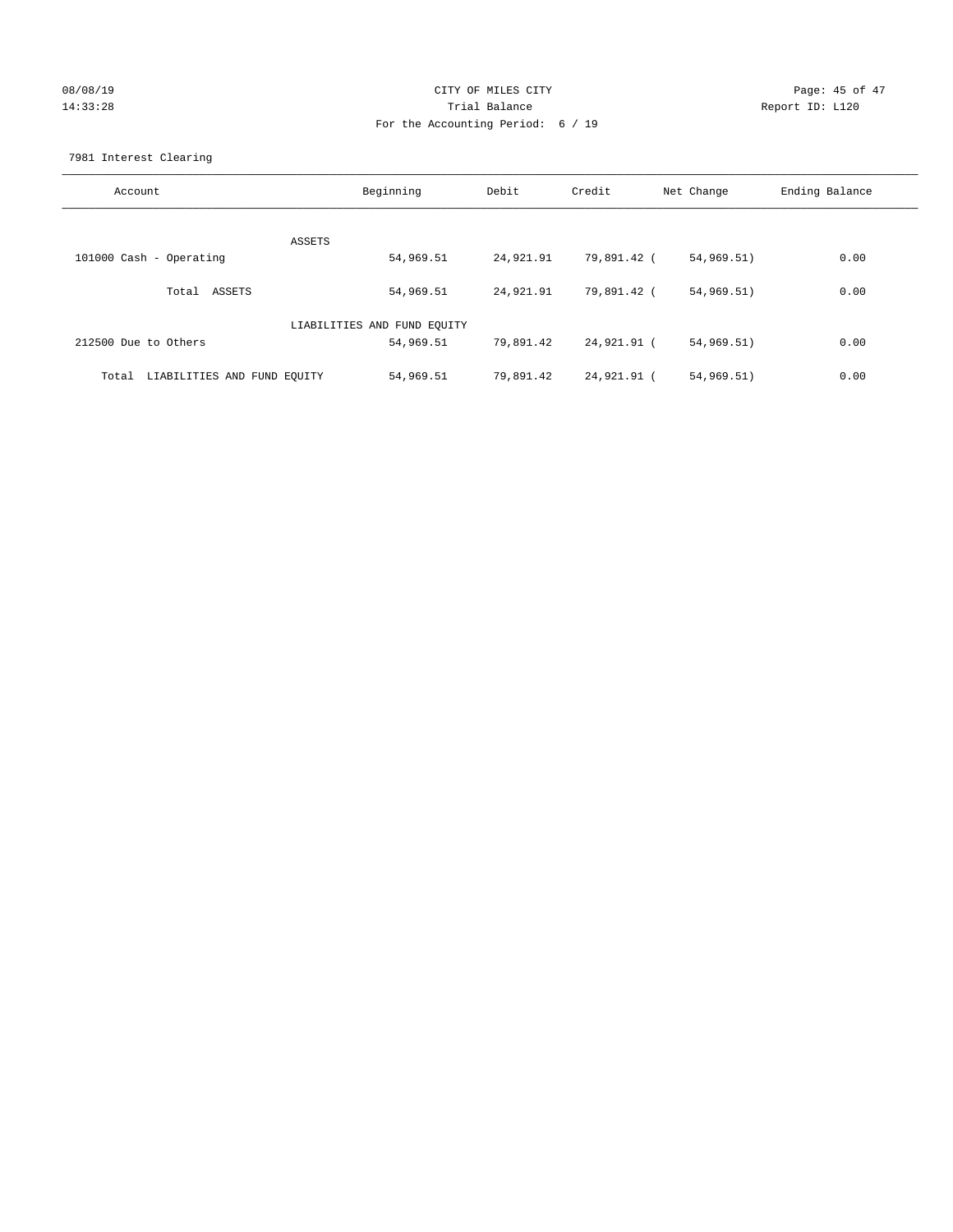# 08/08/19 Page: 46 of 47 14:33:28 Report ID: L120 For the Accounting Period: 6 / 19

## 9000 GENERAL FIXED ASSETS GROUP OF ACCOUNTS FUND

| Account                                                    | Beginning                   | Debit | Credit | Net Change | Ending Balance  |
|------------------------------------------------------------|-----------------------------|-------|--------|------------|-----------------|
| ASSETS                                                     |                             |       |        |            |                 |
| 181000 Land                                                | 526,599.00                  | 0.00  | 0.00   | 0.00       | 526,599.00      |
| 182000 Buildings                                           | 1,986,836.00                | 0.00  | 0.00   | 0.00       | 1,986,836.00    |
| 182100 Allowance for Depr - Buildings (Cre(                | 684,991.00)                 | 0.00  | 0.00   | 0.00       | 684,991.00)     |
| 186000 Machinery and Equipment                             | 3,038,732.00                | 0.00  | 0.00   | 0.00       | 3,038,732.00    |
| 186100 Allowance for Depr - Machinery & Eq(                | 1,463,750.00)               | 0.00  | 0.00   | 0.00       | 1,463,750.00)   |
| 187000 Infrastructure                                      | 33,670,108.00               | 0.00  | 0.00   | 0.00       | 33,670,108.00   |
| 187100 Allowance For Depreciation - Infras( 16,321,771.00) |                             | 0.00  | 0.00   | 0.00       | 16,321,771.00)  |
| Total ASSETS                                               | 20,751,763.00               | 0.00  | 0.00   | 0.00       | 20, 751, 763.00 |
|                                                            | LIABILITIES AND FUND EQUITY |       |        |            |                 |
| 280000 INVESTMENT IN GENERAL FIXED ASSETS                  | 20,751,763.00               | 0.00  | 0.00   | 0.00       | 20, 751, 763.00 |
| LIABILITIES AND FUND EQUITY<br>Total                       | 20, 751, 763.00             | 0.00  | 0.00   | 0.00       | 20, 751, 763.00 |